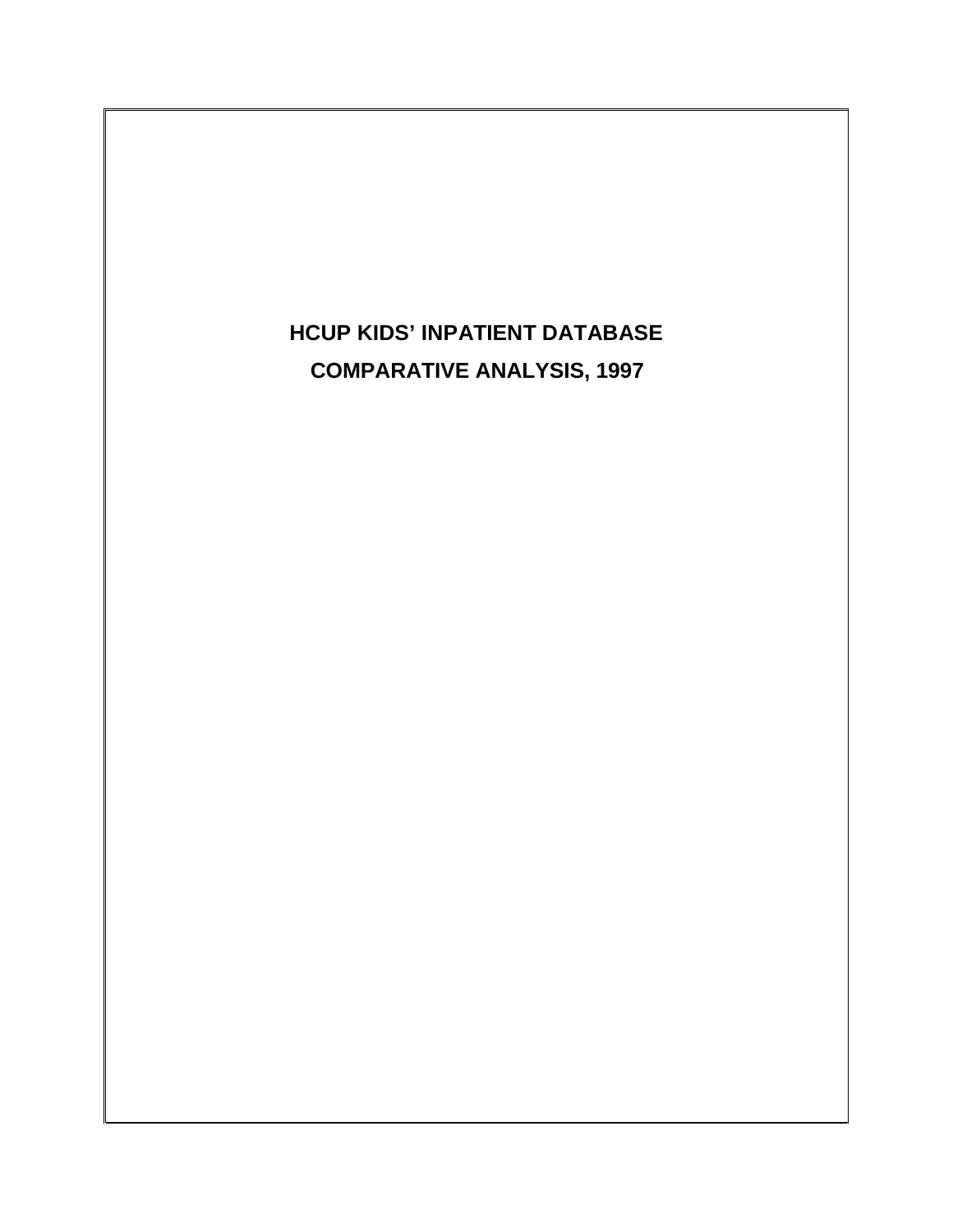## **Table of Contents**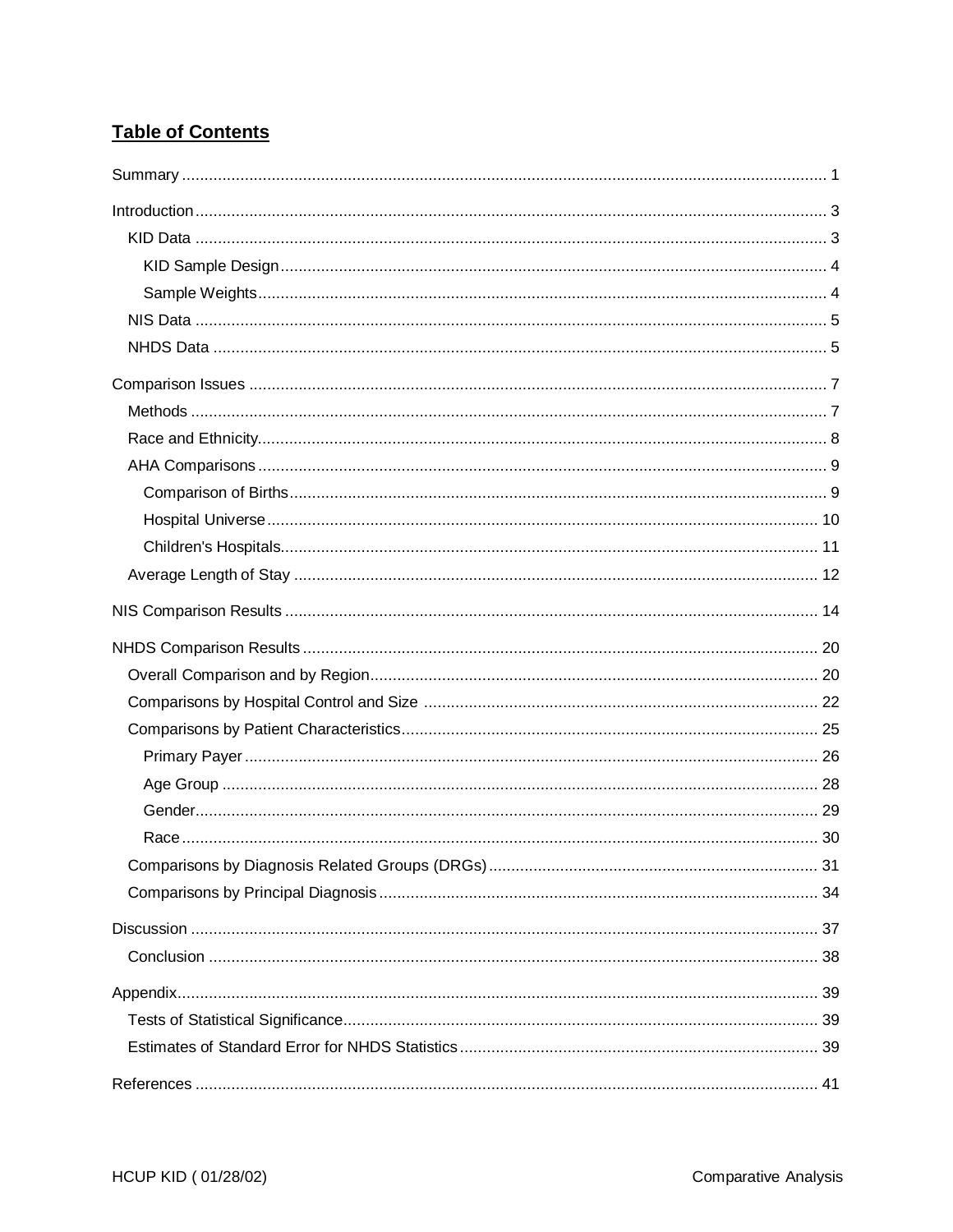## **List of Tables**

| Table 3: Differences Between the KID and NHDS Samples Used in This Analysis  6              |  |
|---------------------------------------------------------------------------------------------|--|
|                                                                                             |  |
|                                                                                             |  |
|                                                                                             |  |
|                                                                                             |  |
|                                                                                             |  |
|                                                                                             |  |
|                                                                                             |  |
|                                                                                             |  |
|                                                                                             |  |
|                                                                                             |  |
|                                                                                             |  |
|                                                                                             |  |
|                                                                                             |  |
|                                                                                             |  |
|                                                                                             |  |
|                                                                                             |  |
|                                                                                             |  |
|                                                                                             |  |
|                                                                                             |  |
|                                                                                             |  |
|                                                                                             |  |
|                                                                                             |  |
|                                                                                             |  |
|                                                                                             |  |
|                                                                                             |  |
|                                                                                             |  |
| Table 30: KID and NHDS Comparisons by DRGs Ranked on KID Data (weighted estimate), 1997  32 |  |
|                                                                                             |  |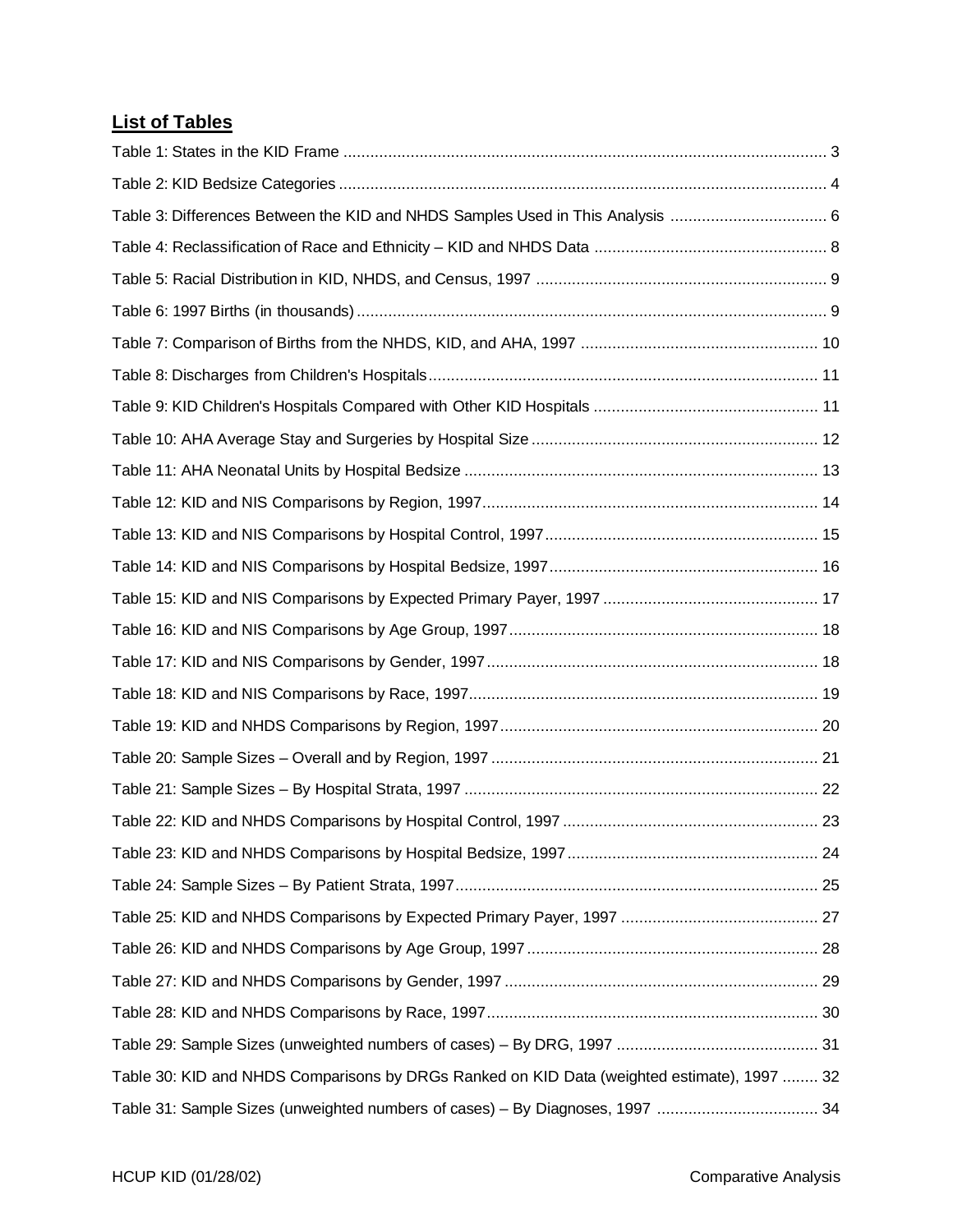| Table 32: KID and NHDS Comparisons by Principal Diagnoses Ranked on KID Data (weighted |  |
|----------------------------------------------------------------------------------------|--|
|                                                                                        |  |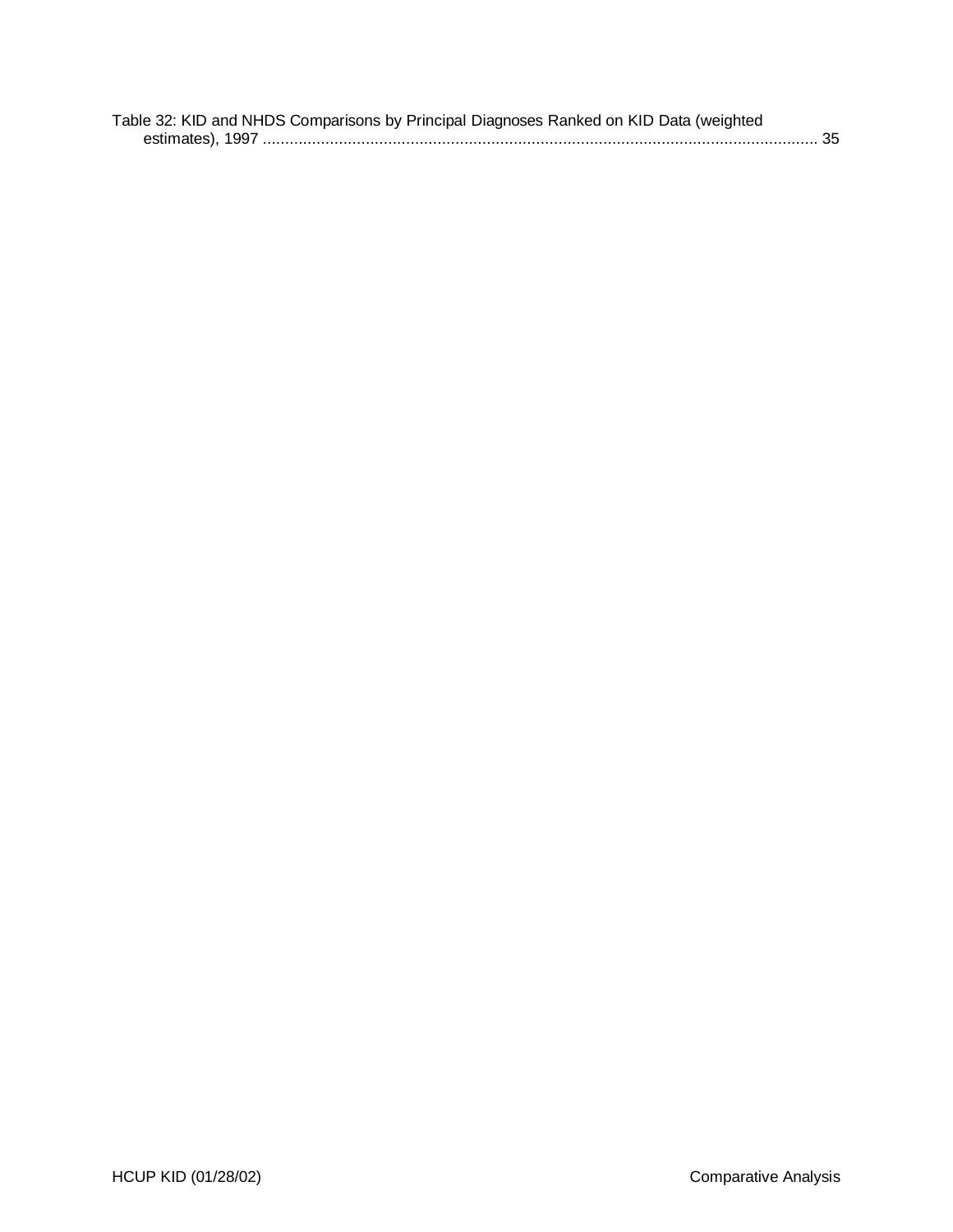## **Summary**

This report assesses the potential biases of statistics calculated from the Kids' Inpatient Database (KID) of the Healthcare Cost and Utilization Project (HCUP). The KID contains a sample of pediatric discharges from hospitals in the participating HCUP states for calendar year 1997. Statistics for discharge and hospital-level characteristics of the KID are compared with the Nationwide Inpatient Sample (NIS), National Hospital Discharge Survey (NHDS), and American Hospital Association (AHA) Hospital Survey Data.

Measuring the accuracy of the KID is difficult due to the limited availability of children's healthcare data. In this report we have selected relevant data from general healthcare data sources. In the comparisons, a pediatric subset of both the NIS and NHDS were used. KID comparisons with NIS estimates showed consistency between the two samples – no significant differences were found.

KID discharge estimates were also consistent with most NHDS discharge estimates, while KID average length-of-stay estimates were generally longer than NHDS estimates. Some of these differences may be signs of KID strengths such as a representative hospital mix. AHA data shows that large hospitals tend to have more complex cases with longer stays than small hospitals. The pediatric NHDS sample underrepresents large hospitals and this may result in short NHDS estimates of average length-of-stay. The KID estimates of in-hospital mortality rates appear to be consistent with the NHDS estimates. However, due to the small sample of children in the NHDS, it was not possible to calculate valid estimates of standard error for nearly half of the NHDS average length of stay estimates and nearly all of the NHDS inhospital mortality rate estimates. Areas where KID discharge estimates were not in line with NHDS estimates were hospital control, hospital bedsize, primary payer, patient race, and diagnosis groups. Significant discharge estimate differences were found for four payer categories (Medicare, self-pay, other payer, and missing). Many of the differences found for primary payer may be due to the absence of payer information from over 10 percent of the NHDS sample. There were no discharges without payer information in the KID sample, while the NHDS estimated 750 thousand pediatric discharges with missing payer information. The KID discharge estimate for private insurance was significantly higher than the NHDS estimate. The NHDS estimate was lower than the KID estimate by 741 thousand discharges nearly equal to the NHDS estimate for missing payer.

While KID discharge estimates reflect Census numbers well, comparisons with the NHDS on race were not meaningful because of differences in coding and the significant number of discharges without race information (19.9 percent in the NHDS and 19.1 percent in the KID). Also, race information is missing in a non-uniform way in both the KID and NHDS. In the KID race information is missing for several entire states and sometimes for entire hospitals in other states. Validation studies of the NHDS have found that patients with missing race information were more likely to be white than were patients with non-missing  $\overline{\phantom{a}}$ race information $^1$ .

Differences in estimates of number of cases by diagnosis group may be due to differences in patient case mix between the two samples related to differences in hospital size. The KID estimates fewer discharges from small hospitals and more discharges from large hospitals than does the NHDS. This report shows, however, that the KID is more representative of the hospital universe (as defined by the AHA) than is the NHDS. For example, the KID estimates of births, by hospital control and size, more closely reflect the number of births reported by AHA hospitals than does the NHDS.

Because of the higher representation of large hospitals, patients in the KID are probably more severely ill, on average, than children in the NHDS. This is reflected in differences with regard to diagnosis groupings and with average length-of-stay estimates. KID estimates for average length-of-stay were generally longer than the corresponding NHDS estimates. Length-of-stay differences may be due to differences in the types of patients from the two samples, and point out another strength of the KID: better representation of children's hospitals. The KID was developed to reflect the universe of hospitals as defined by the AHA Annual Survey. KID weights were calculated by stratification using hospital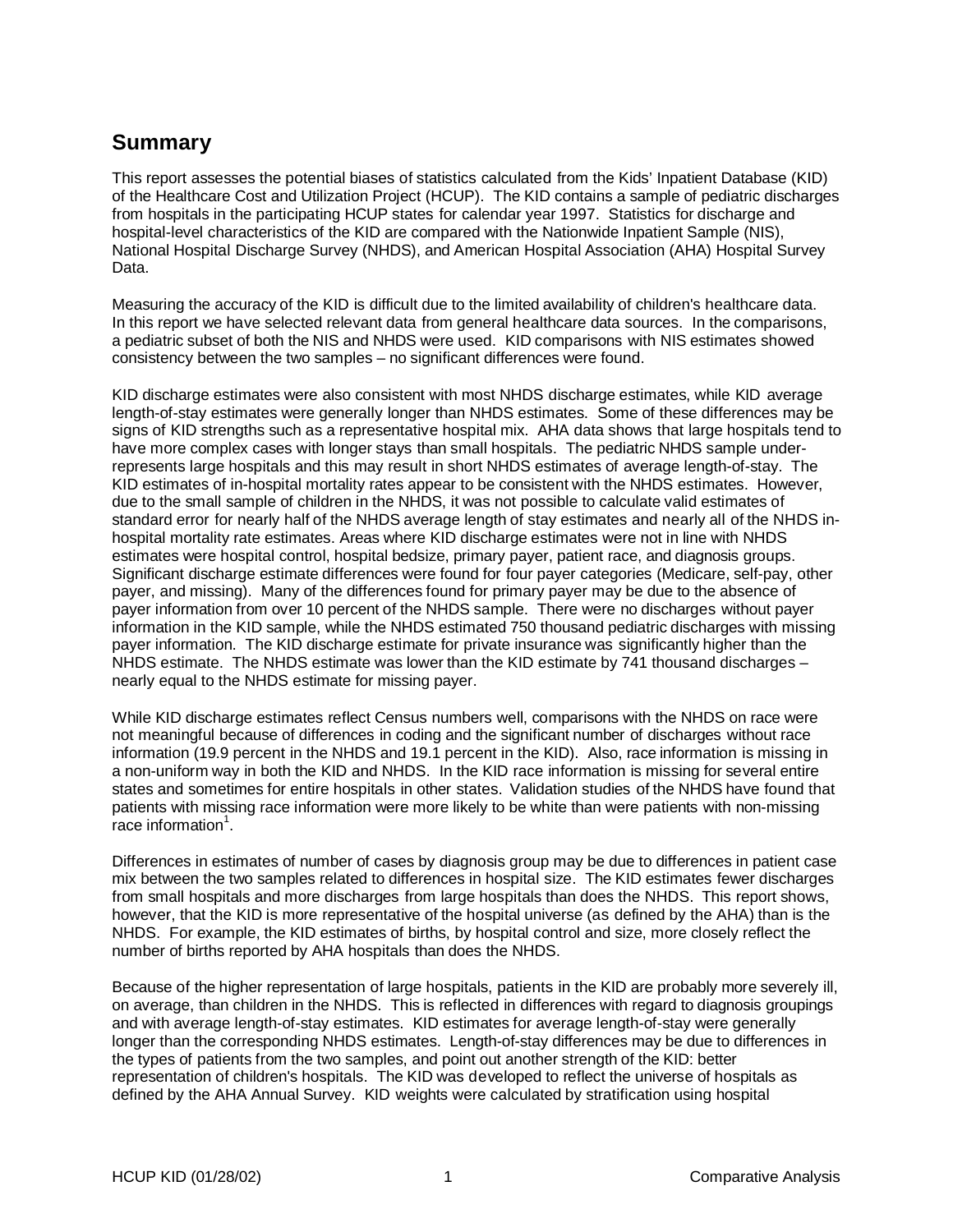characteristics including hospital type: children's or other hospital. As a result, the KID estimate of discharges from children's hospitals is comparable to the AHA count of children's hospital discharges. Determining the extent to which children's hospitals were included in the NHDS was not possible.

The KID estimates of discharge counts appear unbiased in most contexts, and many of the differences found appear to indicate KID strengths. Compared to the NHDS, the KID is more reflective of the racial makeup of the nation and the hospital composition of the AHA. Average length-of-stay estimates from the KID were consistently longer than estimates from the NHDS. These length-of-stay differences may be due to differences in the types of patients from the two samples. The mix of KID hospitals is more representative of the hospital universe (as defined by the AHA) than is the NHDS, especially with regard to hospital size and children's hospitals. As a result, the patient case mix in the KID is probably more complex than the patient case mix of children in the NHDS. It appears that KID estimates of in-hospital mortality rates are consistent with NHDS estimates, but statistical comparisons of in-hospital mortality rates were generally not possible because of the NHDS sample size restrictions.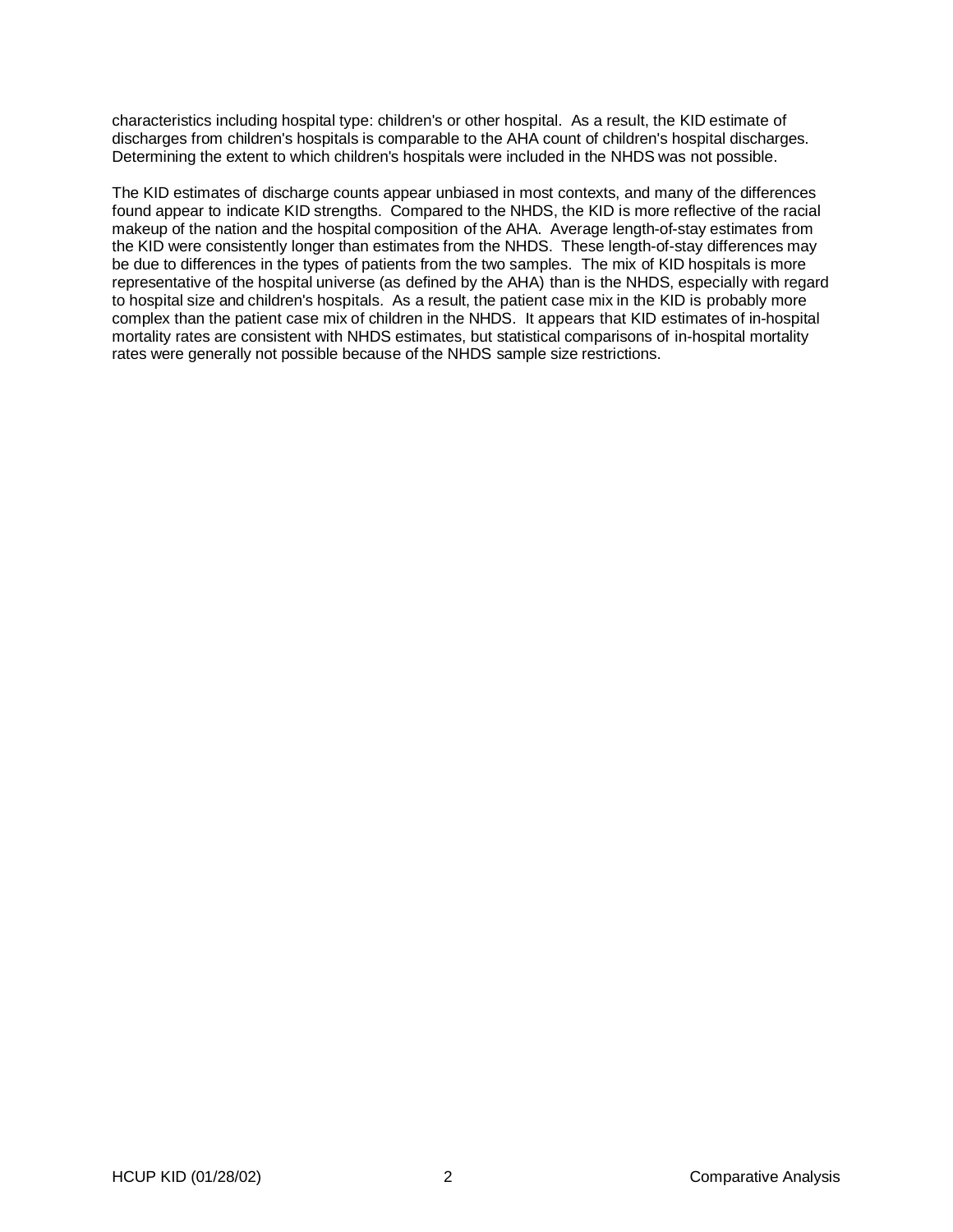## **Introduction**

This report assesses potential biases of statistics calculated from the 1997 Kids' Inpatient Database Sample (KID) of the Healthcare Cost and Utilization Project (HCUP). Ideally, relationships among outcomes and their correlates estimated from the KID would generally hold across all U.S. hospitals. However, since only 22 states contributed data to this sample, some estimates may be biased. In this report, we compare estimates for discharge and hospital-level characteristics from the KID data with the National Hospital Discharge Survey (NHDS) data.

#### **KID Data**

The HCUP KID was established to enable analyses of pediatric hospital utilization across the United States. The target universe includes all pediatric discharges from all community hospitals in the United States. The KID sampling frame was constructed from the subset of universe hospitals that released their discharge data for research use. Currently, the Agency for Healthcare Research and Quality (AHRQ) has agreements with 22 data sources that maintain statewide, all-payer discharge data files to include their data in the HCUP database. These states are shown in Table 1. The KID is a nationwide sample of pediatric discharges 18 years and younger selected and weighted to all pediatric discharges in the target universe (all community hospitals in the United States). This report examines the KID, comparing it with other data sources.

#### **Table 1: States in the KID Frame**

| <b>Calendar Years</b> | <b>States in Frame</b>                                                                                                                                                                                                                              |
|-----------------------|-----------------------------------------------------------------------------------------------------------------------------------------------------------------------------------------------------------------------------------------------------|
| 1997                  | Arizona, California, Colorado, Connecticut, Florida,<br>Georgia, Iowa, Hawaii, Illinois, Kansas,<br>Massachusetts, Maryland, Missouri, New Jersey,<br>New York, Oregon, Pennsylvania, South Carolina,<br>Tennessee, Utah, Washington, and Wisconsin |

Creation of the KID was subject to certain restrictions.

- The Illinois Health Care Cost Containment Council stipulated that no more than 40 percent of the discharges provided by Illinois could be included in the database for any calendar quarter. However, the total number of pediatric discharges in Illinois represents only about 20 percent of all discharges. So, no changes were made to the Illinois sampling frame due to this restriction.
- Georgia, Hawaii, South Carolina and Tennessee stipulated that only those hospitals appearing in sampling strata with two or more hospitals were to be included in the KID. Due to this restriction, two Georgia hospitals, six Hawaii hospitals, six South Carolina hospitals and six Tennessee hospitals were excluded from the 1997 frame, leaving 157 Georgia community hospitals, 11 Hawaii community hospitals, 54 South Carolina community hospitals, and 92 Tennessee community hospitals in the 1997 frame.
- Missouri stipulated that only hospitals that had signed releases for public use should be included in the NIS. For 1997, thirty-five Missouri hospitals signed releases for confidential use only. These hospitals were excluded from the sampling frame, leaving 75 hospitals in the 1997 frame.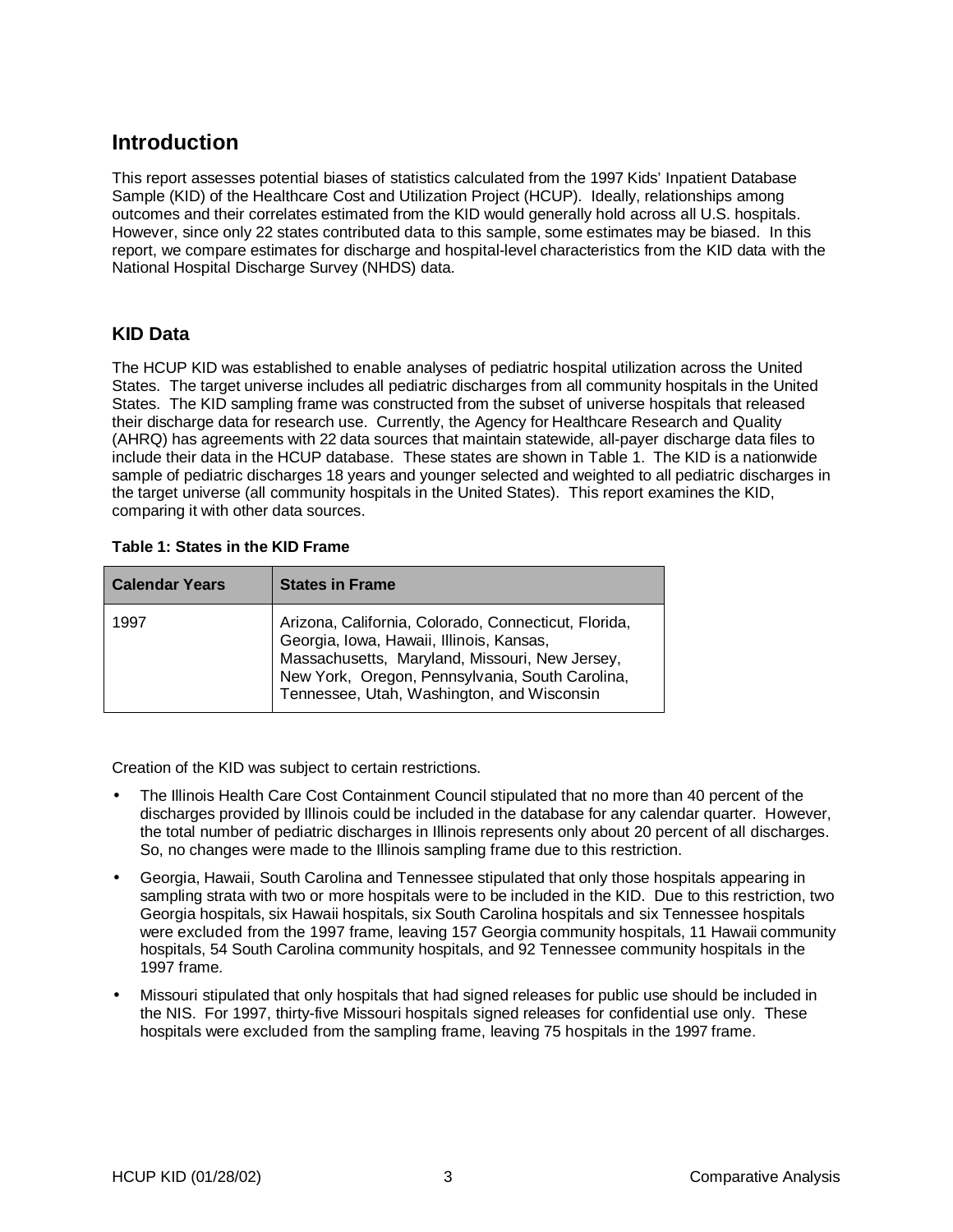### **KID Sample Design**

The KID is a stratified probability sample of pediatric discharges in the frame, with sampling probabilities calculated to select 10 percent of uncomplicated in-hospital births, and 80 percent of other pediatric discharges from all hospitals contained in each frame stratum. The overall objective was to select a sample of pediatric discharges "generalizable" to the target universe, which includes pediatric discharges outside the frame (zero probability of selection). Moreover, this sample was to be geographically dispersed, yet drawn from the subset of states with inpatient discharge data that agreed to provide such data to the project. See Special Report: HCUP Kids' Inpatient Database Design Report, 1997 for more details on the design of the sample.

### **Sample Weights**

Sample weights were developed for the KID to obtain representative national estimates of hospital and inpatient parameters. In developing weights, strata were defined based on six hospital characteristics contained in the AHA hospital files:

- 1) Geographic Region Northeast, Midwest, West, and South. This is an important stratum because practice patterns have been shown to vary substantially by region. For example, lengths of stay tend to be longer in East Coast hospitals than in West Coast hospitals.
- 2) Control government nonfederal, private not-for-profit, and private investor-owned. These types of hospitals tend to have different missions and different responses to government regulations and policies.
- 3) Location urban or rural. Government payment policies often differ according to this designation. Also, rural hospitals are generally smaller and offer fewer services than urban hospitals.
- 4) Teaching Status teaching or nonteaching. The missions of teaching hospitals differ from nonteaching hospitals. In addition, financial considerations differ between these two hospital groups. Currently, the Medicare DRG payments are uniformly higher to teaching hospitals than to nonteaching hospitals. A hospital is considered to be a teaching hospital if it has an AMAapproved residency program or is a member of the Council of Teaching Hospitals (COTH).
- 5) Bedsize small, medium, and large. Bedsize categories are based on hospital beds, and are specific to the hospital's location and teaching status, as shown in Table 2.

| <b>Location and</b>    | <b>Hospital Bedsize</b> |               |        |  |
|------------------------|-------------------------|---------------|--------|--|
| <b>Teaching Status</b> | <b>Small</b>            | <b>Medium</b> | Large  |  |
| Rural                  | $1 - 49$                | 50-99         | $100+$ |  |
| Urban, nonteaching     | 1-99                    | 100-199       | $200+$ |  |
| Urban, teaching        | 1-299                   | 300-499       | $500+$ |  |

#### **Table 2: KID Bedsize Categories**

Rural hospitals were not split according to teaching status, because rural teaching hospitals were rare. The bedsize categories were defined within location and teaching status because they would otherwise have been redundant. Rural hospitals tend to be small; urban nonteaching hospitals tend to be medium-sized; and urban teaching hospitals tend to be large. Yet it was important to recognize gradations of size within these types of hospitals.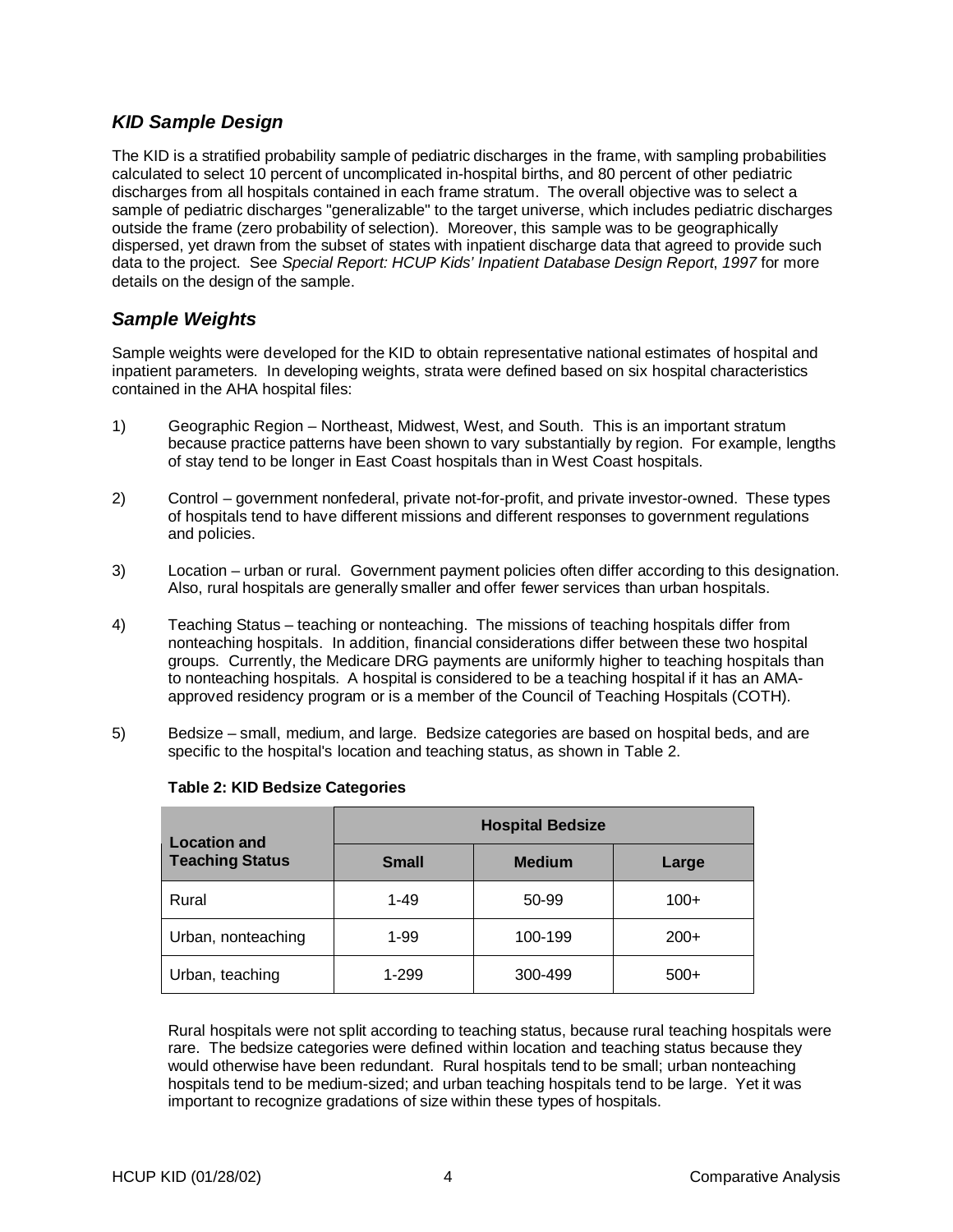6) Hospital Type – children's or other hospital. Children's hospitals restrict admissions to children while other hospitals admit both adults and children. There may be significant differences in practice patterns, severity of illness, and available services between children's hospitals and other hospitals.

Refer to Special Report: HCUP Kids' Inpatient Database Design Report, 1997, for more details on the development of sample weights.

#### **NIS Data**

The 1997 National Inpatient Sample (NIS), Release 6 was established to provide analyses of hospital utilization across the United States. For each calendar year, the NIS universe of hospitals was established as all community hospitals located in the U.S. However, the NIS sampling frame was constructed from the subset of universe hospitals that released their discharge data for research use. Currently, AHRQ has agreements with 22 data sources that maintain statewide, all-payer discharge data files to include their data in the HCUP database. These are the same as the KID states shown in Table 1. All 22 of these states were included in Release 6,` which is composed of all discharges from a sample of hospitals from these frame states.

The NIS is a stratified probability sample of hospitals in the frame, with sampling probabilities calculated to select 20 percent of the universe contained in each stratum. The overall objective was to select a sample of hospitals "generalizable" to the target universe, including hospitals outside the frame (which had a zero probability of selection). See Design of the HCUP Nationwide Inpatient Sample, Release 6, for more details on the design of the sample.

Comparisons in this report used a pediatric subset of the NIS sample, drawn by selecting all discharges with a patient age of 18 years or younger. The resulting sample contained approximately 1.3 million records. This sample is referred to as the NIS for the remainder of the report.

#### **NHDS Data**

The National Hospital Discharge Survey (NHDS), 1997 is conducted by the National Center for Health Statistics. The NHDS includes about 300,000 discharges sampled from 474 hospitals. Statistics calculated from the NHDS do have sampling error. However, the statistics are assumed to be unbiased because the sampling frame is relatively unrestricted, encompassing all nonfederal, acute-care, general U.S. hospitals with six or more beds.

To be part of the NHDS, hospitals must have six or more beds staffed for patient use. The NHDS includes discharges from short-stay U.S. hospitals (hospitals with an average length of stay under 30 days), general-specialty (medical or surgical) hospitals, and children's hospitals. Federal, military, and Veterans Affairs hospitals are excluded from the survey. The NHDS sampling frame includes very few specialty hospitals such as psychiatric, maternity, alcohol/chemical dependency, orthopedic, and headinjury hospitals.

Comparisons in this report used a pediatric subset of the NHDS sample, drawn by selecting all discharges with a patient age of 18 years or younger. The resulting sample contained exactly 67,000 records. This sample is referred to as the NHDS for the remainder of the report. Significant differences between the KID and NHDS samples are shown in Table 3.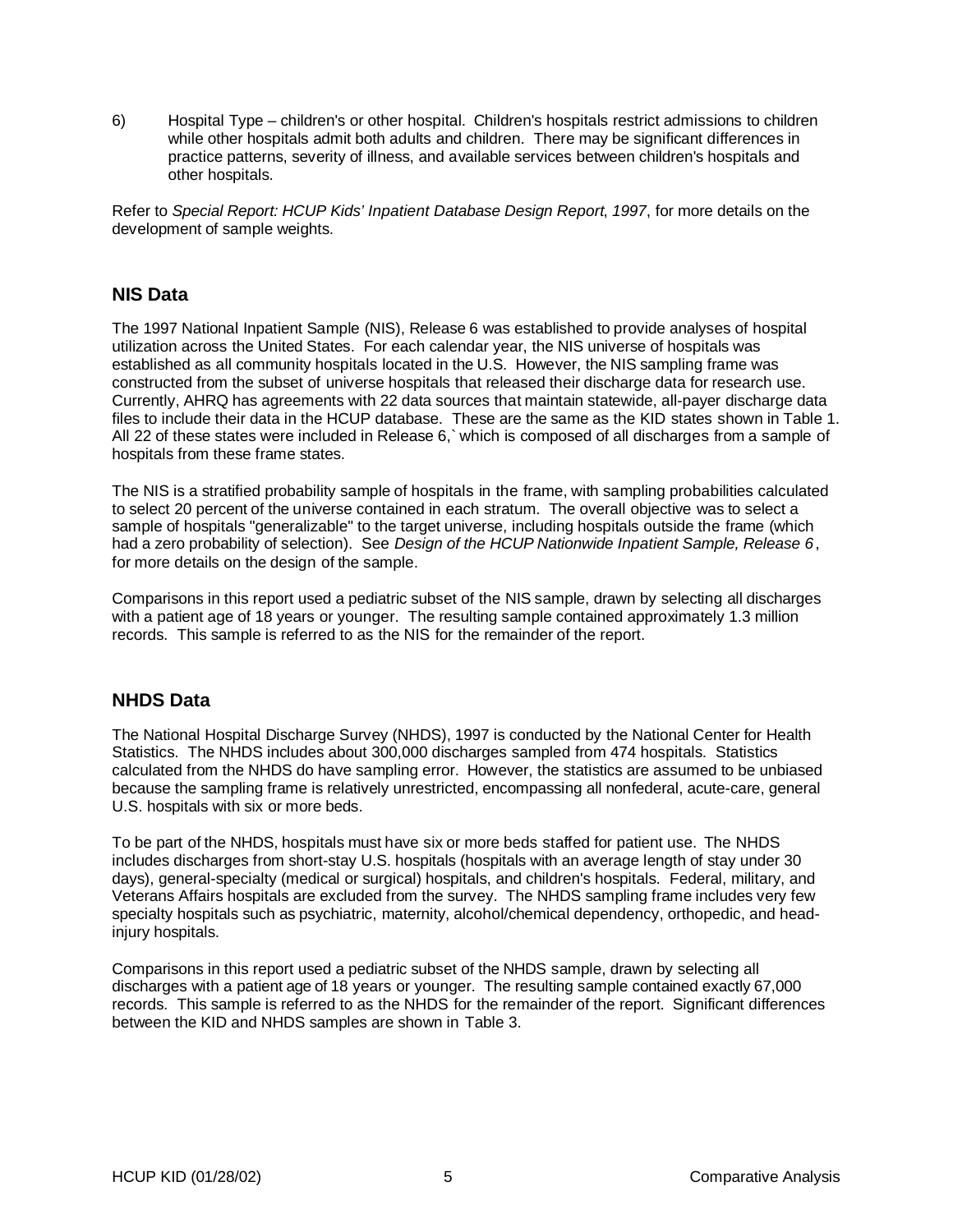|  |  |  | Table 3: Differences Between the KID and NHDS Samples Used in This Analysis |
|--|--|--|-----------------------------------------------------------------------------|
|--|--|--|-----------------------------------------------------------------------------|

|                                     | <b>Database</b>                                                                                                                                                                                                    |                                                                                                                                                                                                                                                                                                                                                                               |  |  |
|-------------------------------------|--------------------------------------------------------------------------------------------------------------------------------------------------------------------------------------------------------------------|-------------------------------------------------------------------------------------------------------------------------------------------------------------------------------------------------------------------------------------------------------------------------------------------------------------------------------------------------------------------------------|--|--|
| <b>Characteristic</b>               | <b>KID</b>                                                                                                                                                                                                         | <b>Pediatric NHDS</b>                                                                                                                                                                                                                                                                                                                                                         |  |  |
| Intended<br>Universe                | Pediatric discharges from community<br>hospitals as defined by the AHA -<br>nonfederal, short-term general, or<br>other special hospitals that are not a<br>hospital unit of an institution.                       | Pediatric discharges from short-stay<br>hospitals (hospitals with an average<br>length of stay of less than 30 days),<br>general-specialty (medical or surgical)<br>hospitals, or children's hospitals. The<br>NHDS does not include federal, military,<br>and Veterans Affairs hospitals, nor does<br>it include hospital units of institutions<br>(i.e., prison hospitals). |  |  |
| Specialty<br>hospitals and<br>units | AHA community hospitals may be<br>specialty hospitals. Some AHA<br>community hospitals include specialty<br>units - obstetrics/ gynecology; short-<br>term rehabilitation; and ear, nose, and<br>throat.           | Includes discharges from a few specialty<br>hospitals (i.e., psychiatric, maternity,<br>alcohol/chemical dependency,<br>orthopedic, and head injury<br>rehabilitation hospitals).                                                                                                                                                                                             |  |  |
| <b>HMO</b> enrollees                | Included                                                                                                                                                                                                           | Included                                                                                                                                                                                                                                                                                                                                                                      |  |  |
| <b>Bedsize</b>                      | No restriction on bedsize.                                                                                                                                                                                         | Must have at least six beds staffed for<br>patient use.                                                                                                                                                                                                                                                                                                                       |  |  |
| Sampling Frame                      | 22 states                                                                                                                                                                                                          | 50 states and the District of Columbia                                                                                                                                                                                                                                                                                                                                        |  |  |
| Sample Design                       | By geographic region,<br>control/ownership, location, teaching<br>status, bedsize (bedsize categories<br>are specific to the hospital's location<br>and teaching status), and hospital<br>type.<br>2,521 hospitals | Includes all hospitals with at least 1,000<br>beds or more than 40,000 discharges<br>annually - plus an additional sample of<br>hospitals based on a stratified three-<br>stage design.<br>474 hospitals                                                                                                                                                                      |  |  |
| Discharges                          | Sampled pediatric discharges from all                                                                                                                                                                              | Pediatric discharges from a sample of                                                                                                                                                                                                                                                                                                                                         |  |  |
| Included in<br>Database             | frame hospitals.                                                                                                                                                                                                   | discharges from sampled hospitals.                                                                                                                                                                                                                                                                                                                                            |  |  |
|                                     | 1.9 million discharges                                                                                                                                                                                             | 67,000 discharges                                                                                                                                                                                                                                                                                                                                                             |  |  |
| Charges                             | Reported charges missing for some<br>HMO enrollees.                                                                                                                                                                | Not reported                                                                                                                                                                                                                                                                                                                                                                  |  |  |
| Reassignment of<br>Diagnosis Codes  | None                                                                                                                                                                                                               | If the first listed diagnosis was a<br>symptom and a secondary code was a<br>diagnosis, the diagnosis replaced the<br>symptom, which was moved back.                                                                                                                                                                                                                          |  |  |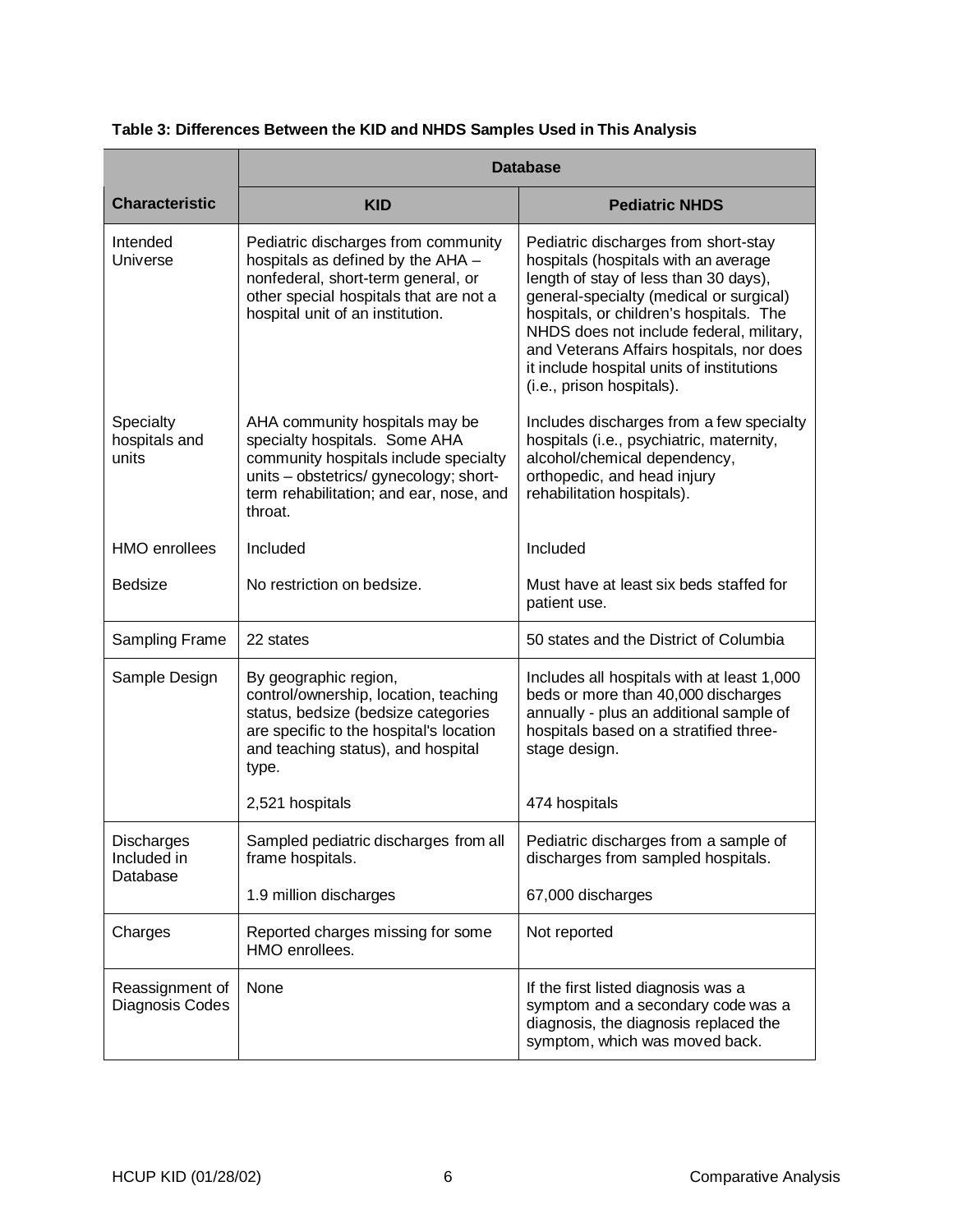## **Comparison Issues**

#### **Methods**

The following measures were chosen to compare estimates from the KID and pediatric NIS and NHDS databases:

- Total number of discharges
- Average length-of-stay
- In-hospital mortality

These measures of utilization and outcomes were selected because they are typically used in health services research. Differences were reported at the one and five percent significance levels.

For each statistic, a test was performed to determine whether a difference was statistically significant between the KID and NHDS estimates.

The NIS and NHDS estimates were based on samples, so two-sample t-tests were used. For NHDS comparisons, statistical tests were made only when valid estimates of the NHDS standard error could be made. Due to size constraints, valid estimates were not available for all breakdowns of the NHDS data<sup>2</sup>. It was not possible to calculate valid estimates of standard error for nearly half of the average length-ofstay estimates and nearly all the in-hospital mortality estimates. Refer to the Appendix for a description of the comparison tests and an explanation of restrictions on calculating NHDS standard errors.

For NIS – KID comparisons, the above statistics were compared within the following types of strata:

- Geographic regions (Midwest, Northeast, West, and South)
- Hospital characteristics (ownership and bedsize)
- Patient characteristics (age, race, gender, and payer)

For NHDS – KID comparisons, the statistics listed above were compared within these strata:

- Geographic regions (Midwest, Northeast, West, and South)
- Hospital characteristics (ownership and bedsize)
- Patient characteristics (age, race, gender, and payer)
- Diagnosis Related Groups (DRGs)
- Diagnosis groups (The principal diagnosis code for each discharge was assigned to a diagnosis group defined by the Clinical Classifications System (CCS), formerly known as Clinical Classifications for Health Policy Research (CCHPR), Version 2 algorithm — see Elixhauser and McCarthy, 1996) .

All KID and NIS statistics used sample weights and accounted for the sample design using the SUDAAN microcomputer statistical software to calculate finite sample statistics and their variances. All NHDS statistics were calculated with Statistical Analysis System (SAS) microcomputer software. Standard errors cannot be calculated directly from the NHDS data. Instead, NHDS documentation provides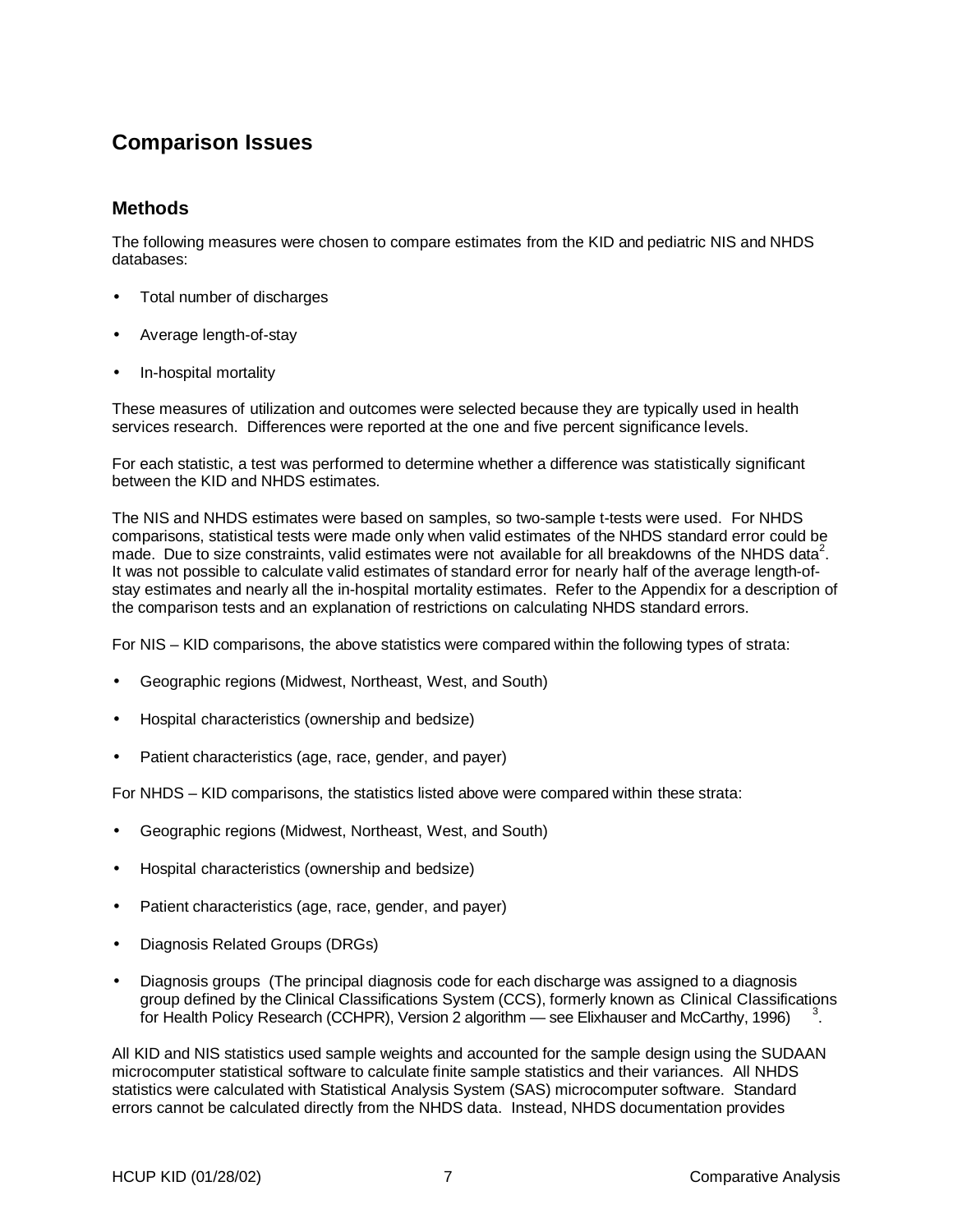formulas for calculating relative standard error (RSE) estimates based on discharge counts. The formulas are described in the Appendix. As noted above, the RSE estimates are valid only for sufficiently large discharge estimates. Consequently, statistical comparisons could not be made for some small group comparisons such as DRGs, diagnosis groups, and procedure groups<sup>4</sup>. These restrictions are explained in the Appendix.

### **Race and Ethnicity**

Careful attention is necessary for any analysis of discharge data by race and ethnicity. The data used in this report originates with hospitals that collect race/ethnicity information primarily from the patients or by the registrar through observation. There are no validity checks, and for most hospitals, race/ethnicity is not a service delivery issue. For example, some hospitals report "other" race for all non-white patients, resulting in over-reporting for this race category. Reliability is consequently an underlying issue whenever dealing with race and ethnicity.

In addition to the underlying problems with race/ethnicity data described above, there are additional, specific problems of availability of information and recording of information. Availability and coding of race/ethnicity information varies between the KID and the NHDS samples. Both samples contain significant numbers of discharges without race/ethnicity information: 19.1% of KID discharges and 19.9% of pediatric discharges from the NHDS are affected.

While the KID contains uniform values for race, there is variation in source data from the participating HCUP partner states. Three KID states, Illinois, Oregon, and Washington do not report race/ethnicity data. A fourth state, Utah, reports race/ethnicity on only 20 percent of discharges. Together, these four states represent nearly 14 percent of the KID sample. Other KID states also contributed discharges with missing race/ethnicity information, albeit to a lesser degree. Because NHDS does not report data by state, it is not possible to discern if the pattern of missing data is state specific.

The KID and NHDS samples record race/ethnicity in different ways. For this report, the race/ethnicity information for both samples were re-classified as shown in Table 4, to White, Black, other, or missing.

|                      | <b>Report</b>                                                       |                                                         |  |
|----------------------|---------------------------------------------------------------------|---------------------------------------------------------|--|
| <b>Race Category</b> | <b>KID</b>                                                          | <b>NHDS</b>                                             |  |
| White                | White                                                               | White                                                   |  |
| <b>Black</b>         | <b>Black</b>                                                        | <b>Black</b>                                            |  |
| Other                | Asian/Pacific Islander<br>Hispanic<br>Native American<br>other race | Asian/Pacific Islander<br>Native American<br>other race |  |
| Unavailable          | unavailable & invalid                                               | Missing                                                 |  |

#### **Table 4: Reclassification of Race and Ethnicity – KID and NHDS Data**

The KID and NHDS data files deal with Hispanic ethnicity differently. The KID treats Hispanic ethnicity as a separate racial category while the NHDS ignores ethnicity. Table 5, below, compares the two data files with the U.S. Census Bureau estimates of the 1997 population<sup>5</sup>. The Census Bureau treats Hispanic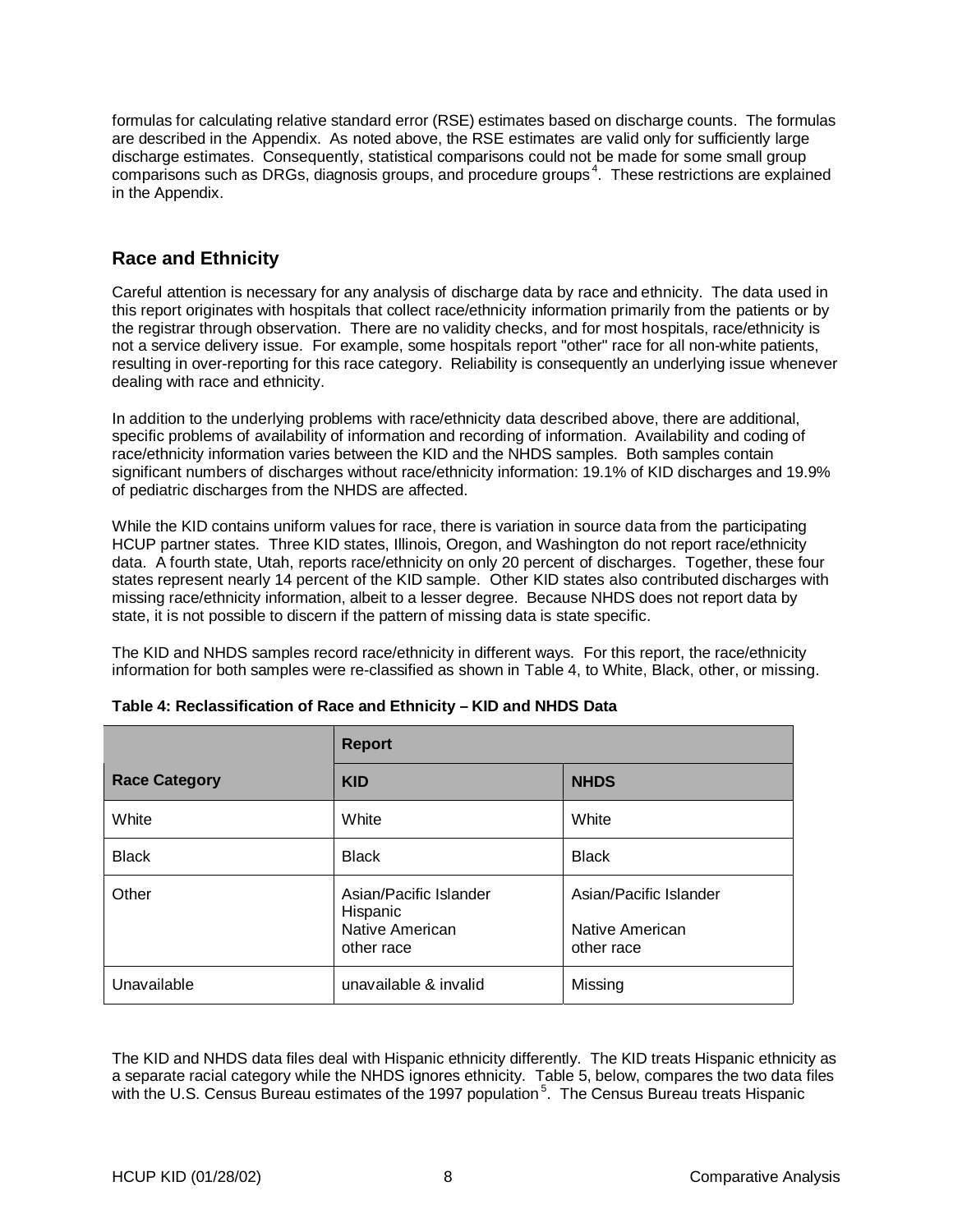ethnicity as a classification separate from race, so it is possible to look at racial distribution with and without considering Hispanic ethnicity. The KID offers some advantages when considering Hispanic ethnicity because of higher representations of minorities when compared to the pediatric subset of the **NHDS** 

|                      | <b>Hospital Discharges</b> |             |                                | <b>Population Census</b>          |
|----------------------|----------------------------|-------------|--------------------------------|-----------------------------------|
| <b>Race Category</b> | <b>KID</b>                 | <b>NHDS</b> | <b>With</b><br><b>Hispanic</b> | <b>Without</b><br><b>Hispanic</b> |
| White                | 47.5%                      | 57.6%       | 72.7%                          | 82.7%                             |
| <b>Black</b>         | 15.5%                      | 14.7%       | 12.1%                          | 12.7%                             |
| other                | 17.1%                      | 8.6%        | 15.2%                          | 4.7%                              |
| missing              | 19.9%                      | 19.1%       | ---                            |                                   |

| Table 5: Racial Distribution in KID, NHDS, and Census, 1997 |
|-------------------------------------------------------------|
|-------------------------------------------------------------|

#### **AHA Comparisons**

#### **Comparison of Births**

Measuring the accuracy of the KID is difficult due to the limited availability of children's healthcare data. In this report we have selected relevant data from general healthcare data sources. In the comparisons above, a pediatric subset of the both the NIS and NHDS were used. It is also possible to compare the estimated number of births from the KID with birth estimates from other data. Table 6 compares births from the American Hospital Association (AHA) Annual Survey, the U.S. Census Bureau 1997 estimates, the KID, and the NHDS. The AHA data is based on hospital reporting periods, which do not necessarily correspond to the calendar year. The Census estimate represents all births in the United States, while the KID and NHDS estimates are respectively based on diagnoses codes and newborn indicators. Statistics from all four sources are very consistent. The KID and NHDS estimates are both slightly lower than the AHA and Census numbers, but within one percent of the AHA birth statistic.

|  |  |  |  | Table 6: 1997 Births (in thousands) |
|--|--|--|--|-------------------------------------|
|--|--|--|--|-------------------------------------|

| <b>AHA Survey</b> | Census Estimate | <b>KID Estimate</b> | <b>NHDS Estimate</b> |
|-------------------|-----------------|---------------------|----------------------|
| 3.817             | 3.884           | 3.747               | 3.790                |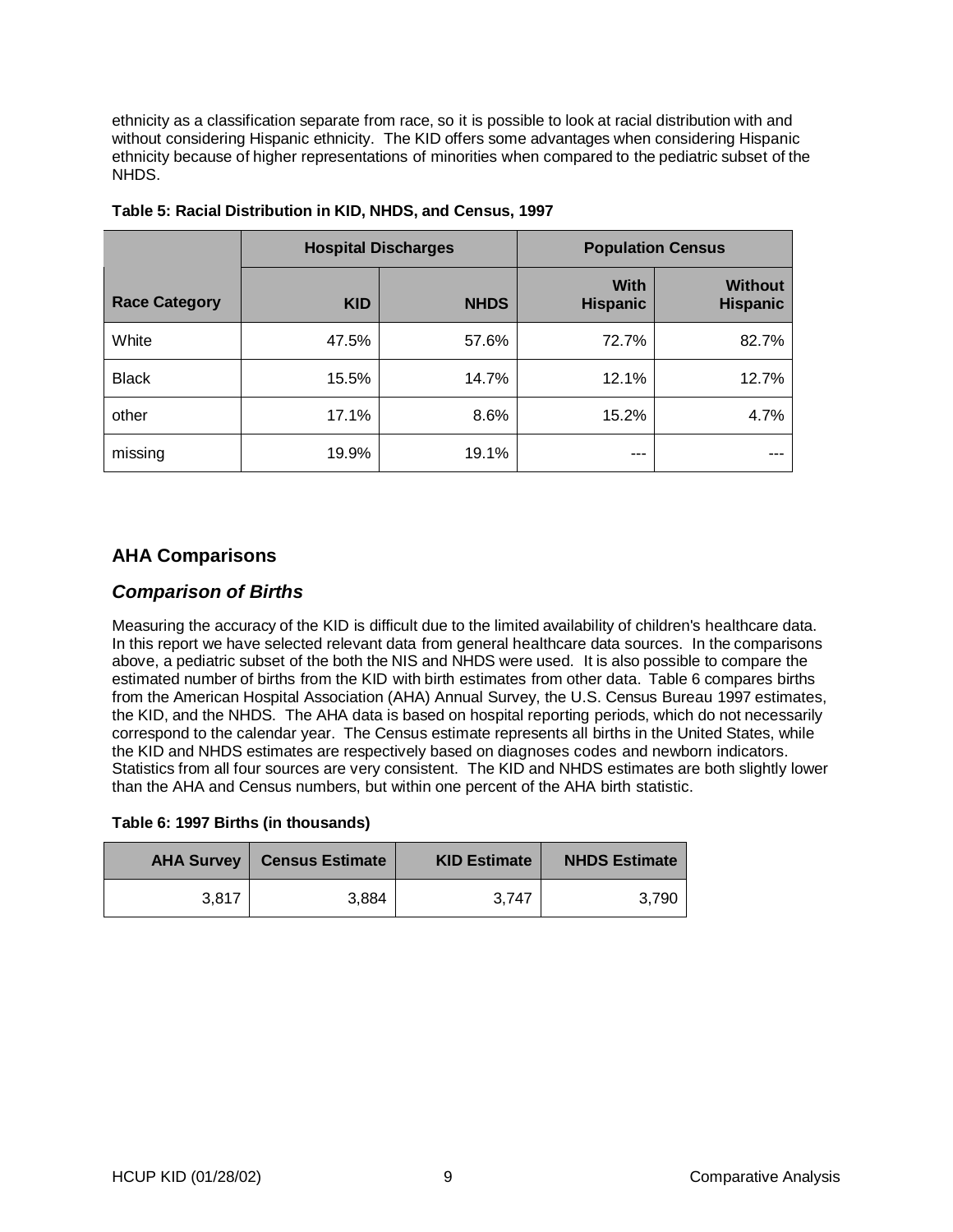### **Hospital Universe**

Table 7 shows that the hospital profiles of the KID and NHDS samples differ. The KID estimates fewer discharges from small hospitals and more discharges from large hospitals than does the NHDS. Since the AHA data does not separately report pediatric discharges, direct comparisons with the AHA are not possible. However, the AHA survey does report births, so it is possible to compare births from the KID, NHDS and AHA.

Table 7 compares the percentage of total births by hospital control and bedsize, and suggests that the hospital makeup of the KID is a closer fit to the AHA than is the NHDS. For example the NHDS does not contain any births or discharges from very large (500+ beds) private/investor owned hospitals although the AHA reports nearly 1 percent of births from such hospitals. Across all control and bedsize categories, the KID closely reflects the distribution of births reported in the AHA survey. This is not surprising considering that the KID design is based on the AHA survey to reflect the hospital profile of the nation. But is does suggest that the KID might be a better tool for analyses that consider hospital bedsize.

|                         |                | <b>Births as a Percent of Total Births</b> |            |            |  |  |  |
|-------------------------|----------------|--------------------------------------------|------------|------------|--|--|--|
| <b>Hospital Control</b> | <b>Bedsize</b> | <b>NHDS</b>                                | <b>KID</b> | <b>AHA</b> |  |  |  |
| Private/Investor        | $1 - 99$       | 3.5%                                       | 1.6%       | 1.3%       |  |  |  |
|                         | $100 - 199$    | 5.2%                                       | 4.8%       | 4.4%       |  |  |  |
|                         | 200 - 299      | 1.3%                                       | 3.0%       | 2.6%       |  |  |  |
|                         | $300 - 499$    | 2.4%                                       | 2.2%       | 2.3%       |  |  |  |
|                         | $500+$         | 0.0%                                       | 0.8%       | 0.7%       |  |  |  |
|                         |                |                                            |            |            |  |  |  |
| Private/Nonprofit       | $1 - 99$       | 10.1%                                      | 6.8%       | 7.0%       |  |  |  |
|                         | 100 - 199      | 21.5%                                      | 14.9%      | 15.5%      |  |  |  |
|                         | 200 - 299      | 15.7%                                      | 14.0%      | 14.1%      |  |  |  |
|                         | $300 - 499$    | 19.1%                                      | 23.0%      | 22.0%      |  |  |  |
|                         | $500+$         | 9.0%                                       | 14.1%      | 14.8%      |  |  |  |
|                         |                |                                            |            |            |  |  |  |
| Government/Nonfederal   | $1 - 99$       | 3.7%                                       | 3.2%       | 3.2%       |  |  |  |
|                         | 100 - 199      | 2.0%                                       | 3.2%       | 3.1%       |  |  |  |
|                         | 200 - 299      | 1.0%                                       | 1.5%       | 2.4%       |  |  |  |
|                         | $300 - 499$    | 3.8%                                       | 3.7%       | 3.1%       |  |  |  |
|                         | $500+$         | 1.6%                                       | 3.4%       | 3.5%       |  |  |  |

#### **Table 7: Comparison of Births from the NHDS, KID, and AHA, 1997**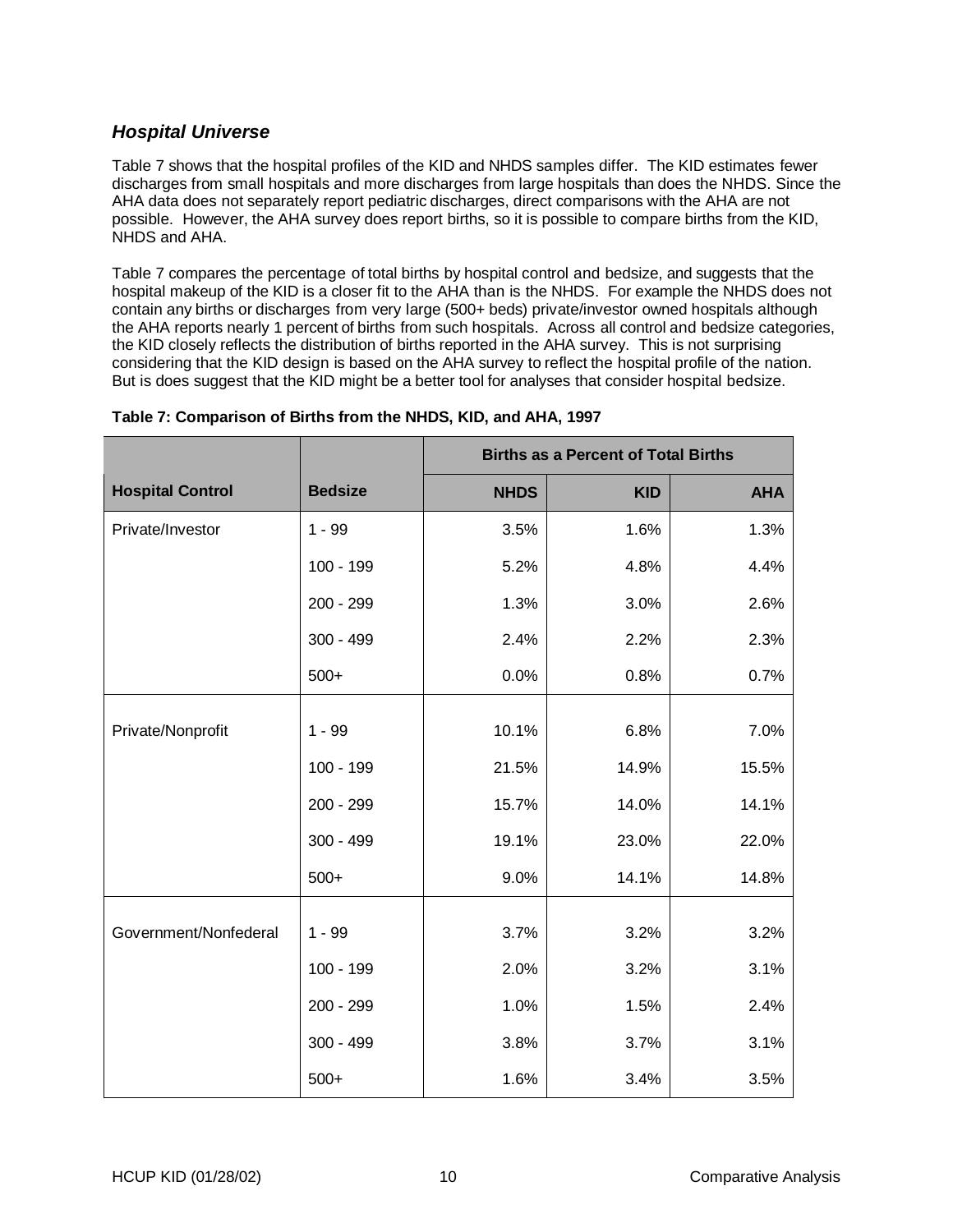## **Children's Hospitals**

The KID was developed to reflect the universe of hospitals as defined by the AHA Annual Survey. KID weights were calculated by stratification using hospital characteristics including hospital type: children's or other hospital. As a result, the KID estimate of discharges from children's hospitals is comparable to the AHA count of children's hospital discharges as shown in Table 8. Determining the extent to which children's hospitals were included in the NHDS was not possible.

#### **Table 8: Discharges from Children's Hospitals**

| <b>AHA Survey</b> | <b>KID Estimate</b> |
|-------------------|---------------------|
| 452,594           | 430,854             |

In the KID, the case mix in children's hospitals tends to be more complex than the case mix for discharges from other hospitals. Table 9 compares the average estimates for number of diagnoses, number of procedures, length-of-stay, and total charge from the KID for children's hospitals and other hospitals. Patients in children's hospitals have more diagnoses and receive nearly twice as many surgical procedures as do patients in other hospitals. Their average length of stay is over 70 percent longer than the average in other hospitals. Finally, the average charge for patients in children's hospitals is more than three times the average charge for children in other hospitals.

#### **Table 9: KID Children's Hospitals Compared with Other KID Hospitals**

| Average                | <b>Children's Hospitals</b> | <b>Other Hospitals</b> |
|------------------------|-----------------------------|------------------------|
| Number of diagnoses    | 3.41                        | 2.36                   |
| Number of procedures   | 1.48                        | 0.76                   |
| Length-of-stay (days)  | 5.58                        | 3.27                   |
| Total charge (dollars) | 18,041                      | 5,367                  |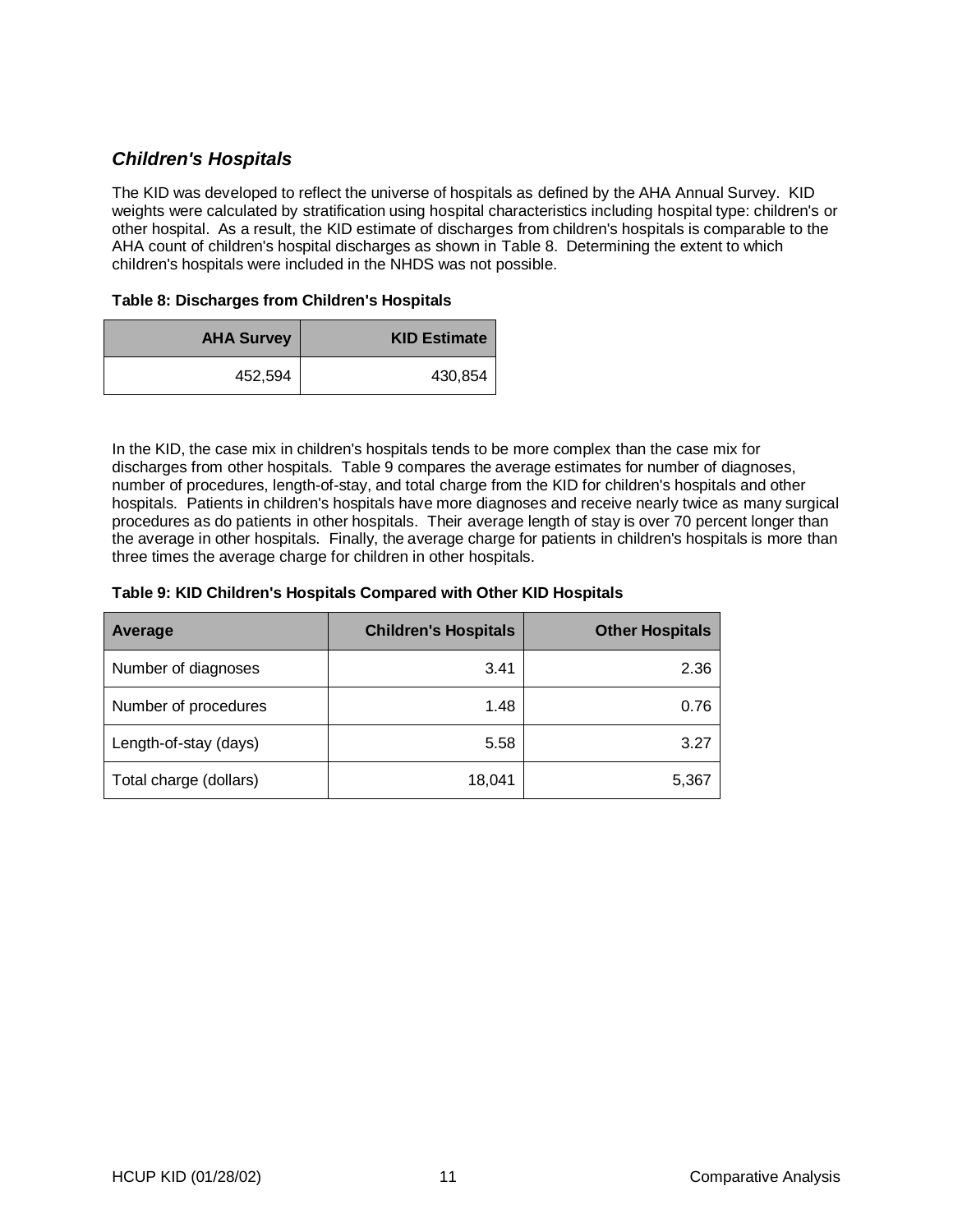## **Average Length of Stay**

In the KID/NHDS comparisons discussed in a later section, KID average length-of-stay estimates were mostly longer than the estimates from the pediatric NHDS. Overall the KID estimate, at nearly 3.5 days, was more than 50 percent longer than the NHDS estimate. Because valid standard errors were not available for all NHDS estimates (see Appendix), close to half of the potential comparisons were not possible. Of the statistical comparisons that were made, nearly all indicated significant differences between the two samples and the KID estimate was longer than the NHDS estimate in most of these differences. Two possible explanations for these differences are the differences in hospital make up of the two samples, and a possible under-representation of children's hospitals in the NHDS.

The KID estimate of discharges from children's hospitals is comparable to the AHA count of children's hospital discharges as shown in Table 8. In the KID, discharges from children's hospitals are more complex, with more surgical procedures and longer lengths of stay, on average, than discharges from other hospitals. Average length-of-stay estimates from the NHDS might be too low if the NHDS underweights discharges from children's hospitals.

As shown in Table 7, the NHDS estimates a disproportionately high number of births from small hospitals. Small hospitals may have a less complex case mix than large hospitals. Differences in average severity of illness are likely to cause differences in the average length-of-stay estimates. Such a relationship is demonstrated for AHA discharges in Table 10. While it is not possible to isolate pediatric discharges in the AHA data, AHA data supports this hypothesis for all discharges. Table 10, based on AHA data, shows that both average stay length and surgical procedures per discharge increase as hospital size increases. (Average stay was calculated from inpatient days and inpatient discharges).

| <b>Hospital Size</b> | <b>Average Stay</b><br>(Days) | <b>Surgeries per</b><br>1000 Discharges |
|----------------------|-------------------------------|-----------------------------------------|
| $1-99$ beds          | 4.93                          | 246.00                                  |
| 100-199 beds         | 5.00                          | 290.67                                  |
| 200-299 beds         | 5.23                          | 313.57                                  |
| 300-499 beds         | 5.41                          | 320.38                                  |
| $500+$ beds          | 5.99                          | 334.84                                  |

#### **Table 10: AHA Average Stay and Surgeries by Hospital Size**

Overall, discharges from large hospitals tend to have longer stays, and receive more services than discharges from small hospitals. It is not possible to directly analyze pediatric discharges using AHA data, but it is possible to examine the availability of special hospital units that would likely treat sick children. The AHA survey indicates which hospitals have neonatal care units (intermediate and intensive), units that would be utilized by infants with severe illnesses. Patients in neonatal care units can be expected to use more services and have longer stays than the average newborn. Table 11 shows the percentage of hospitals with neonatal care units (intermediate and intensive) by hospital size. Less than 4 percent of the smallest community hospitals (1-99 beds) have a neonatal intensive care unit while over 75% of the largest hospitals have such units. If hospitalizations of sick children are more likely in large hospitals, then the NHDS may under-represent them.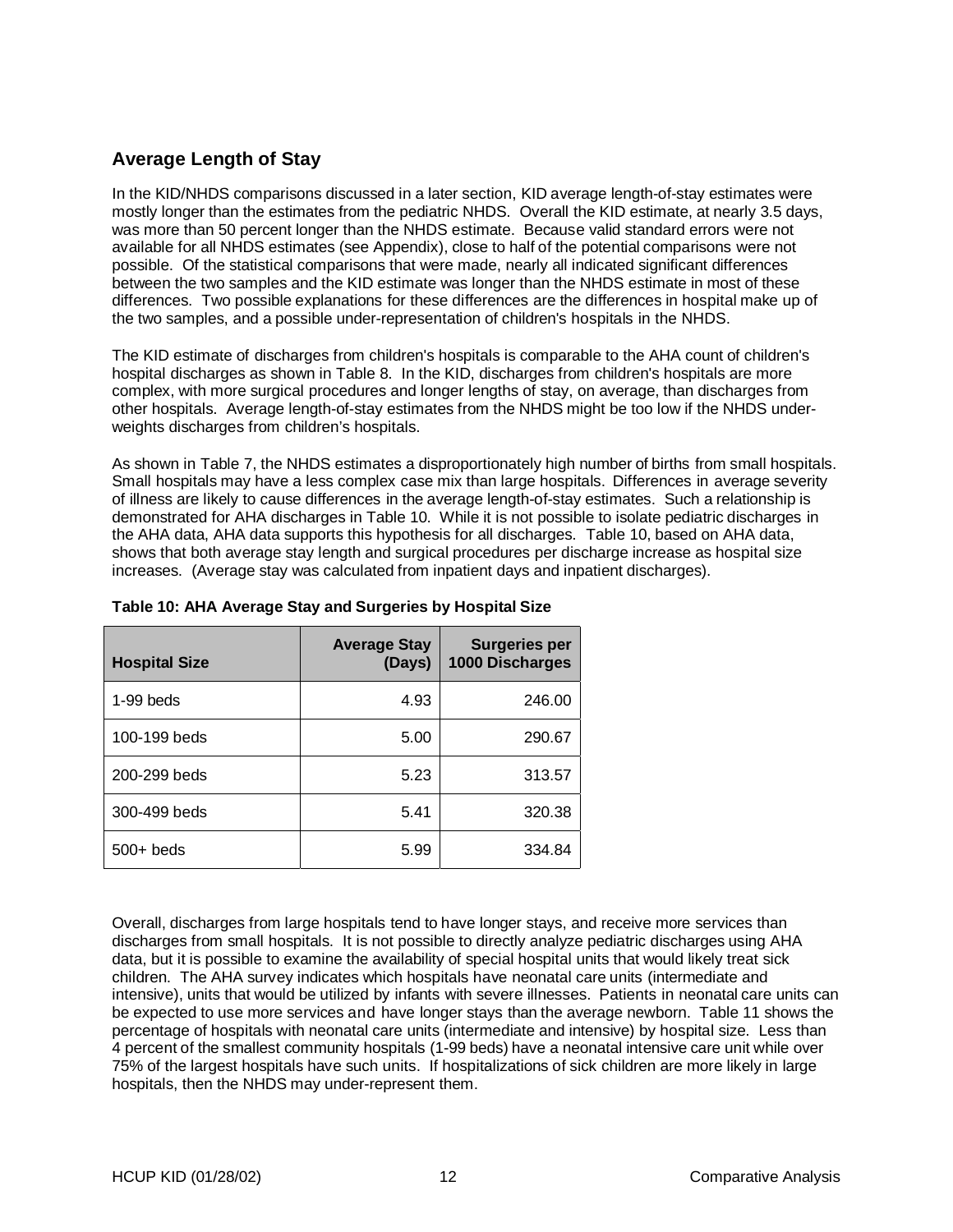|                      |                                      | <b>Percent with</b>                                  |                                                          |                                         |  |  |
|----------------------|--------------------------------------|------------------------------------------------------|----------------------------------------------------------|-----------------------------------------|--|--|
| <b>Hospital Size</b> | <b>Number of</b><br><b>Hospitals</b> | <b>Neonatal</b><br>Intermediate<br><b>Care Units</b> | <b>Neonatal</b><br><b>Intensive Care</b><br><b>Units</b> | <b>Any Neonatal</b><br><b>Care Unit</b> |  |  |
| $1-99$ beds          | 2,618                                | 2.83%                                                | 1.41%                                                    | 3.74%                                   |  |  |
| 100-199 beds         | 1,187                                | 14.66%                                               | 15.08%                                                   | 24.68%                                  |  |  |
| 200-299 beds         | 585                                  | 21.37%                                               | 30.43%                                                   | 43.25%                                  |  |  |
| 300-499 beds         | 509                                  | 32.22%                                               | 52.65%                                                   | 62.08%                                  |  |  |
| $500+$ beds          | 214                                  | 45.79%                                               | 71.03%                                                   | 75.23%                                  |  |  |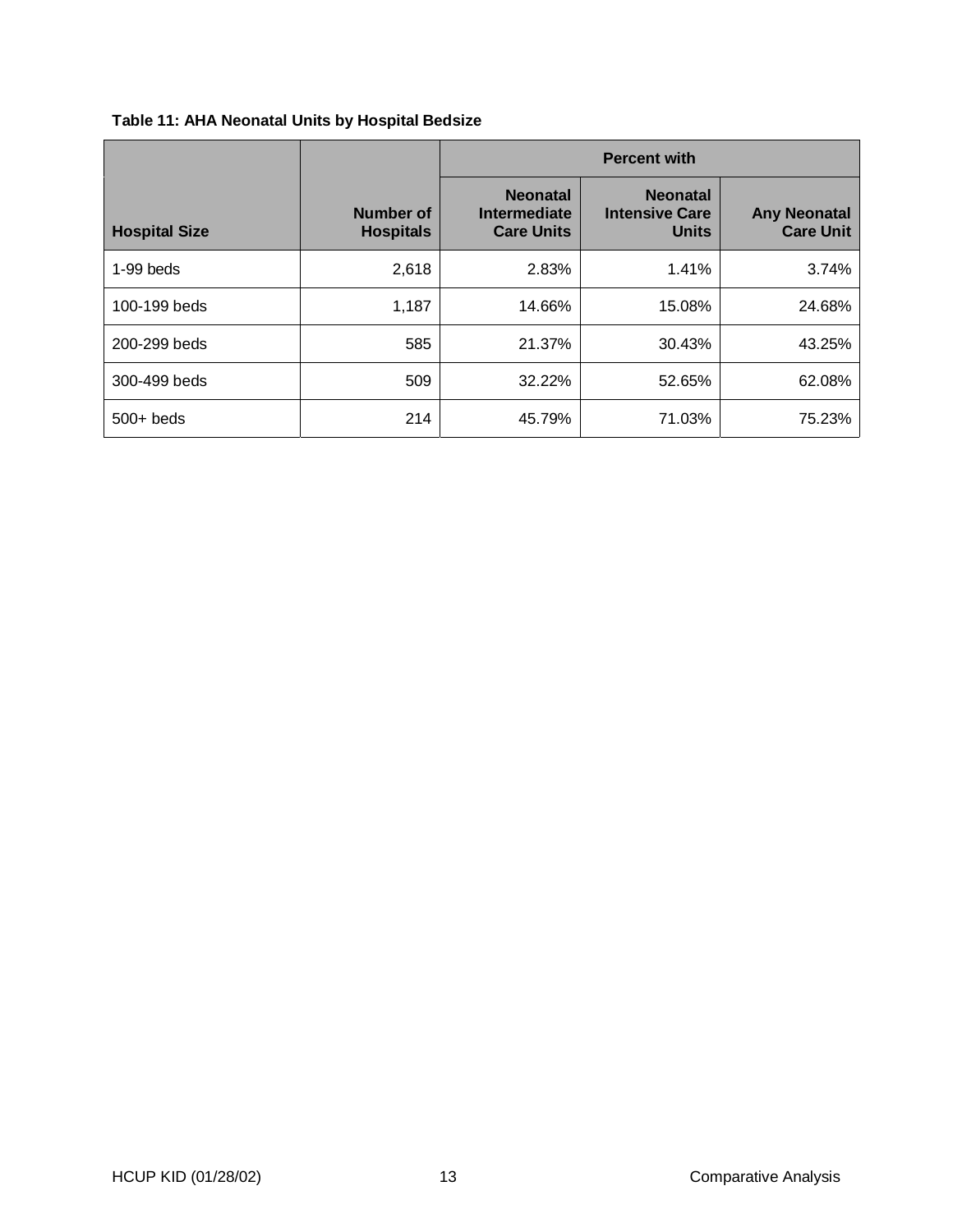## **NIS Comparison Results**

Comparisons of KID and NIS estimates are shown on Table 12 through Table 18. These tables compare total discharges, average length of stay, and in-hospital mortality estimates from the two samples across various groupings. KID estimates were consistent with all NIS estimates: no significant differences were found between estimates from the two samples. KID estimates were more precise; that is, KID estimates of standard error were generally smaller than the corresponding NIS standard error estimates.

|                      | <b>Number of Discharges</b><br>in Thousands<br>(Standard Error) |            | <b>Average Length of Stay</b><br>in Days<br>(Standard Error) |            | <b>In-Hospital Mortality</b><br><b>Rate: Percent</b><br>(Standard Error) |            |  |  |
|----------------------|-----------------------------------------------------------------|------------|--------------------------------------------------------------|------------|--------------------------------------------------------------------------|------------|--|--|
|                      | <b>C-NIS</b>                                                    | <b>NIS</b> | <b>C-NIS</b>                                                 | <b>NIS</b> | <b>C-NIS</b>                                                             | <b>NIS</b> |  |  |
|                      | 6,657                                                           | 6,617      | 3.42                                                         | 3.45       | 0.42                                                                     | 0.40       |  |  |
| U.S.                 | (90)                                                            | (170)      | (0.03)                                                       | (0.06)     | (0.01)                                                                   | (0.20)     |  |  |
| <b>Census Region</b> |                                                                 |            |                                                              |            |                                                                          |            |  |  |
| <b>Northeast</b>     | 1,277                                                           | 1,192      | 3.87                                                         | 3.87       | 0.43                                                                     | 0.37       |  |  |
|                      | (43)                                                            | (77)       | (0.04)                                                       | (0.17)     | (0.02)                                                                   | (0.04)     |  |  |
|                      |                                                                 |            |                                                              |            |                                                                          |            |  |  |
| <b>Midwest</b>       | 1,500                                                           | 1,545      | 3.38                                                         | 3.45       | 0.43                                                                     | 0.43       |  |  |
|                      | (43)                                                            | (72)       | (0.06)                                                       | (0.08)     | (0.03)                                                                   | (0.03)     |  |  |
|                      |                                                                 |            |                                                              |            |                                                                          |            |  |  |
| South                | 2,330                                                           | 2,403      | 3.38                                                         | 3.60       | 0.39                                                                     | 0.41       |  |  |
|                      | (80)                                                            | (104)      | (0.07)                                                       | (0.11)     | (0.02)                                                                   | (0.03)     |  |  |
|                      |                                                                 |            |                                                              |            |                                                                          |            |  |  |
| West                 | 1,549                                                           | 1,477      | 3.15                                                         | 2.89       | 0.45                                                                     | 0.38       |  |  |
|                      | (40)                                                            | (84)       | (0.07)                                                       | (0.14)     | (0.02)                                                                   | (0.04)     |  |  |

| Table 12: KID and NIS Comparisons by Region, 1997 |  |  |  |
|---------------------------------------------------|--|--|--|
|---------------------------------------------------|--|--|--|

Difference is significant at the 0.05 level.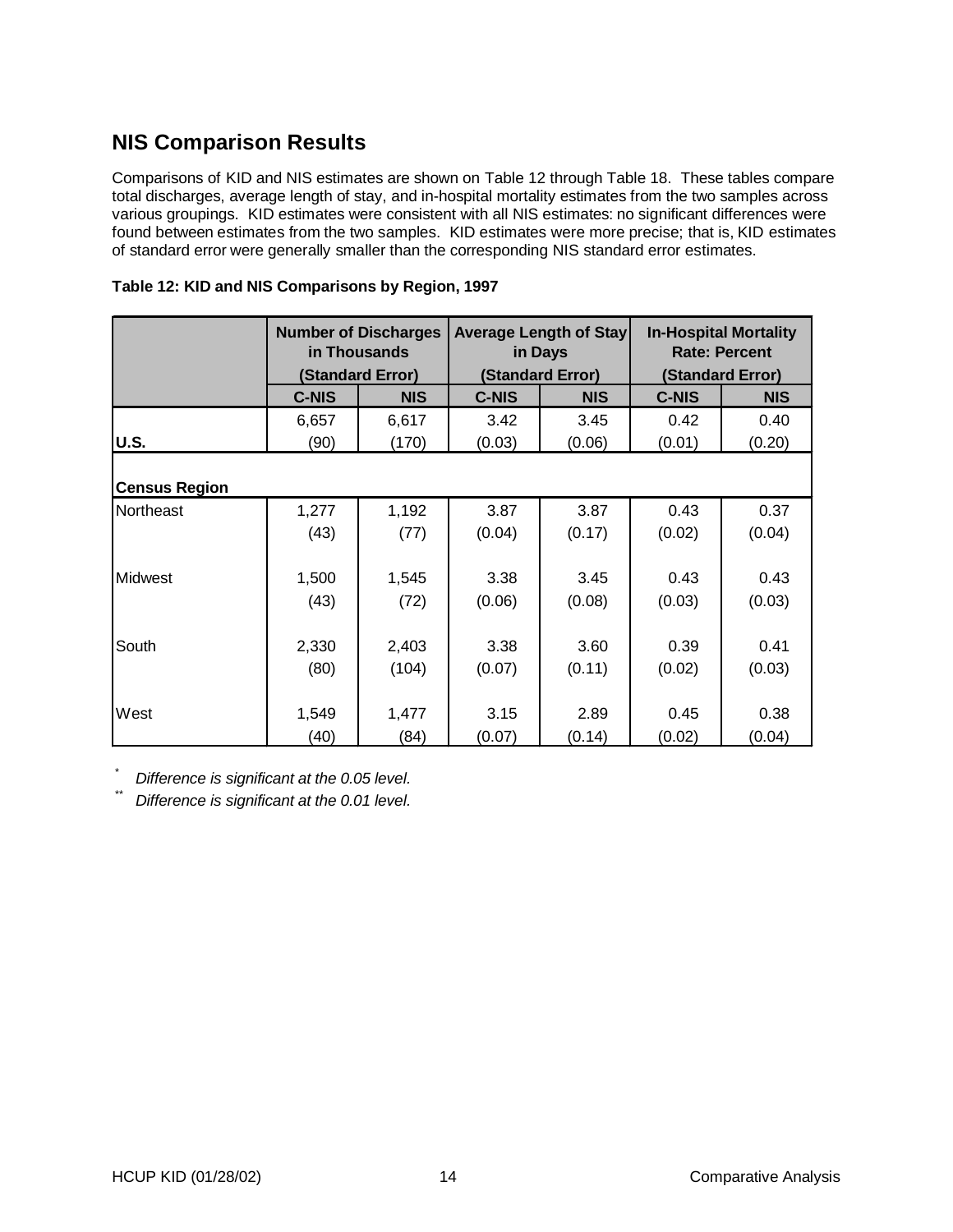### **Table 13: KID and NIS Comparisons by Hospital Control, 1997**

|                  | <b>Number of Discharges</b><br>in Thousands<br>(Standard Error) |            |              | <b>Average Length of Stay</b><br>in Days<br>(Standard Error) | <b>In-Hospital Mortality</b><br><b>Rate: Percent</b><br>(Standard Error) |            |
|------------------|-----------------------------------------------------------------|------------|--------------|--------------------------------------------------------------|--------------------------------------------------------------------------|------------|
|                  | <b>C-NIS</b>                                                    | <b>NIS</b> | <b>C-NIS</b> | <b>NIS</b>                                                   | <b>C-NIS</b>                                                             | <b>NIS</b> |
|                  |                                                                 |            |              |                                                              |                                                                          |            |
| Control          |                                                                 |            |              |                                                              |                                                                          |            |
| <b>Private/</b>  | 706                                                             | 742        | 2.78         | 2.84                                                         | 0.21                                                                     | 0.20       |
| Investor-owned   | (31)                                                            | (60)       | (0.06)       | (0.12)                                                       | (0.02)                                                                   | (0.03)     |
|                  |                                                                 |            |              |                                                              |                                                                          |            |
| Private/         | 4,858                                                           | 4,821      | 3.44         | 3.43                                                         | 0.44                                                                     | 0.41       |
| <b>Nonprofit</b> | (75)                                                            | (140)      | (0.03)       | (0.06)                                                       | (0.01)                                                                   | (0.02)     |
|                  |                                                                 |            |              |                                                              |                                                                          |            |
| Government/      | 1,093                                                           | 1,055      | 3.73         | 3.97                                                         | 0.49                                                                     | 0.51       |
| Nonfederal       | (47)                                                            | (76)       | (0.11)       | (0.23)                                                       | (0.03)                                                                   | (0.05)     |

 $\sum_{n=1}^{8}$  Difference is significant at the 0.05 level.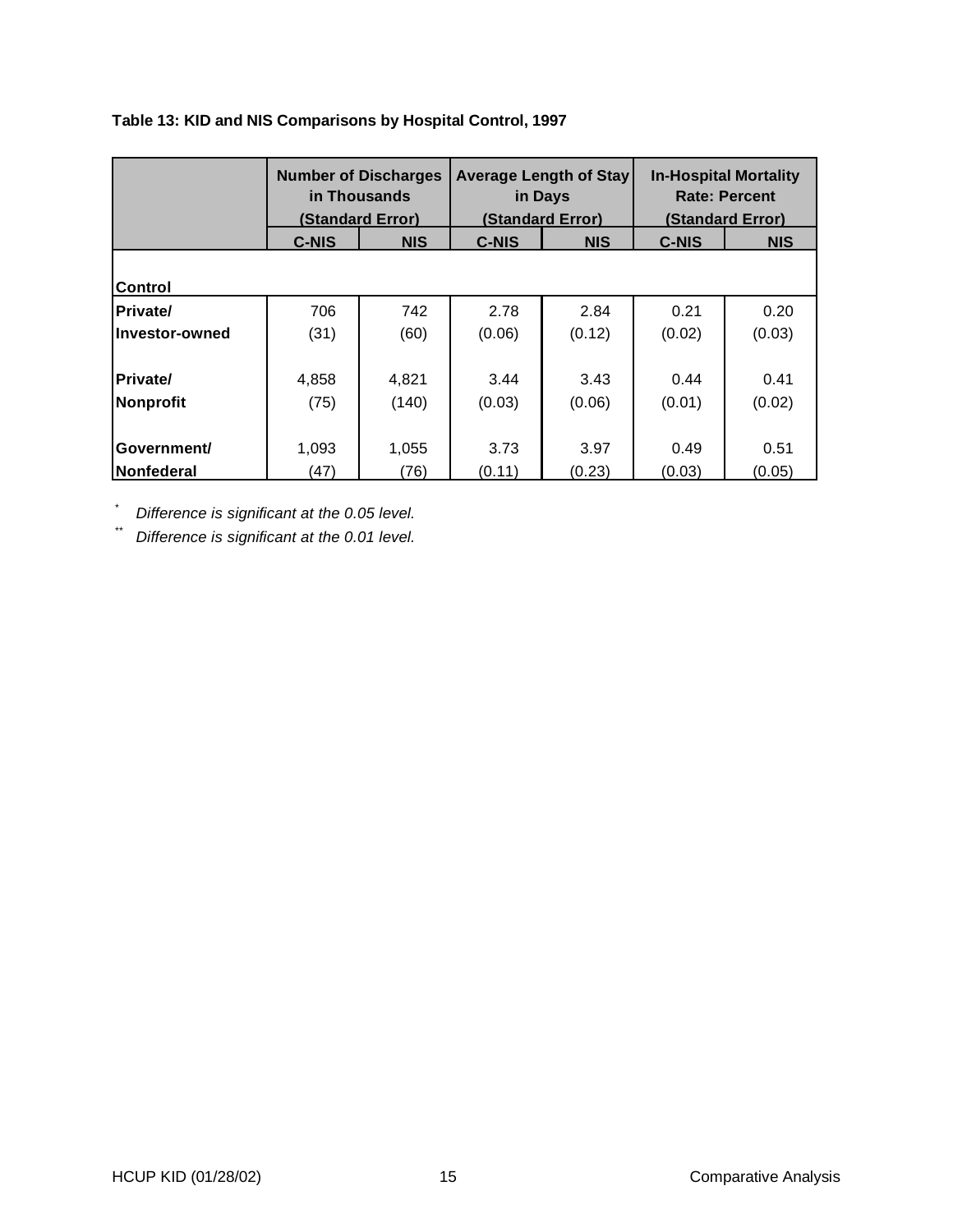### **Table 14: KID and NIS Comparisons by Hospital Bedsize, 1997**

|                | <b>Number of Discharges</b><br>in Thousands |                  | <b>Average Length of Stay</b><br>in Days |                  | <b>In-Hospital Mortality</b><br><b>Rate: Percent</b> |                  |  |
|----------------|---------------------------------------------|------------------|------------------------------------------|------------------|------------------------------------------------------|------------------|--|
|                |                                             | (Standard Error) |                                          | (Standard Error) |                                                      | (Standard Error) |  |
| <b>Bedsize</b> | <b>C-NIS</b>                                | <b>NIS</b>       | <b>C-NIS</b>                             | <b>NIS</b>       | <b>C-NIS</b>                                         | <b>NIS</b>       |  |
| 6-99 beds      | 750                                         | 712              | 2.24                                     | 2.22             | 0.10                                                 | 0.09             |  |
|                | (23)                                        | (25)             | (0.04)                                   | (0.06)           | (0.01)                                               | (0.01)           |  |
|                |                                             |                  |                                          |                  |                                                      |                  |  |
| 100-199 beds   | 1,481                                       | 1,360            | 2.85                                     | 2.86             | 0.27                                                 | 0.25             |  |
|                | (47)                                        | (74)             | (0.07)                                   | (0.11)           | (0.02)                                               | (0.03)           |  |
|                |                                             |                  |                                          |                  |                                                      |                  |  |
| 200-299 beds   | 1,256                                       | 1,119            | 3.29                                     | 3.24             | 0.36                                                 | 0.32             |  |
|                | (58)                                        | (102)            | (0.09)                                   | (0.15)           | (0.03)                                               | (0.04)           |  |
|                |                                             |                  |                                          |                  |                                                      |                  |  |
| 300-499 beds   | 1,819                                       | 1,908            | 3.62                                     | 3.60             | 0.47                                                 | 0.42             |  |
|                | (68)                                        | (109)            | (0.05)                                   | (0.09)           | (0.02)                                               | (0.03)           |  |
|                |                                             |                  |                                          |                  |                                                      |                  |  |
| $500+$ beds    | 1,351                                       | 1,518            | 4.55                                     | 4.53             | 0.74                                                 | 0.72             |  |
|                | (70)                                        | (116)            | (0.08)                                   | (0.16)           | (0.03)                                               | (0.04)           |  |

Difference is significant at the 0.05 level.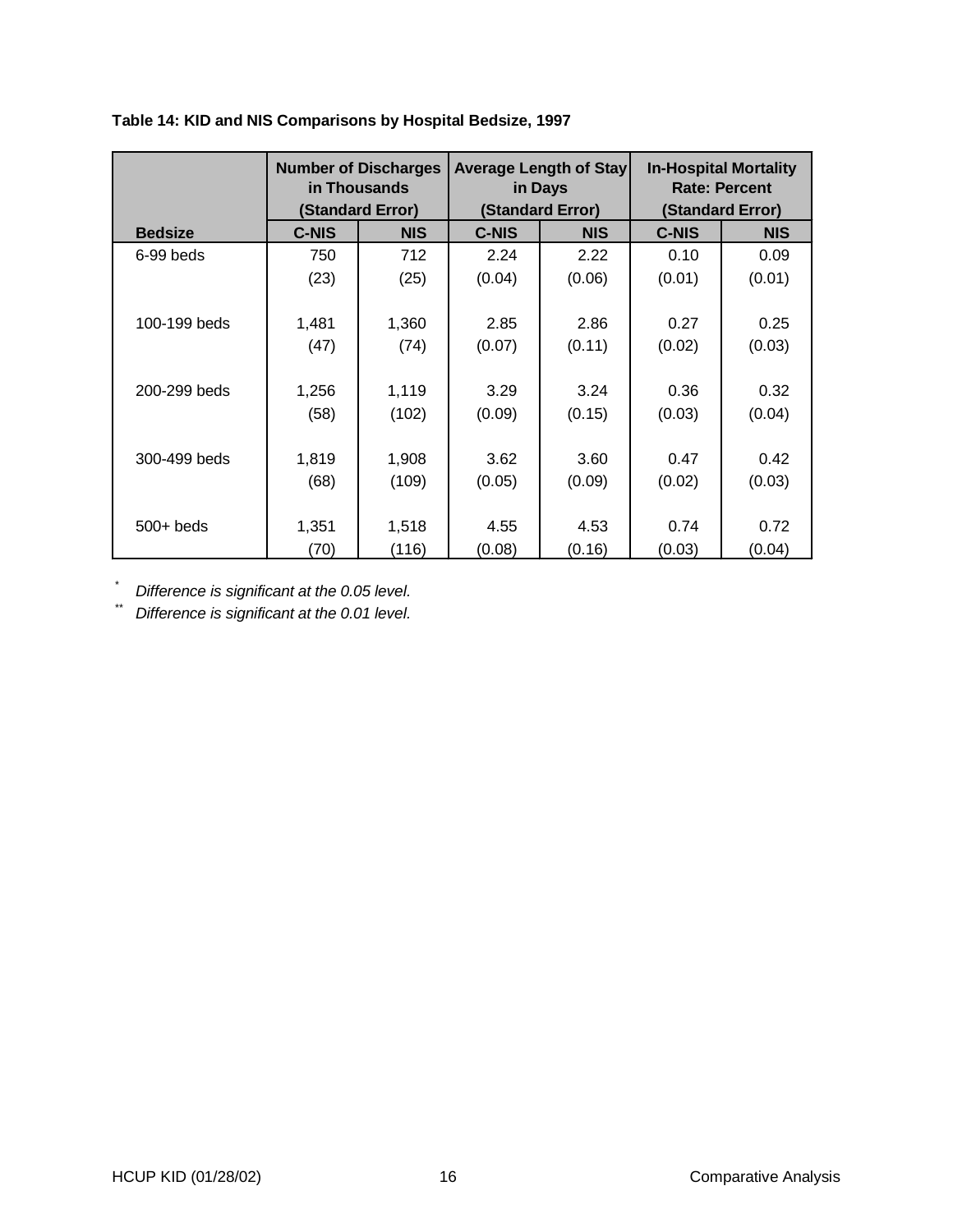|                   | <b>Number of Discharges</b><br>in Thousands |                  |                | <b>Average Length of Stay</b><br>in Days | <b>In-Hospital Mortality</b><br><b>Rate: Percent</b> |                  |  |
|-------------------|---------------------------------------------|------------------|----------------|------------------------------------------|------------------------------------------------------|------------------|--|
|                   |                                             | (Standard Error) |                | (Standard Error)                         |                                                      | (Standard Error) |  |
|                   | <b>C-NIS</b>                                | <b>NIS</b>       | <b>C-NIS</b>   | <b>NIS</b>                               | <b>C-NIS</b>                                         | <b>NIS</b>       |  |
| Medicare          | 14                                          | 15               | 4.36           | 4.35                                     | 2.26                                                 | 2.55             |  |
|                   | (1)                                         | (2)              | (0.20)         | (0.25)                                   | (0.25)                                               | (0.34)           |  |
| Medicaid          | 2,458                                       | 2,395            | 3.75           | 3.81                                     | 0.43                                                 | 0.42             |  |
|                   | (42)                                        | (82)             | (0.04)         | (0.09)                                   | (0.01)                                               | (0.02)           |  |
| Private Insurance | 3,534<br>(59)                               | 3,585<br>(109)   | 3.21<br>(0.02) | 3.23<br>(0.05)                           | 0.37<br>(0.01)                                       | 0.34<br>(0.02)   |  |
| Self-pay          | 353<br>(11)                                 | 330<br>(13)      | 2.74<br>(0.03) | 2.80<br>(0.07)                           | 0.66<br>(0.03)                                       | 0.69<br>(0.05)   |  |
| No charge         | 21<br>(5)                                   | 19<br>(6)        | 3.73<br>(0.19) | 3.36<br>(0.16)                           | 0.70<br>(0.11)                                       | 0.49<br>(0.15)   |  |
| Other payor       | 256<br>(19)                                 | 256<br>(39)      | 3.94<br>(0.15) | 4.03<br>(0.24)                           | 0.59<br>(0.04)                                       | 0.53<br>(0.05)   |  |
| Missing           | $0$ <sup>**</sup><br>(0)                    | 17<br>(4)        | 0.00<br>(0.00) | 3.11<br>(0.33)                           | 0.00<br>(0.00)                                       | 0.69<br>(0.21)   |  |

#### **Table 15: KID and NIS Comparisons by Expected Primary Payer, 1997**

 $\sum_{n=1}^{\infty}$  Difference is significant at the 0.05 level.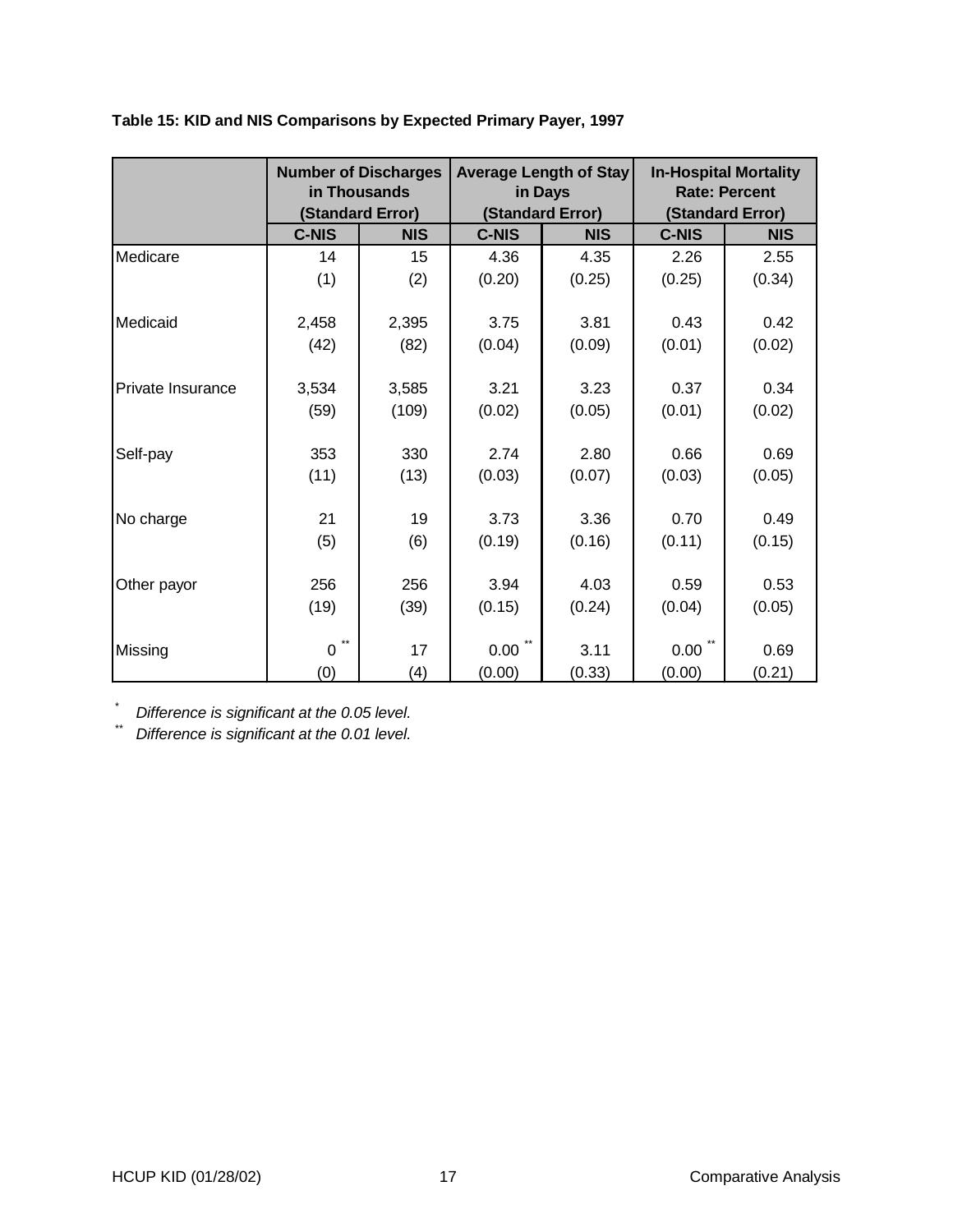|              |              | <b>Number of Discharges</b><br>in Thousands<br>(Standard Error) |              | <b>Average Length of Stay</b><br>in Days<br>(Standard Error) |              | <b>In-Hospital Mortality</b><br><b>Rate: Percent</b><br>(Standard Error) |
|--------------|--------------|-----------------------------------------------------------------|--------------|--------------------------------------------------------------|--------------|--------------------------------------------------------------------------|
|              | <b>C-NIS</b> | <b>NIS</b>                                                      | <b>C-NIS</b> | <b>NIS</b>                                                   | <b>C-NIS</b> | <b>NIS</b>                                                               |
| Up to 1 year | 4,448        | 4,505                                                           | 3.27         | 3.33                                                         | 0.44         | 0.43                                                                     |
|              | (63)         | (117)                                                           | (0.03)       | (0.06)                                                       | (0.01)       | (0.02)                                                                   |
|              |              |                                                                 |              |                                                              |              |                                                                          |
| 1-4 years    | 642          | 591                                                             | 3.27         | 3.23                                                         | 0.39         | 0.34                                                                     |
|              | (15)         | (29)                                                            | (0.04)       | (0.08)                                                       | (0.01)       | (0.03)                                                                   |
|              |              |                                                                 |              |                                                              |              |                                                                          |
| 5-9 years    | 385          | 363                                                             | 3.82         | 3.85                                                         | 0.36         | 0.33                                                                     |
|              | (9)          | (20)                                                            | (0.05)       | (0.10)                                                       | (0.02)       | (0.03)                                                                   |
|              |              |                                                                 |              |                                                              |              |                                                                          |
| 10-14 years  | 391          | 362                                                             | 4.57         | 4.68                                                         | 0.42         | 0.37                                                                     |
|              | (9)          | (17)                                                            | (0.06)       | (0.15)                                                       | (0.02)       | (0.03)                                                                   |
|              |              |                                                                 |              |                                                              |              |                                                                          |
| 15-18 years  | 814          | 796                                                             | 3.59         | 3.57                                                         | 0.35         | 0.31                                                                     |
|              | (12)         | (20)                                                            | (0.04)       | (0.08)                                                       | (0.01)       | (0.02)                                                                   |
|              |              |                                                                 |              |                                                              |              |                                                                          |
| Missing      | 0            | $\mathbf 0$                                                     | 0.00         | 0.00                                                         | 0.00         | 0.00                                                                     |
|              | (0)          | (0)                                                             | (0.00)       | (0.00)                                                       | (0.00)       | (0.00)                                                                   |

\* Difference is significant at the 0.05 level.

Difference is significant at the 0.01 level.

### **Table 17: KID and NIS Comparisons by Gender, 1997**

|        | <b>Number of Discharges</b><br>in Thousands<br>(Standard Error) |            | <b>Average Length of Stay</b><br>in Days<br>(Standard Error) |            | <b>In-Hospital Mortality</b><br><b>Rate: Percent</b><br>(Standard Error) |            |
|--------|-----------------------------------------------------------------|------------|--------------------------------------------------------------|------------|--------------------------------------------------------------------------|------------|
|        | <b>C-NIS</b>                                                    | <b>NIS</b> | <b>C-NIS</b>                                                 | <b>NIS</b> | <b>C-NIS</b>                                                             | <b>NIS</b> |
| Male   | 3,314                                                           | 3,288      | 3.57                                                         | 3.61       | 0.48                                                                     | 0.45       |
|        | (46)                                                            | (88)       | (0.03)                                                       | (0.07)     | (0.01)                                                                   | (0.02)     |
| Female | 3,342                                                           | 3,328      | 3.27                                                         | 3.30       | 0.36                                                                     | 0.35       |
|        | (45)                                                            | (83)       | (0.03)                                                       | (0.06)     | (0.01)                                                                   | (0.02)     |

 $\sum_{n=1}^{\infty}$  Difference is significant at the 0.05 level.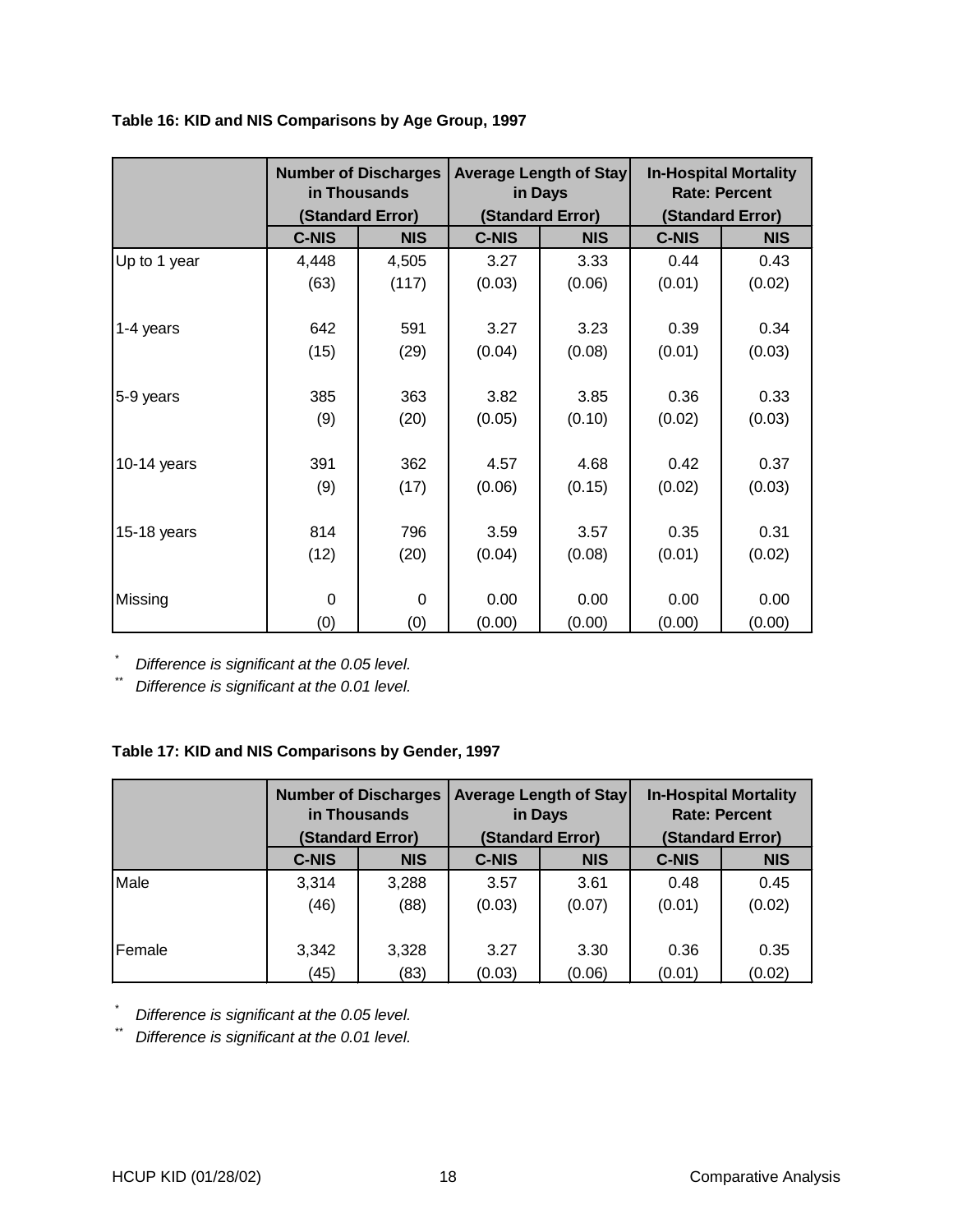### **Table 18: KID and NIS Comparisons by Race, 1997**

|              | <b>Number of Discharges</b><br>in Thousands<br>(Standard Error) |            | <b>Average Length of Stay</b><br>in Days<br>(Standard Error) |            | <b>In-Hospital Mortality</b><br><b>Rate: Percent</b><br>(Standard Error) |            |
|--------------|-----------------------------------------------------------------|------------|--------------------------------------------------------------|------------|--------------------------------------------------------------------------|------------|
|              | <b>C-NIS</b>                                                    | <b>NIS</b> | <b>C-NIS</b>                                                 | <b>NIS</b> | <b>C-NIS</b>                                                             | <b>NIS</b> |
| White        | 3,162                                                           | 2,977      | 3.22                                                         | 3.22       | 0.34                                                                     | 0.32       |
|              | (64)                                                            | (103)      | (0.03)                                                       | (0.06)     | (0.01)                                                                   | (0.02)     |
|              |                                                                 |            |                                                              |            |                                                                          |            |
| <b>Black</b> | 1,033                                                           | 904        | 4.06                                                         | 4.23       | 0.57                                                                     | 0.57       |
|              | (35)                                                            | (58)       | (0.06)                                                       | (0.10)     | (0.02)                                                                   | (0.02)     |
|              |                                                                 |            |                                                              |            |                                                                          |            |
| Other        | 1,138                                                           | 1,174      | 3.43                                                         | 3.40       | 0.43                                                                     | 0.42       |
|              | (30)                                                            | (82)       | (0.06)                                                       | (0.14)     | (0.02)                                                                   | (0.03)     |
|              |                                                                 |            |                                                              |            |                                                                          |            |
| Missing      | 1,325                                                           | 1,562      | 3.39                                                         | 3.48       | 0.50                                                                     | 0.45       |
|              | (54)                                                            | (109)      | (0.07)                                                       | (0.11)     | (0.03)                                                                   | (0.04)     |

\* Difference is significant at the 0.05 level.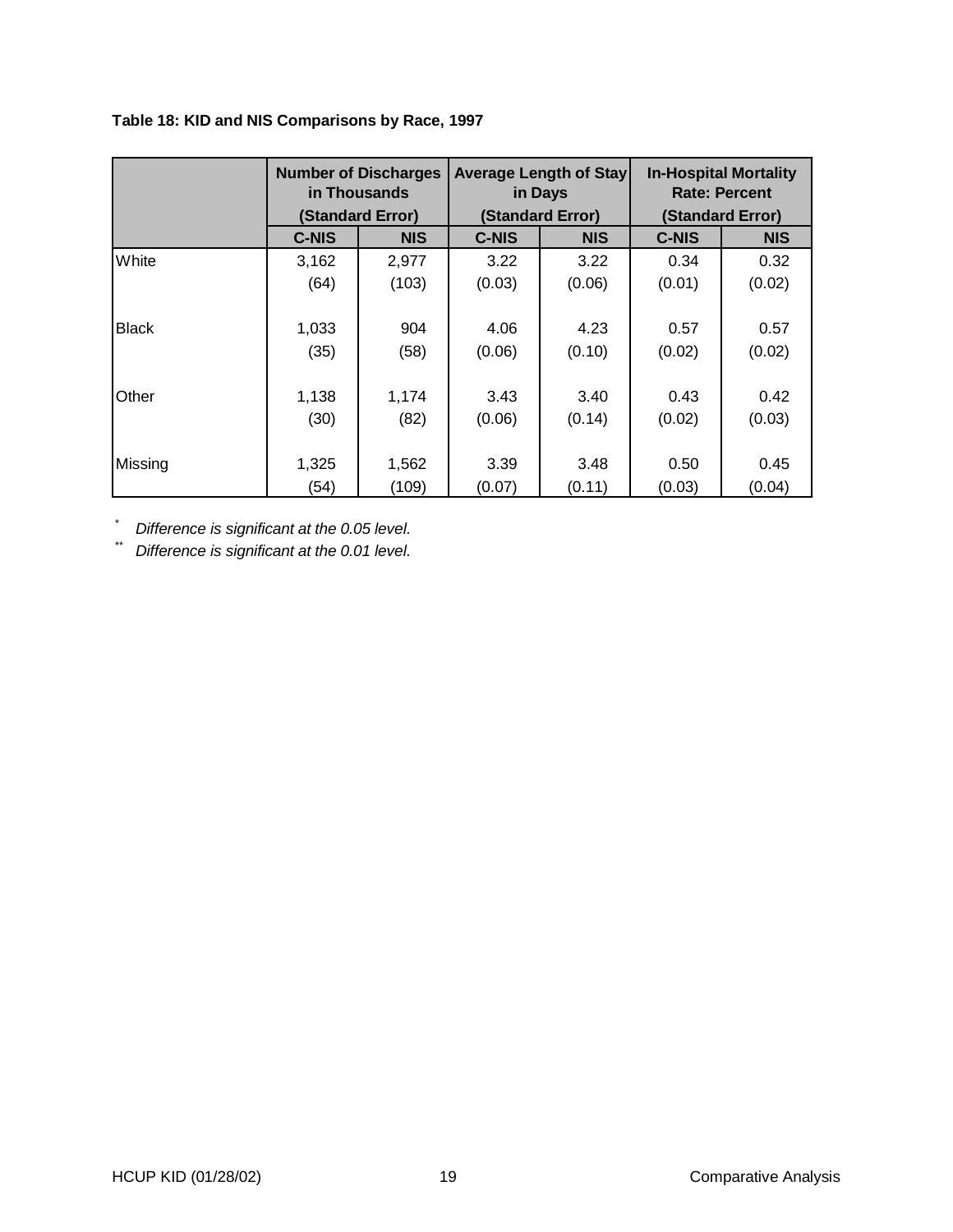## **NHDS Comparison Results**

The KID and pediatric NHDS samples are quite different in makeup. The KID was designed as a sample of pediatric discharges while the pediatric NHDS is a subset of pediatric discharges from a sample of all discharges. The two samples are of radically different sizes. The pediatric NHDS is less than 4 percent the size of the KID sample, and as a result the number of sample points in some strata may not be sufficiently large for meaningful analysis. Sample sizes are evaluated for each of the comparisons that follow.

## **Overall Comparison and by Region**

Comparisons of KID and NHDS estimates, overall and by census region, are presented in Table 19 and Table 20. Overall, and by census region, KID discharge estimates were consistent with estimates from the NHDS; no significant differences were found when comparing the KID and NHDS discharge estimates. Significant differences were found between the two samples in average length-of-stay estimates, while no statistical comparisons were possible for in-hospital mortality rates.

|                      | <b>Number of Discharges</b><br>in Thousands<br>(Standard Error) |             | <b>Average Length of Stay</b><br>in Days<br>(Standard Error) |             | <b>In-Hospital Mortality</b><br><b>Rate: Percent</b><br>(Standard Error) |             |
|----------------------|-----------------------------------------------------------------|-------------|--------------------------------------------------------------|-------------|--------------------------------------------------------------------------|-------------|
|                      |                                                                 |             |                                                              |             |                                                                          |             |
|                      | <b>C-NIS</b>                                                    | <b>NHDS</b> | <b>C-NIS</b>                                                 | <b>NHDS</b> | <b>C-NIS</b>                                                             | <b>NHDS</b> |
|                      | 6,657                                                           | 6,970       | 3.42                                                         | 2.24        | $0.42$ <sup>a</sup>                                                      | 0.41        |
| <b>U.S.</b>          | (90)                                                            | (367)       | (0.03)                                                       | (0.16)      | (0.01)                                                                   | (b)         |
| <b>Census Region</b> |                                                                 |             |                                                              |             |                                                                          |             |
| Northeast            | 1,277                                                           | 1,306       | 3.87                                                         | 1.92        | $0.43$ <sup>a</sup>                                                      | 0.43        |
|                      | (43)                                                            | (102)       | (0.04)                                                       | (0.23)      | (0.02)                                                                   | (b)         |
| Midwest              | 1,500                                                           | 1,583       | 3.38                                                         | 2.37        | $0.43$ <sup>a</sup>                                                      | 0.37        |
|                      |                                                                 |             |                                                              |             |                                                                          |             |
|                      | (43)                                                            | (147)       | (0.06)                                                       | (0.31)      | (0.03)                                                                   | (b)         |
| South                | 2,330                                                           | 2,526       | $3.38$ <sup>**</sup>                                         | 1.77        | 0.39 <sup>a</sup>                                                        | 0.44        |
|                      | (80)                                                            | (143)       | (0.07)                                                       | (0.17)      | (0.02)                                                                   | (b)         |
|                      |                                                                 |             |                                                              |             |                                                                          |             |
| West                 | 1,549                                                           | 1,554       | 3.15 <sup>a</sup>                                            | 3.14        | $0.45$ <sup>a</sup>                                                      | 0.37        |
|                      | (40)                                                            | (113)       | (0.07)                                                       | (b)         | (0.02)                                                                   | (b)         |

| Table 19: KID and NHDS Comparisons by Region, 1997 |  |
|----------------------------------------------------|--|
|----------------------------------------------------|--|

<sup>a</sup> A significance test was not performed because a valid NHDS standard error was not available.

 $b$  The NHDS sample size was too small to calculate a valid estimate of standard error.

Difference is significant at the 0.05 level.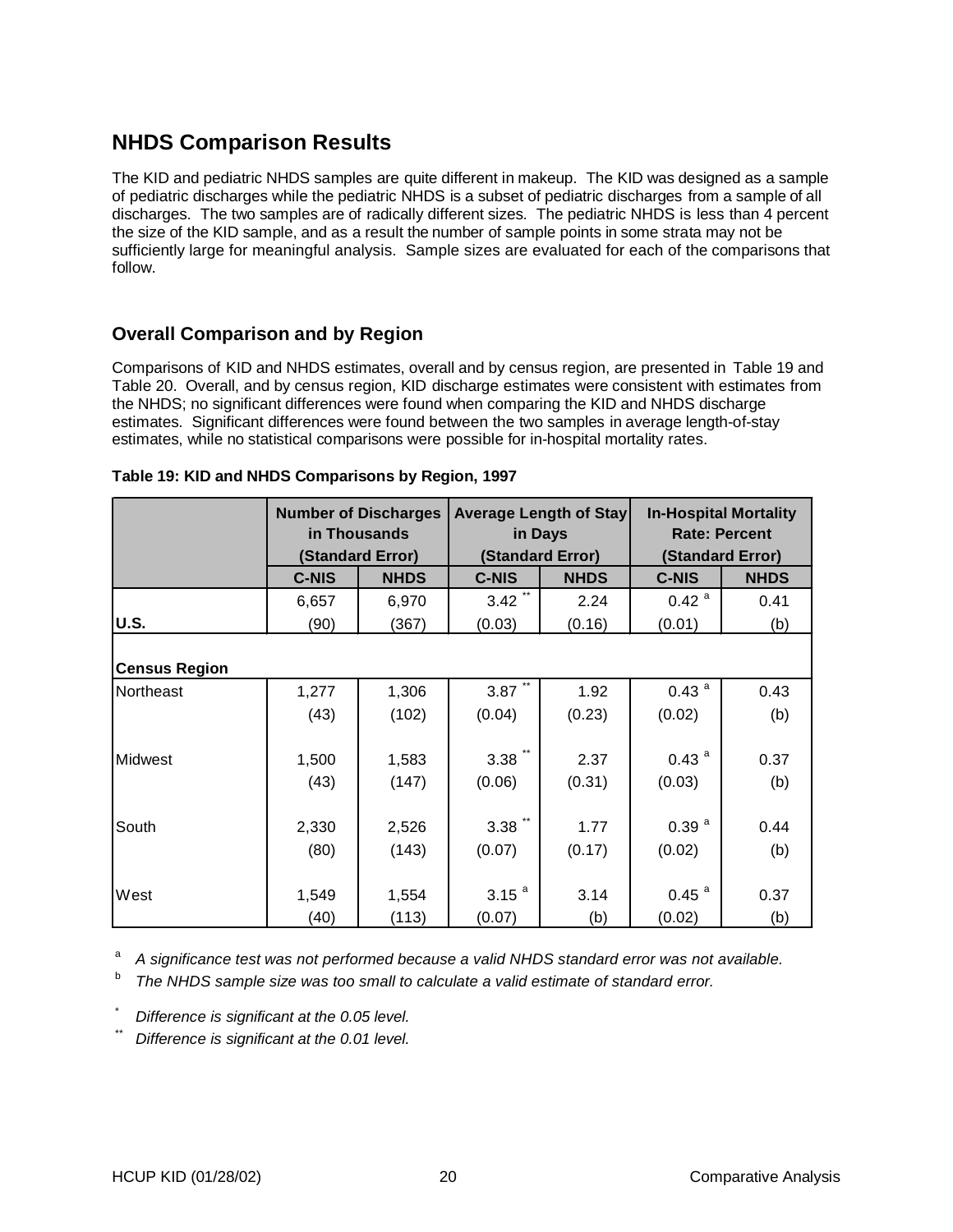Average length-of-stay estimates from the KID were significantly longer than NHDS estimates – overall and in three of the four regions. The average length-of-stay differences reflect the differences in hospital makeup of the two samples. As shown with births in Table 7, the NHDS is more reliant on small hospitals than is the KID and less reflective of the hospital makeup of the universe for pediatric hospitalizations. Discharges from small hospitals tend to be less complex with shorter stays than discharges from larger hospitals, as shown in Table 10.

As previously noted, another possible reason for the shorter NHDS average length-of-stay would be an under representation of children's hospitals in the NHDS. The KID estimate of discharges from children's hospitals is comparable to the AHA count of children's hospital discharges as shown in Table 8. In the KID, discharges from children's hospitals are more complex, with more surgical procedures and longer lengths-of-stay, on average, than discharges from other hospitals. Average length-of-stay estimates from the NHDS might be too low if the NHDS under weights discharges from children's hospitals. Determining the extent to which children's hospitals were represented in the NHDS was not possible, however.

Overall, the KID estimate was 53 percent longer than the NHDS estimates. In three of the four regions (Northeast, Midwest, and South), the KID average length-of-stay estimates were significantly longer than the NHDS estimates. In these three regions, the KID estimates were respectively 101 percent, 43 percent, and 91 percent longer than the NHDS estimates. In the fourth region, the West, there was little difference between the KID and NHDS estimates (3.15 days and 3.14 days), although no significance test was possible.

It was not possible to create reliable estimates of standard error for the overall and regional NHDS inhospital mortality rates. As a result, no statistical comparisons were possible. The overall in-hospital mortality rate estimates were 0.42 percent and 0.41 percent from the KID and NHDS samples respectively.

| <b>Strata</b>  | <b>KID</b> | <b>NHDS</b> |
|----------------|------------|-------------|
| Overall        | 1,905,797  | 67,000      |
| Region         |            |             |
| Northeast      | 561,446    | 14,633      |
| <b>Midwest</b> | 309,365    | 19,730      |
| South          | 421,174    | 22,953      |
| West           | 613,812    | 9,684       |

#### **Table 20: Sample Sizes – Overall and by Region, 1997**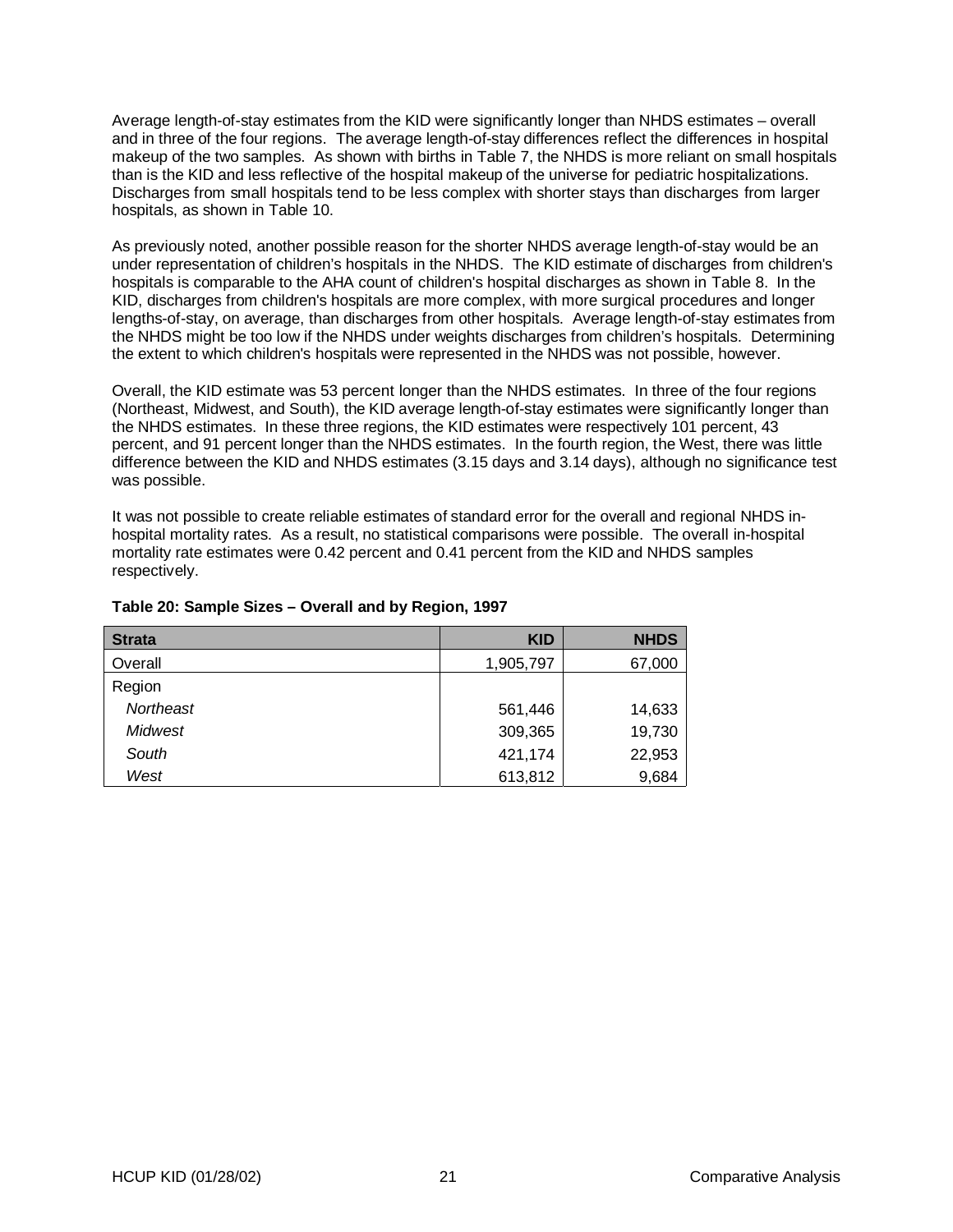## **Comparisons by Hospital Control and Size**

A comparison of KID and NHDS samples sizes by the two hospital strata (control and bedsize) is shown in Table 21. As shown in the table, the NHDS sample is relatively small for several strata including government/nonfederal hospitals and large hospitals.

| <b>Strata</b>           | <b>KID</b> | <b>NHDS</b> |
|-------------------------|------------|-------------|
| <b>Hospital Control</b> |            |             |
| Private/investor-owned  | 284,892    | 6,313       |
| Private/nonprofit       | 1,457,734  | 57,156      |
| Government/nonfederal   | 163,171    | 3,531       |
| <b>Hospital Size</b>    |            |             |
| 1-99 Beds               | 146,342    | 5,506       |
| 100-199 Beds            | 407,961    | 15,393      |
| 200-299 Beds            | 392,211    | 16,177      |
| 300-499 Beds            | 545,805    | 21,907      |
| $500 +$ Beds            | 413,478    | 8,017       |

**Table 21: Sample Sizes – By Hospital Strata, 1997**

Table 22 compares KID and NHDS estimates by hospital-control: private/investor-owned, private/nonprofit, and government/nonfederal. In two of the three hospital-control categories, including the large private/nonprofit group, there was no significant difference between the KID and NHDS discharge estimates. In the government/nonfederal category, the KID discharge estimate was 23 percent higher than the NHDS estimate. KID estimates for average length-of-stay were longer than the NHDS estimates for all three hospital-control categories, ranging from 47 percent higher for private/nonprofit hospitals to 80 percent higher for private/investor-owned hospitals. No statistical comparisons were possible for in-hospital mortality rates by hospital-control.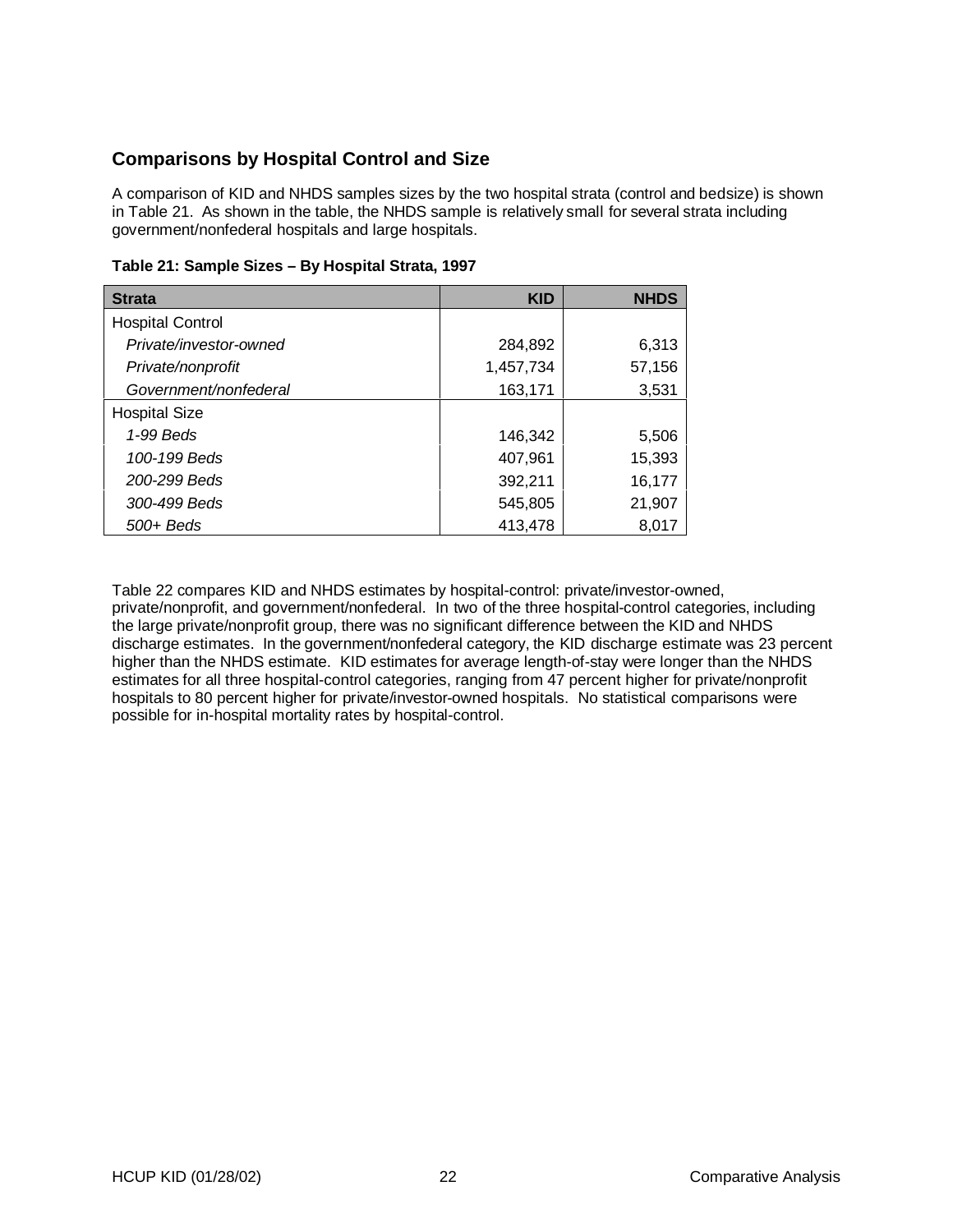|                         | <b>Number of Discharges</b><br>in Thousands |                  |               | <b>Average Length of Stay</b><br>in Days | <b>In-Hospital Mortality</b> | <b>Rate: Percent</b> |
|-------------------------|---------------------------------------------|------------------|---------------|------------------------------------------|------------------------------|----------------------|
|                         |                                             | (Standard Error) |               | (Standard Error)                         |                              | (Standard Error)     |
| <b>Hospital Control</b> | <b>C-NIS</b>                                | <b>NHDS</b>      | <b>C-NIS</b>  | <b>NHDS</b>                              | <b>C-NIS</b>                 | <b>NHDS</b>          |
| <b>Private/</b>         | 706                                         | 755              | $***$<br>2.78 | 1.55                                     | $0.21$ <sup>a</sup>          | 0.12                 |
| Investor-owned          | (31)                                        | (43)             | (0.06)        | (0.13)                                   | (0.02)                       | (b)                  |
| <b>Private/</b>         | 4,858                                       | 5,327            | 3.44          | 2.33                                     | $0.44$ <sup>a</sup>          | 0.42                 |
| Nonprofit               | (75)                                        | (281)            | (0.03)        | (0.17)                                   | (0.01)                       | (b)                  |
| Government/             | $***$<br>1,093                              | 888              | 3.73          | 2.29                                     | 0.49 <sup>a</sup>            | 0.57                 |
| <b>Nonfederal</b>       | (47)                                        | (50)             | (0.11)        | (0.18)                                   | (0.03)                       | (b)                  |

#### **Table 22: KID and NHDS Comparisons by Hospital Control, 1997**

<sup>a</sup> A significance test was not performed because a valid NHDS standard error was not available.

The NHDS sample size was too small to calculate a valid estimate of standard error.

Difference is significant at the 0.05 level.

Difference is significant at the 0.01 level.

Comparisons of KID and NHDS estimates by hospital bedsize are shown in Table 23. Significant differences were found for most discharge and all average length-of-stay estimates. No statistical comparisons were possible for in-hospital mortality rates. The KID estimates fewer discharges for small hospitals (6 to 99 beds and 100 to 199 beds) than does the NHDS, but more discharges from the largest hospitals (500 or more beds). As shown previously in Table 7, the KID closely reflects the distribution of births reported in the AHA survey across all control and bedsize categories, which suggests that the KID discharge estimates by hospital control and bedsize should be close to the actual numbers. Average length-of-stay estimates from the KID were longer than the NHDS estimates for all hospital size categories except the smallest hospitals (6 to 99 beds) where the C estimate was shorter than the NHDS estimate. If we expect large hospitals to have more complex hospitalizations than small hospitals, then average lengths of stay from large hospitals should be longer than average lengths of stay from small hospitals. Such a relationship holds for KID estimates, but not for NHDS estimates. Average length-ofstay estimates from the KID were shortest for the smallest hospitals (6 to 99 beds) and longest for the largest hospitals (500 or more beds). The opposite relationship occurred with NHDS estimates. NHDS estimates of average length-of-stay were longest for the smallest hospitals (6 to 99 beds) and shortest for the largest hospitals (500 or more beds). These NHDS estimates were contrary to the overall average stays from the AHA data shown in Table 10.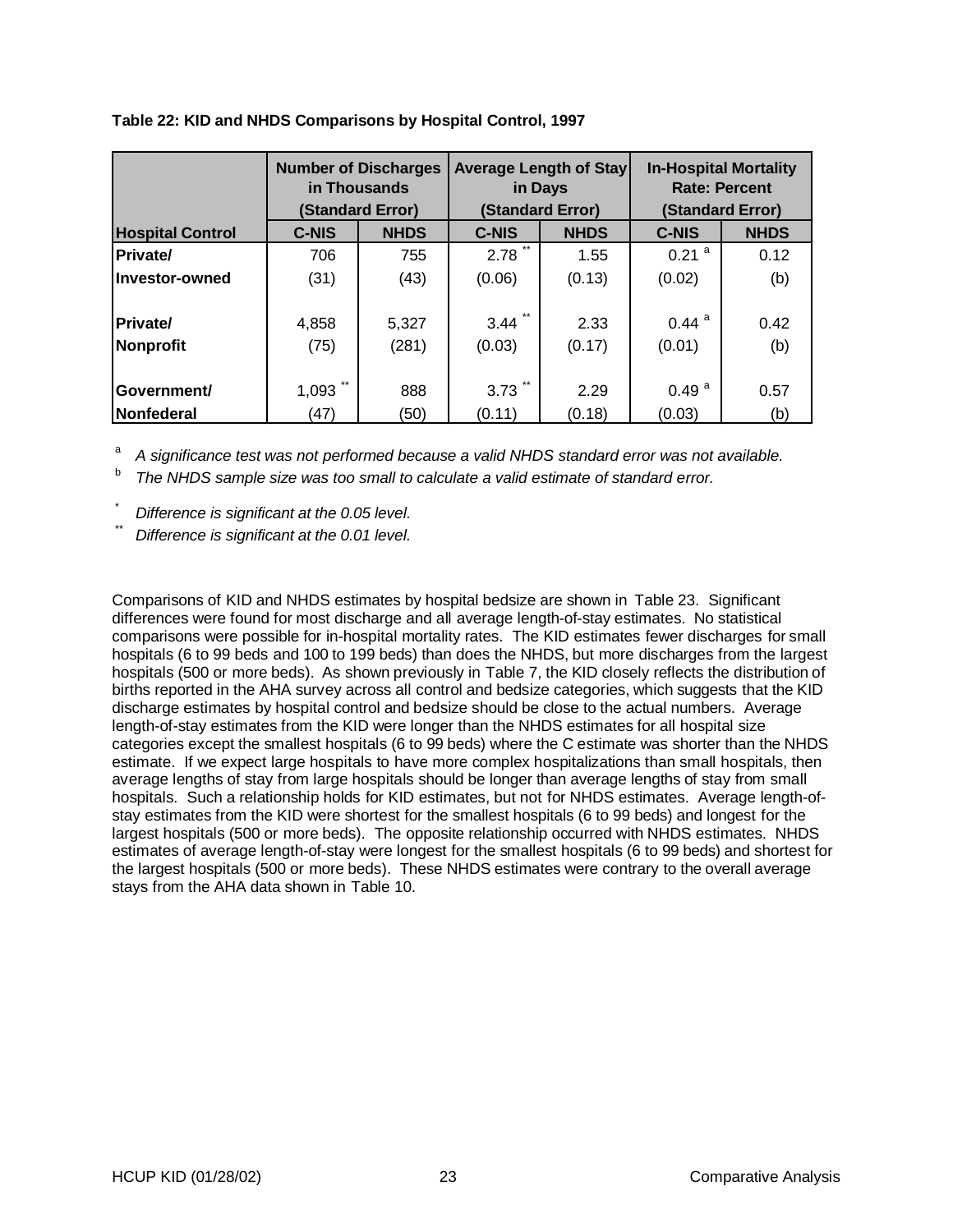|                | <b>Number of Discharges</b><br>in Thousands |                                 | <b>Average Length of Stay</b><br>in Days |                                 | <b>In-Hospital Mortality</b><br><b>Rate: Percent</b><br>(Standard Error) |             |
|----------------|---------------------------------------------|---------------------------------|------------------------------------------|---------------------------------|--------------------------------------------------------------------------|-------------|
| <b>Bedsize</b> | <b>C-NIS</b>                                | (Standard Error)<br><b>NHDS</b> | <b>C-NIS</b>                             | (Standard Error)<br><b>NHDS</b> | <b>C-NIS</b>                                                             | <b>NHDS</b> |
|                | $***$                                       |                                 |                                          |                                 |                                                                          |             |
| 6-99 beds      | 750                                         | 1,240                           | 2.24                                     | 2.69                            | 0.10 <sup>a</sup>                                                        | 0.10        |
|                | (23)                                        | (69)                            | (0.04)                                   | (0.20)                          | (0.01)                                                                   | (b)         |
|                |                                             |                                 |                                          |                                 |                                                                          |             |
| 100-199 beds   | 1,481                                       | 1,929                           | $2.85$ <sup>*</sup>                      | 2.14                            | $0.27$ <sup>a</sup>                                                      | 0.31        |
|                | (47)                                        | (104)                           | (0.07)                                   | (0.16)                          | (0.02)                                                                   | (b)         |
|                |                                             |                                 |                                          |                                 |                                                                          |             |
| 200-299 beds   | 1,256                                       | 1,366                           | 3.29                                     | 2.25                            | 0.36 <sup>a</sup>                                                        | 0.47        |
|                | (58)                                        | (75)                            | (0.09)                                   | (0.17)                          | (0.03)                                                                   | (b)         |
|                |                                             |                                 |                                          |                                 |                                                                          |             |
| 300-499 beds   | 1,819                                       | 1,703                           | 3.62                                     | 2.10                            | $0.47$ <sup>a</sup>                                                      | 0.67        |
|                | (68)                                        | (93)                            | (0.05)                                   | (0.16)                          | (0.02)                                                                   | (b)         |
|                |                                             |                                 |                                          |                                 |                                                                          |             |
| $500+$ beds    | 1,351                                       | 732                             | 4.55 $\ddot{ }$                          | 2.07                            | $0.74$ <sup>a</sup>                                                      | 0.42        |
|                | (70)                                        | (42)                            | (0.08)                                   | (0.17)                          | (0.03)                                                                   | (b)         |

<sup>a</sup> A significance test was not performed because a valid NHDS standard error was not available.

<sup>b</sup> The NHDS sample size was too small to calculate a valid estimate of standard error.

Difference is significant at the 0.05 level.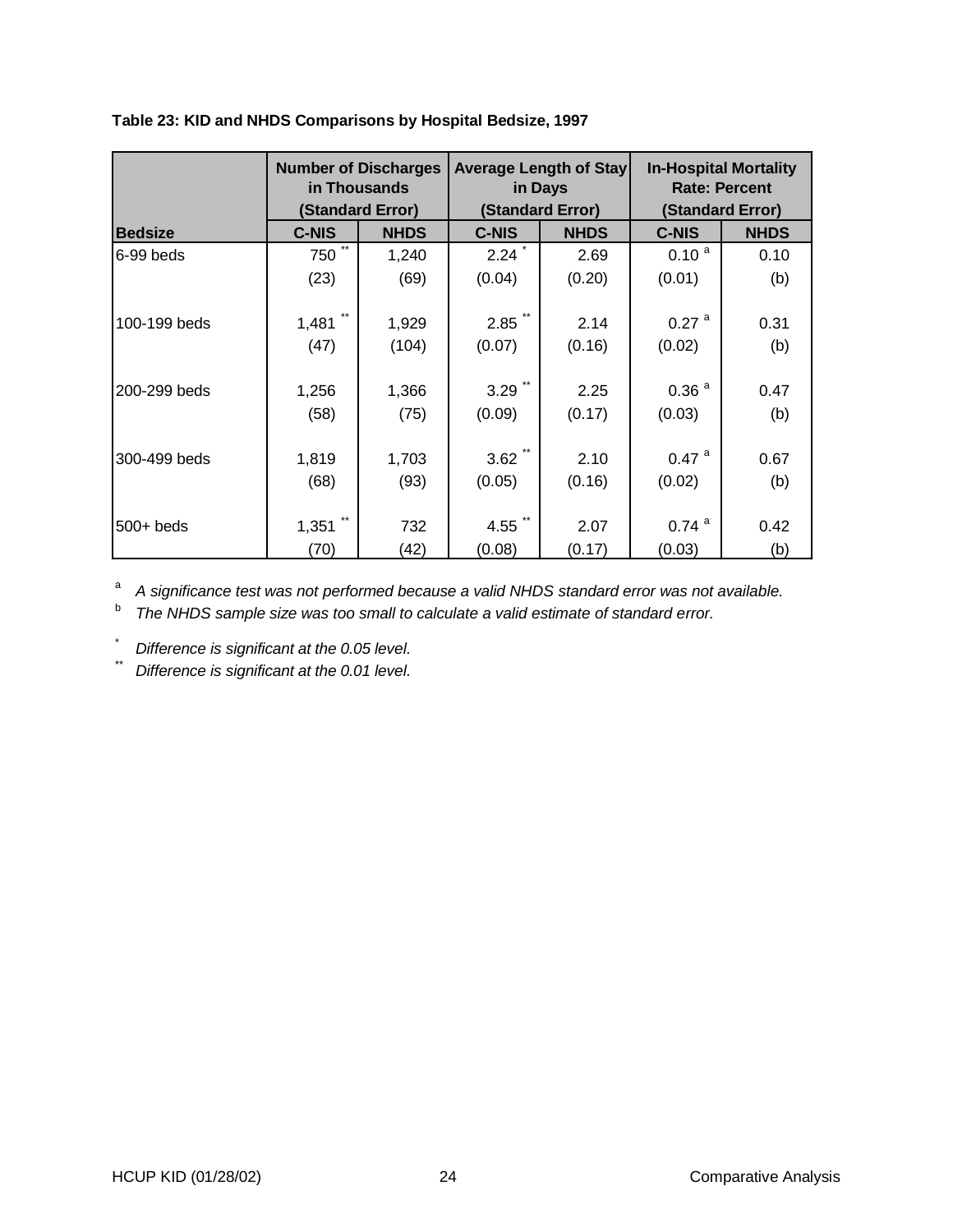## **Comparisons by Patient Characteristics**

KID and NHDS estimates are compared across a number of patient characteristics in Table 25 through Table 28. Categories of patient characteristics examined include age, gender, and race, as well as expected payer. Table 24 compares the sample sizes of the two samples by patient categories.

|  | Table 24: Sample Sizes - By Patient Strata, 1997 |  |  |  |
|--|--------------------------------------------------|--|--|--|
|--|--------------------------------------------------|--|--|--|

| <b>Strata</b>        | <b>KID</b> | <b>NHDS</b> |
|----------------------|------------|-------------|
| <b>Primary Payer</b> |            |             |
| Medicare             | 4,411      | 203         |
| Medicaid             | 729,313    | 21,216      |
| Private Insurance    | 990,666    | 26,034      |
| Self-Pay             | 98,483     | 3,935       |
| No Charge            | 5,578      | 211         |
| Other Payer          | 69,233     | 8,664       |
| Age Group            |            |             |
| 0 Days               | 689,694    | 33,612      |
| Up to 1 Month        | 73,729     | 2,516       |
| Up to 1 Year         | 203,167    | 6,126       |
| 1-4 Years            | 258,546    | 7,713       |
| 5-9 Years            | 163,953    | 4,981       |
| 10-14 Years          | 166,991    | 4,523       |
| 15-18 Years          | 349,717    | 7,529       |
| Gender               |            |             |
| Male                 | 949,257    | 34,050      |
| Female               | 956,295    | 32,950      |
| Race                 |            |             |
| White                | 851,287    | 35,960      |
| <b>Black</b>         | 300,463    | 11,093      |
| Other                | 420,355    | 5,172       |
| Missing              | 333,692    | 14,775      |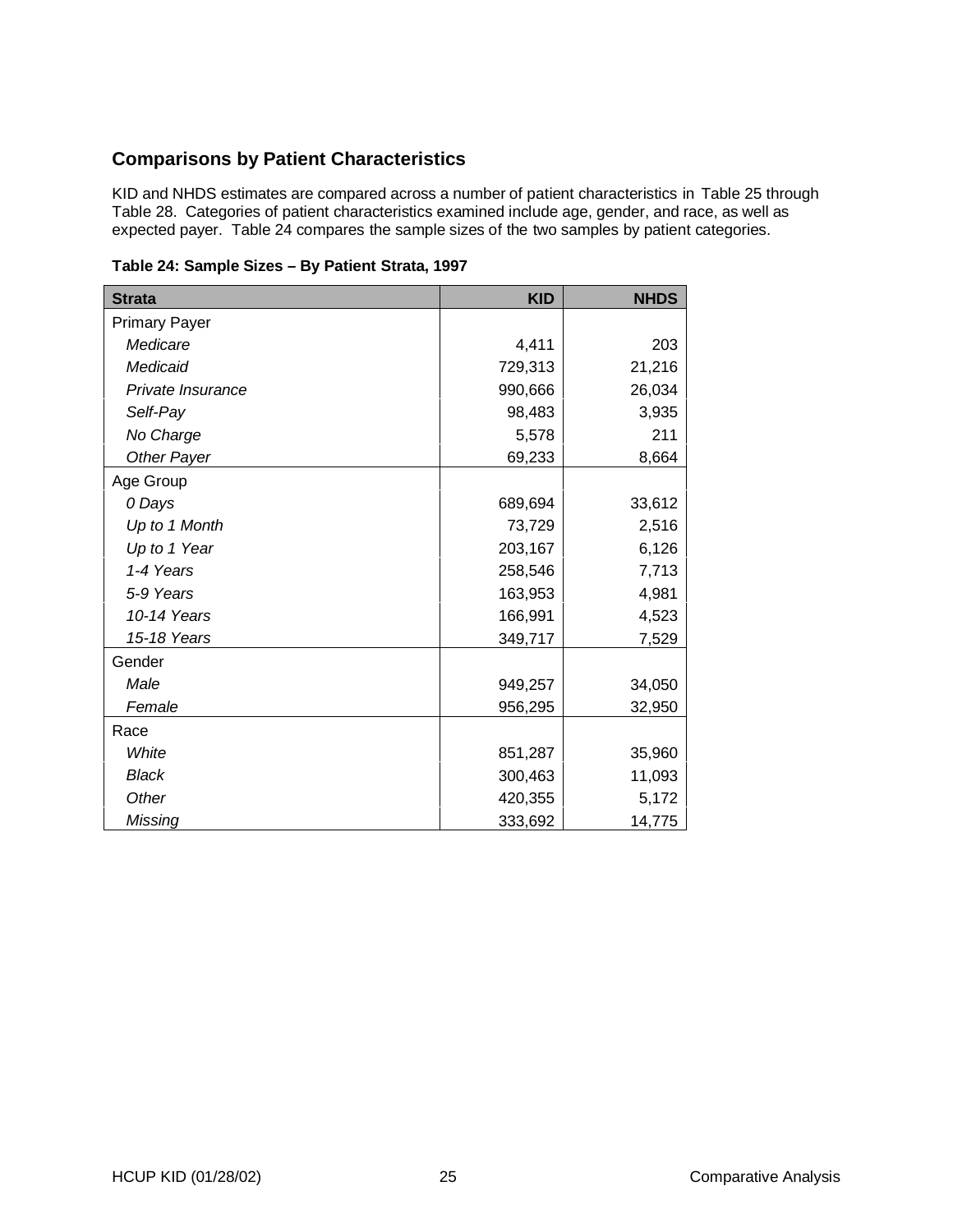## **Primary Payer**

Table 25 compares KID and NHDS estimates by expected primary payer. Significant differences were found with most discharge estimates and average length-of-stay estimates. Where statistical comparisons were possible, no significant differences were found for in-hospital mortality rates. Many of the differences found may be caused by the absence of payer information from over 10 percent of the NHDS sample.

In five of the seven payer categories, the KID discharge estimate was lower than the NHDS estimate. The difference was significant in four of those categories (Medicare, self-pay, other payer, and missing). There were no discharges without payer information in the KID sample, while the NHDS estimated 750 thousand pediatric discharges with missing payer information. The KID discharge estimate for private insurance was significantly higher than the NHDS estimate. The NHDS estimate was lower than the KID estimate by 741 thousand discharges – nearly equal to the NHDS estimate for missing payer.

Four comparisons were possible for average length-of-stay estimates and significant differences were found between the KID and NHDS estimates for all four. The KID estimate was longer than the NHDS estimate for three of the categories (Medicaid, private insurance, and other payer) and shorter than the NHDS estimate for one (self-pay). As previously noted, NHDS length-of-stay estimates may be too low due to an over-representation of discharges from small hospitals. Three statistical comparisons were possible with the in-hospital mortality rate and no significant differences were found.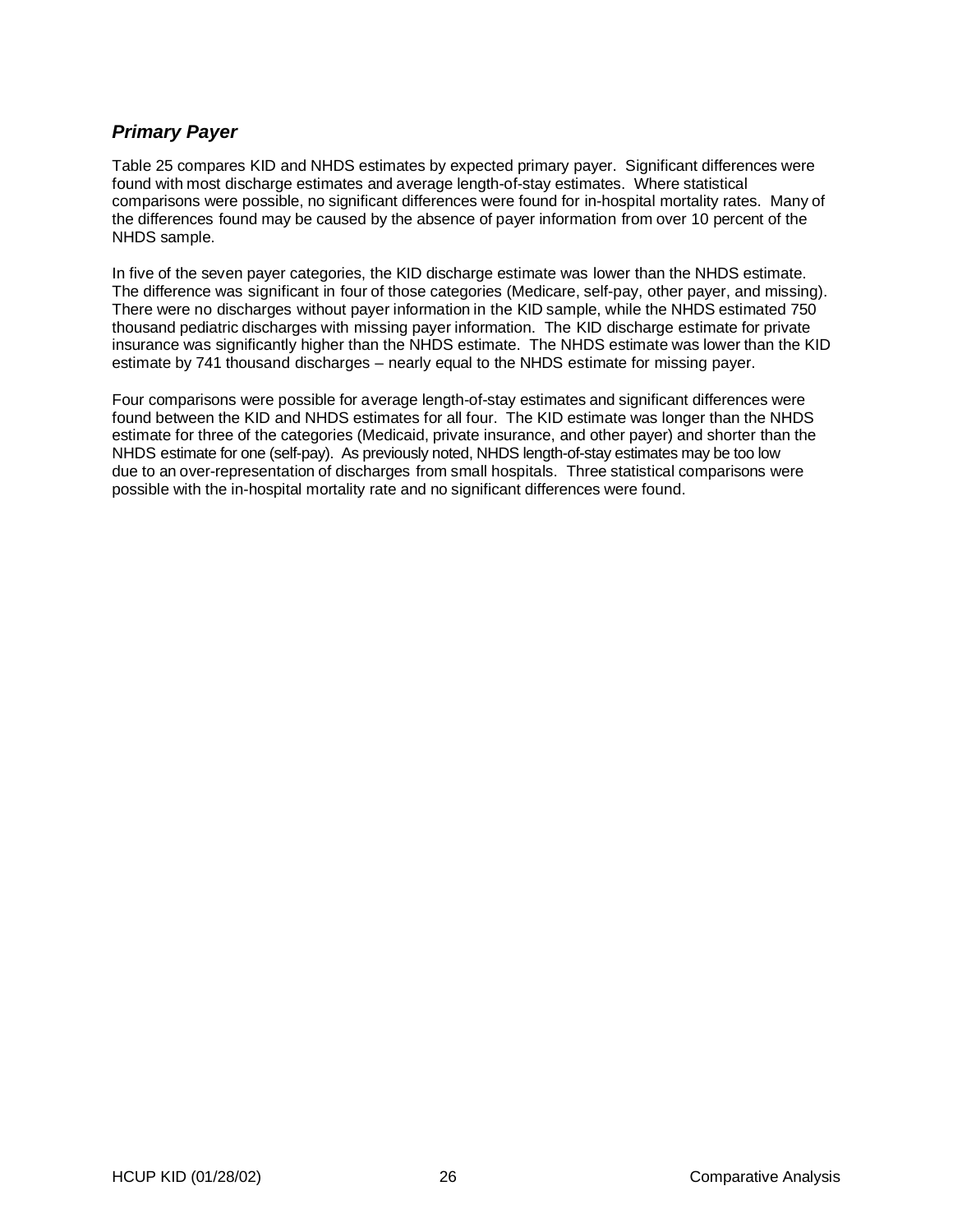|                   | <b>Number of Discharges</b><br>in Thousands<br>(Standard Error) |             |                             | <b>Average Length of Stay</b><br>in Days<br>(Standard Error) | <b>In-Hospital Mortality</b><br><b>Rate: Percent</b><br>(Standard Error) |             |  |
|-------------------|-----------------------------------------------------------------|-------------|-----------------------------|--------------------------------------------------------------|--------------------------------------------------------------------------|-------------|--|
|                   | <b>C-NIS</b>                                                    | <b>NHDS</b> | <b>C-NIS</b>                | <b>NHDS</b>                                                  | <b>C-NIS</b>                                                             | <b>NHDS</b> |  |
| Medicare          | $\star\star$<br>14                                              | 38          | 4.36 $a$                    | 2.39                                                         | 2.26 <sup>a</sup>                                                        | 1.90        |  |
|                   | (1)                                                             | (4)         | (0.20)                      | (b)                                                          | (0.25)                                                                   | (b)         |  |
| Medicaid          | 2,458                                                           | 2,444       | $3.75$ $\ddot{\phantom{1}}$ | 2.03                                                         | 0.43 <sup>a</sup>                                                        | 0.43        |  |
|                   | (42)                                                            | (153)       | (0.04)                      | (0.21)                                                       | (0.01)                                                                   | (b)         |  |
| Private Insurance | 3,534                                                           | 2,793       | 3.21                        | 2.42                                                         | 0.37                                                                     | 0.36        |  |
|                   | (59)                                                            | (28)        | (0.02)                      | (0.02)                                                       | (0.01)                                                                   | (0.06)      |  |
| Self-pay          | 353                                                             | 435         | $2.74$ **                   | 4.19                                                         | 0.66                                                                     | 0.51        |  |
|                   | (11)                                                            | (7)         | (0.03)                      | (0.07)                                                       | (0.03)                                                                   | (0.12)      |  |
| No charge         | 21                                                              | 26          | 3.73 $a$                    | 0.31                                                         | 0.70 <sup>a</sup>                                                        | 0.00        |  |
|                   | (5)                                                             | (3)         | (0.19)                      | (b)                                                          | (0.11)                                                                   | (b)         |  |
| Other payor       | 256                                                             | 484         | $3.94$ **                   | 1.78                                                         | 0.59                                                                     | 0.31        |  |
|                   | (19)                                                            | (14)        | (0.15)                      | (0.05)                                                       | (0.04)                                                                   | (0.16)      |  |
| Missing           | $\star\star$<br>0                                               | 750         | 0.00 <sup>a</sup>           | 1.49                                                         | 0.00 <sup>a</sup>                                                        | 0.42        |  |
|                   | (0)                                                             | (107)       | (0.00)                      | (b)                                                          | (0.00)                                                                   | (b)         |  |

**Table 25: KID and NHDS Comparisons by Expected Primary Payer, 1997**

<sup>a</sup> A significance test was not performed because a valid NHDS standard error was not available.

b Unable to calculate a valid estimate of the NHDS standard error for this level of aggregation.

 $\sum_{n=1}^{\infty}$  Difference is significant at the 0.05 level.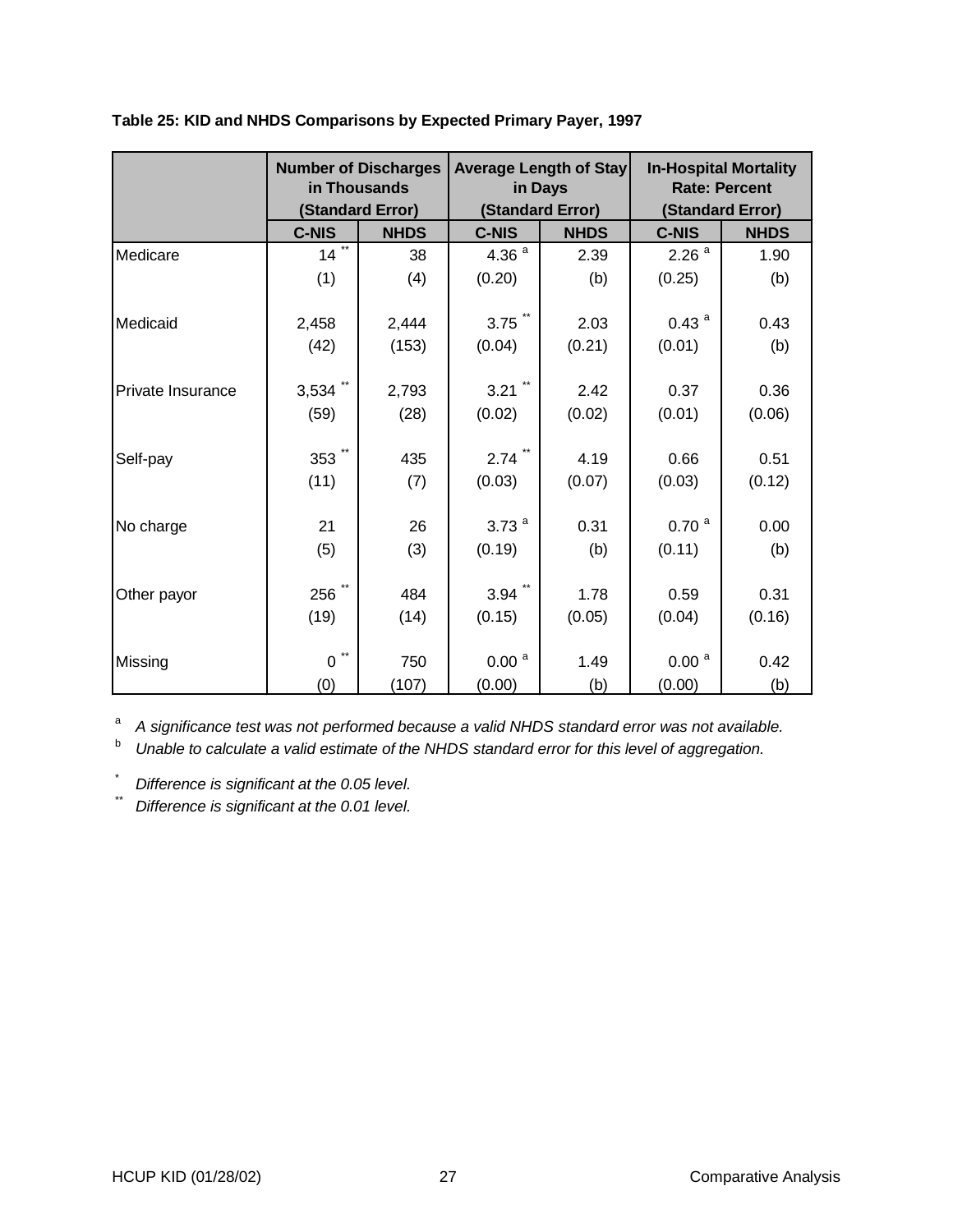## **Age Group**

No significant differences were found between the KID and NHDS estimates when compared by age group as shown in Table 26. Statistical comparisons were possible only for discharge estimates, no statistical comparisons were possible for either average length-of-stay or in-hospital mortality rates and no significant differences were found for any discharge estimates.

|               | <b>Number of Discharges</b><br>in Thousands<br>(Standard Error) |             | in Days           | <b>Average Length of Stay</b><br>(Standard Error) | <b>In-Hospital Mortality</b><br><b>Rate: Percent</b><br>(Standard Error) |             |  |
|---------------|-----------------------------------------------------------------|-------------|-------------------|---------------------------------------------------|--------------------------------------------------------------------------|-------------|--|
|               | C-NIS                                                           | <b>NHDS</b> | C-NIS             | <b>NHDS</b>                                       | <b>C-NIS</b>                                                             | <b>NHDS</b> |  |
| 0 days        | 3,792                                                           | 3,790       | 3.04 <sup>a</sup> | 1.79                                              | 0.40 <sup>a</sup>                                                        | 0.34        |  |
|               | (58)                                                            | (0)         | (0.03)            | (b)                                               | (0.01)                                                                   | (b)         |  |
| Up to 1 month | 178                                                             | 203         | 5.96 <sup>a</sup> | 1.65                                              | 1.17 $a$                                                                 | 1.64        |  |
|               | (4)                                                             | (27)        | (0.09)            | (b)                                               | (0.07)                                                                   | (b)         |  |
| Up to 1 year  | 478                                                             | 572         | 4.06 $^a$         | 2.67                                              | $0.50$ <sup>a</sup>                                                      | 0.45        |  |
|               | (11)                                                            | (74)        | (0.04)            | (b)                                               | (0.02)                                                                   | (b)         |  |
| 1-4 years     | 619                                                             | 688         | 3.27 $^{a}$       | 3.02                                              | 0.39 <sup>a</sup>                                                        | 0.41        |  |
|               | (14)                                                            | (88)        | (0.04)            | (b)                                               | (0.01)                                                                   | (b)         |  |
| 5-9 years     | 385                                                             | 436         | 3.82 <sup>a</sup> | 3.03                                              | 0.36 <sup>a</sup>                                                        | 0.49        |  |
|               | (9)                                                             | (56)        | (0.05)            | (b)                                               | (0.02)                                                                   | (b)         |  |
| $10-14$ years | 391                                                             | 412         | 4.57 $a$          | 2.70                                              | $0.42$ <sup>a</sup>                                                      | 0.49        |  |
|               | (9)                                                             | (53)        | (0.06)            | (b)                                               | (0.02)                                                                   | (b)         |  |
| 15-18 years   | 814                                                             | 868         | 3.59 $^{a}$       | 2.85                                              | $0.35$ <sup>a</sup>                                                      | 0.29        |  |
|               | (12)                                                            | (111)       | (0.04)            | (b)                                               | (0.01)                                                                   | (b)         |  |

| Table 26: KID and NHDS Comparisons by Age Group, 1997 |  |  |  |  |
|-------------------------------------------------------|--|--|--|--|
|-------------------------------------------------------|--|--|--|--|

<sup>a</sup> A significance test was not performed because a valid NHDS standard error was not available.

b Unable to calculate a valid estimate of the NHDS standard error for this level of aggregation.

Difference is significant at the 0.05 level.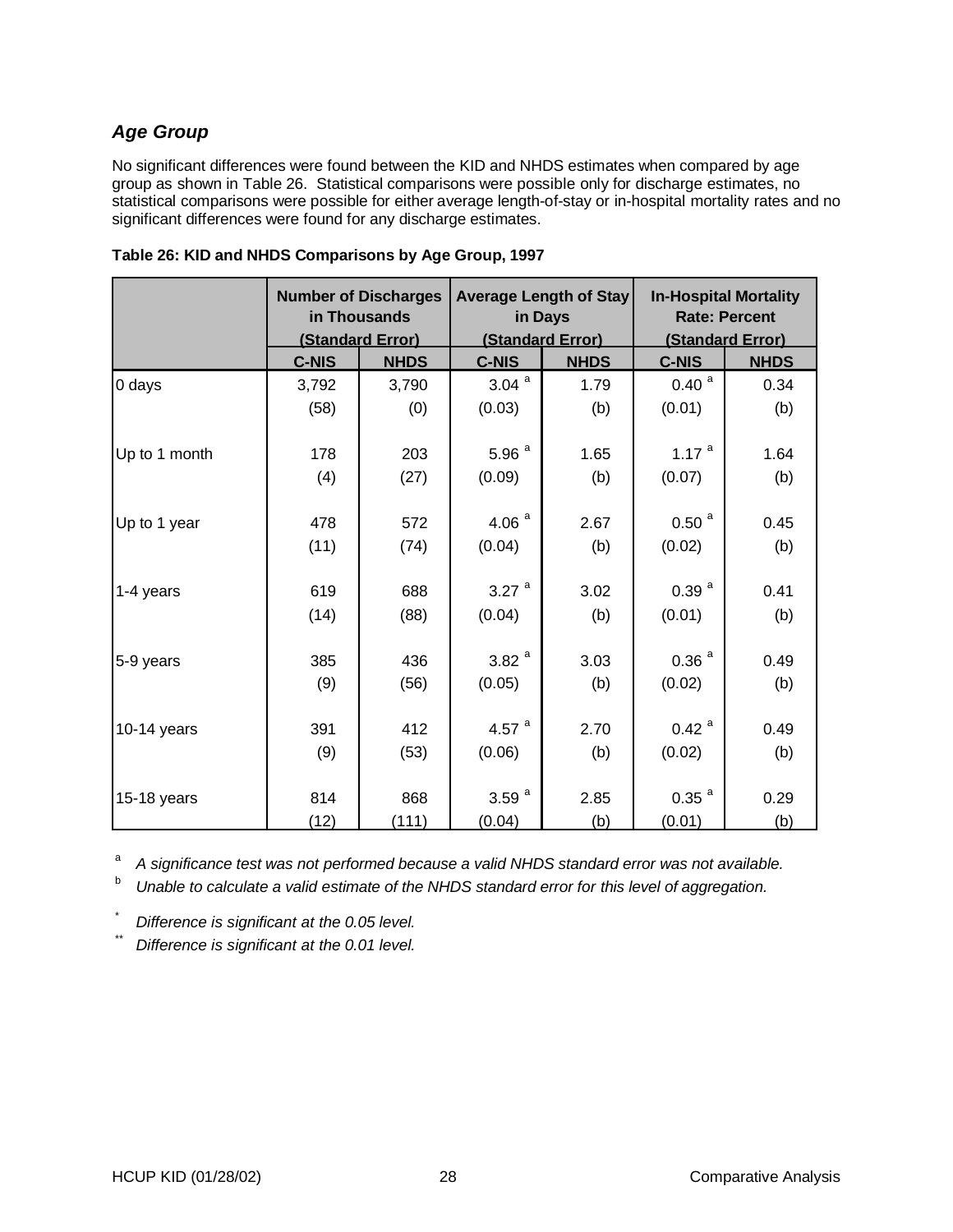## **Gender**

Table 27 compares statistics generated from the KID and NHDS samples by gender. No significant differences were found between the samples with either the discharge or in-hospital mortality estimates. KID estimates of average length of stay, however, were significantly higher than the NHDS estimates for both males and females by 62 and 43 percent respectively. Again, NHDS length-of-stay estimates may not reflect actual length-of-stays in the universe because of the over weighting of discharges from small hospitals in the NHDS sample.

|        | <b>Number of Discharges</b><br>in Thousands<br>(Standard Error) |             |               | <b>Average Length of Stay</b><br>in Days<br>(Standard Error) | <b>In-Hospital Mortality</b><br><b>Rate: Percent</b><br>(Standard Error) |             |  |
|--------|-----------------------------------------------------------------|-------------|---------------|--------------------------------------------------------------|--------------------------------------------------------------------------|-------------|--|
|        | <b>C-NIS</b>                                                    | <b>NHDS</b> | <b>C-NIS</b>  | <b>NHDS</b>                                                  | <b>C-NIS</b>                                                             | <b>NHDS</b> |  |
| Male   | 3,314                                                           | 3,493       | $***$<br>3.57 | 2.20                                                         | 0.48                                                                     | 0.47        |  |
|        | (46)                                                            | (166)       | (0.03)        | (0.16)                                                       | (0.01)                                                                   | (0.08)      |  |
| Female | 3,342                                                           | 3,477       | 3.27          | 2.29                                                         | 0.36                                                                     | 0.34        |  |
|        | (45)                                                            | (128)       | (0.03)        | (0.15)                                                       | (0.01)                                                                   | (0.06)      |  |

#### **Table 27: KID and NHDS Comparisons by Gender, 1997**

<sup>a</sup> A significance test was not performed because a valid NHDS standard error was not available.

<sup>b</sup> Unable to calculate a valid estimate of the NHDS standard error for this level of aggregation.

Difference is significant at the 0.05 level.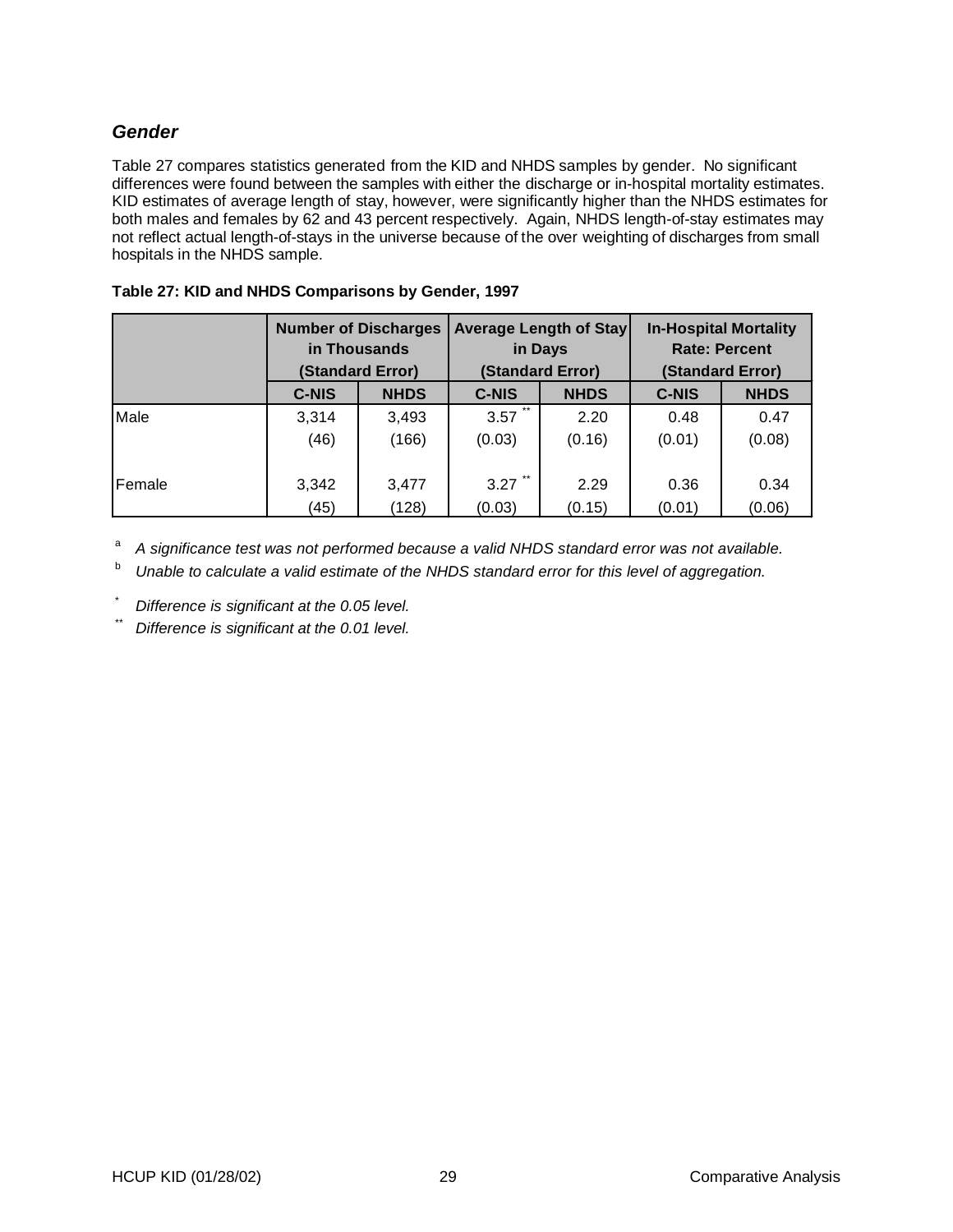## **Race**

Comparisons by race are shown in Table 28. Significant differences between the KID and NHDS estimates were found with discharge estimates and average length-of-stay estimates. Two of the KID discharge estimates were significantly different from the NHDS estimates. The KID estimate was higher for other race and lower for Whites. Two statistical average in-hospital mortality comparisons were possible. In both cases (Whites and Blacks), the KID estimate was longer than the NHDS estimate. No statistical comparisons were possible for in-hospital mortality rates. Comparisons by race are difficult because of differences between the samples in the coding of race, as previously noted.

|              | <b>Number of Discharges</b><br>in Thousands<br>(Standard Error) |             |                   | <b>Average Length of Stay</b><br>in Days<br>(Standard Error) | <b>In-Hospital Mortality</b><br><b>Rate: Percent</b><br>(Standard Error) |      |  |
|--------------|-----------------------------------------------------------------|-------------|-------------------|--------------------------------------------------------------|--------------------------------------------------------------------------|------|--|
|              | <b>C-NIS</b>                                                    | <b>NHDS</b> | <b>C-NIS</b>      | <b>NHDS</b>                                                  | <b>C-NIS</b><br><b>NHDS</b>                                              |      |  |
| White        | $***$<br>3,162                                                  | 4,012       | $***$<br>3.22     | 2.20                                                         | $0.34$ <sup>a</sup>                                                      | 0.38 |  |
|              | (64)                                                            | (242)       | (0.03)            | (0.20)                                                       | (0.01)                                                                   | (b)  |  |
|              |                                                                 |             |                   |                                                              |                                                                          |      |  |
| <b>Black</b> | 1,033                                                           | 1,024       | 4.06              | 2.03                                                         | $0.57$ <sup>a</sup>                                                      | 0.65 |  |
|              | (35)                                                            | (75)        | (0.06)            | (0.24)                                                       | (0.02)                                                                   | (b)  |  |
|              |                                                                 |             |                   |                                                              |                                                                          |      |  |
| Other        | 1,138                                                           | 602         | 3.43 <sup>a</sup> | 2.29                                                         | 0.43 <sup>a</sup>                                                        | 0.31 |  |
|              | (30)                                                            | (77)        | (0.06)            | (b)                                                          | (0.02)                                                                   | (b)  |  |
|              |                                                                 |             |                   |                                                              |                                                                          |      |  |
| Missing      | 1,325                                                           | 1,331       | 3.39 <sup>a</sup> | 2.52                                                         | 0.50 <sup>a</sup>                                                        | 0.31 |  |
|              | (54)                                                            | (189)       | (0.07)            | (b)                                                          | (0.03)                                                                   | (b)  |  |

| Table 28: KID and NHDS Comparisons by Race, 1997 |  |  |  |
|--------------------------------------------------|--|--|--|
|--------------------------------------------------|--|--|--|

<sup>a</sup> A significance test was not performed because a valid NHDS standard error was not available.

 $b$  Unable to calculate a valid estimate of the NHDS standard error for this level of aggregation.

Difference is significant at the 0.05 level.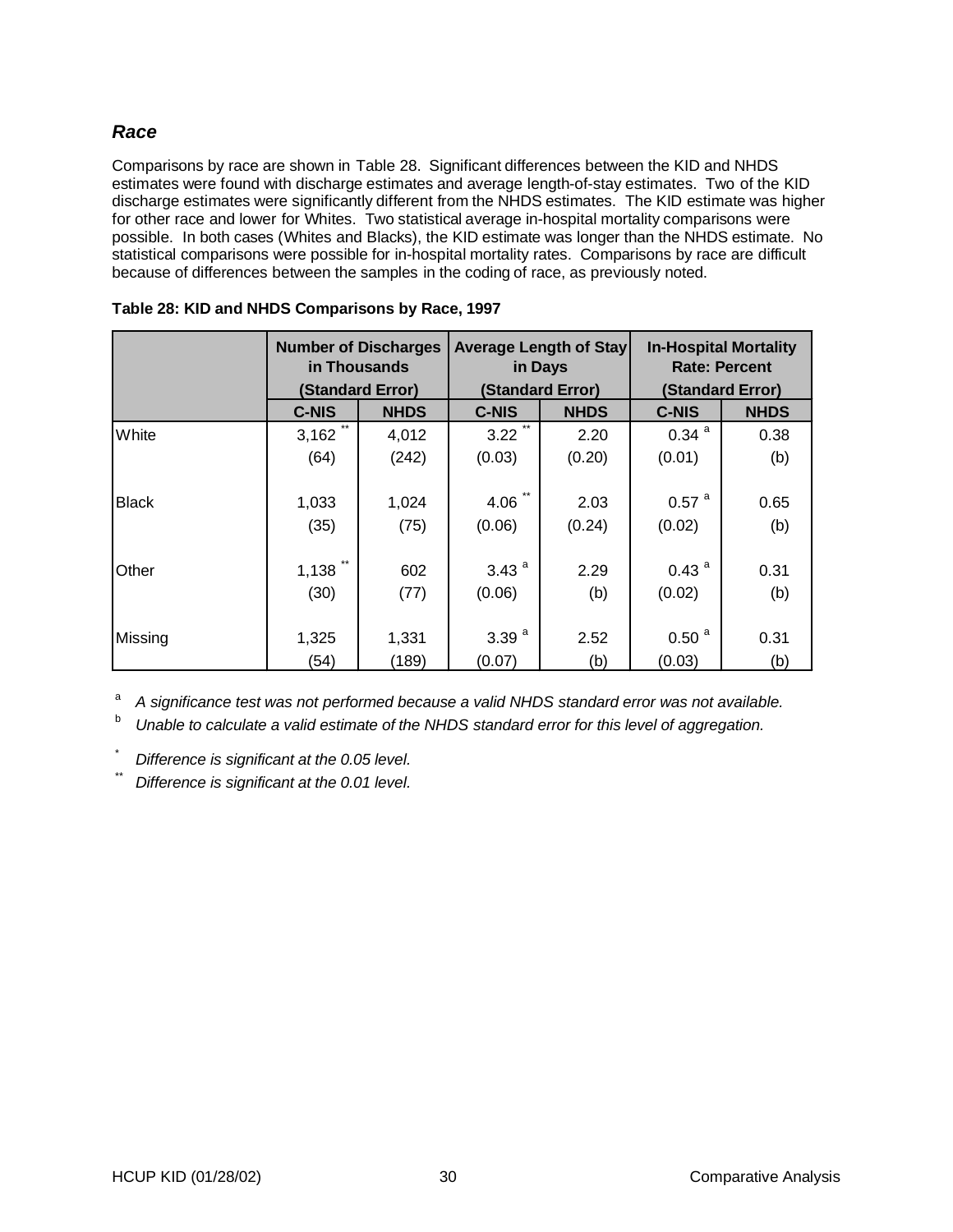## **Comparisons by Diagnosis Related Groups (DRGs)**

Table 29 and Table 30 compare the KID and NHDS samples across the 20 most common Diagnosis Related Groups (DRGs) as found on the KID. For discharge estimates, significant differences were found between the two samples for six of the 20 DRGs. In four of these DRGs, the KID estimate was lower than the NHDS estimate: bronchitis & asthma (98), Miscellaneous digestive disorders (184), psychoses (430), and otitis media (70). The KID estimate was significantly higher for two DRG categories: viral illness & fever (422) and seizure & headache (26). For in-hospital mortality rate estimates, no statistical comparisons were possible.

Significant differences were found between the two samples for 14 average length-of-stay estimates, while no statistical comparisons were possible for in-hospital mortality rates. The KID estimate was generally longer than the NHDS estimate, but many of the NHDS estimates do not have face validity. For example, the NHDS average length-of-stay estimate for neonates with other significant problems (390) was less than one day (0.38 days) – less than the average length-of-stay estimate for normal newborns (391). Similar short length-of-stay estimates occur for prematurity with major problems (387), extreme immaturity or neonatal respiratory distress syndrome (386) and appendectomies (167). The NHDS length-of-stay estimates may be affected by outliers due to the small sample sizes (Table 29).

| <b>Strata</b>                                                        | <b>KID</b> | <b>NHDS</b> |
|----------------------------------------------------------------------|------------|-------------|
| <b>DRG</b>                                                           |            |             |
| 391: normal newborn                                                  | 257,111    | 23,791      |
| 390: neonate w/ other significant problems                           | 168,025    | 4,977       |
| 98: bronchitis & asthma age 0-17                                     | 149,789    | 4,521       |
| 389: full term neonate w/ major problems                             | 143,730    | 3,102       |
| 373: vaginal delivery w/o complications                              | 101,091    | 1,892       |
| 91: simple pneumonia & pleurisy age 0-17                             | 72,599     | 1,846       |
| 184: esophagitis, gastroent & misc digest                            | 66,523     | 1,822       |
| 388: prematurity w/o major problems                                  | 58,090     | 1,257       |
| 298: nutritional & misc metabolic disorders                          | 44,371     | 1,134       |
| 387: prematurity w/ major problems                                   | 39,798     | 894         |
| 422: viral illness & fever of unknown origin                         | 33,547     | 680         |
| 385: neonates, died or transferred                                   | 35,542     | 662         |
| 430: psychoses                                                       | 31,192     | 816         |
| 386: extreme immaturity or respiratory<br>distress syndrome, neonate | 30,157     | 689         |
| 26: seizure & headache age 0-17                                      | 26,717     | 508         |
| 70: otitis media & uri age 0-17                                      | 22,968     | 476         |
| 167: appendectomy w/o complicated<br>principal diag w/o cc           | 21,147     | 666         |
| 322: kidney & urinary tract infections                               | 20,418     | 570         |
| 372: vaginal delivery w/complicating<br>diagnoses                    | 16,068     | 326         |
| 451: poisoning & toxic effects of drugs                              | 14,523     | 379         |

#### **Table 29: Sample Sizes (unweighted numbers of cases) – By DRG, 1997**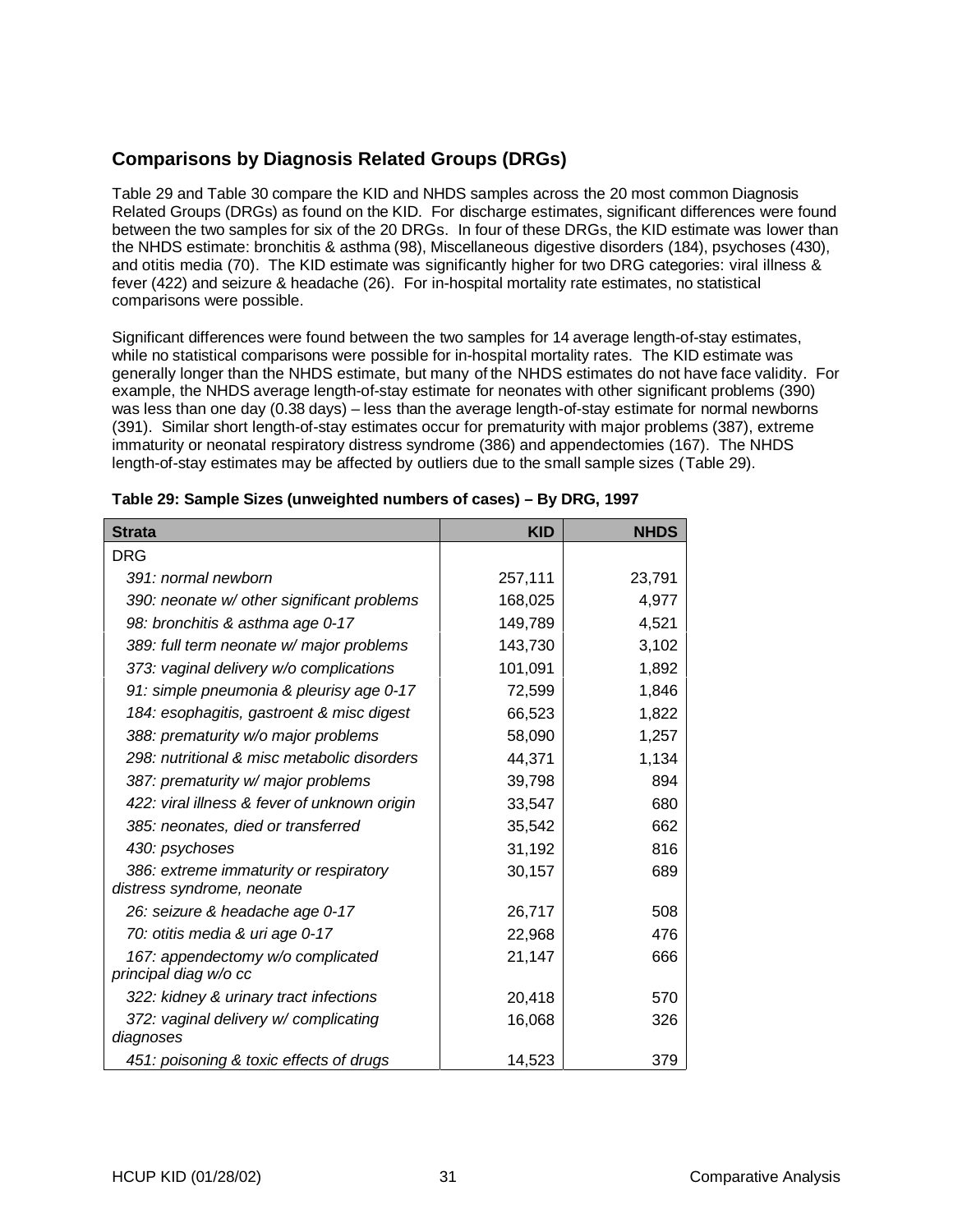| Rank <sup>1</sup>       | <b>Diagnosis Related Group</b><br>(DRG) | Number of Discharges<br>in Thousands<br>(Standard Error) |             | <b>Average Length of</b><br><b>Stay in Days</b><br>(Standard Error) |             | <b>In-Hospital Mortality</b><br><b>Rate: Percent</b><br>(Standard Error) |             |
|-------------------------|-----------------------------------------|----------------------------------------------------------|-------------|---------------------------------------------------------------------|-------------|--------------------------------------------------------------------------|-------------|
|                         |                                         | <b>C-NIS</b>                                             | <b>NHDS</b> | <b>C-NIS</b>                                                        | <b>NHDS</b> | <b>C-NIS</b>                                                             | <b>NHDS</b> |
| $\mathbf{1}$            | 391: normal newborn                     | 2,653                                                    | 2,761       | $1.82$ <sup>**</sup>                                                | 1.05        | 0.00 <sup>a</sup>                                                        | 0.00        |
|                         |                                         | (40)                                                     | (105)       | (0.01)                                                              | (0.07)      | (0.00)                                                                   | (b)         |
| $\overline{2}$          | 390: neonate w/ other                   | 564                                                      | 521         | $2.37$ **                                                           | 0.38        | 0.00 <sup>a</sup>                                                        | 0.00        |
|                         | significant problems                    | (15)                                                     | (23)        | (0.02)                                                              | (0.04)      | (0.00)                                                                   | (b)         |
| 3                       | 98: bronchitis & asthma                 | 354 **                                                   | 428         | $2.67$ **                                                           | 1.93        | 0.00 <sup>a</sup>                                                        | 0.05        |
|                         | age 0-17                                | (8)                                                      | (19)        | (0.02)                                                              | (0.15)      | (0.00)                                                                   | (b)         |
| $\overline{\mathbf{4}}$ | 389: full term neonate w/               | 316                                                      | 294         | 4.32**                                                              | 1.02        | 0.00 <sup>a</sup>                                                        | 0.00        |
|                         | major problems                          | (7)                                                      | (14)        | (0.04)                                                              | (0.09)      | (0.00)                                                                   | (b)         |
| 5                       | 373: vaginal delivery w/o               | 235                                                      | 232         | $1.90**$                                                            | 0.63        | 0.00a                                                                    | 0.10        |
|                         | complicating diagnoses                  | (4)                                                      | (12)        | (0.01)                                                              | (0.07)      | (0.00)                                                                   | (b)         |
| 6                       | 91: simple pneumonia &                  | 184                                                      | 197         | $3.20$ **                                                           | 1.24        | 0.11 <sup>a</sup>                                                        | 0.19        |
|                         | pleurisy age 0-17                       | (5)                                                      | (11)        | (0.03)                                                              | (0.12)      | (0.01)                                                                   | (b)         |
| $\overline{7}$          | 184: esophagitis, gastroent             | 163**                                                    | 191         | $2.35$ **                                                           | 3.40        | 0.02a                                                                    | 0.53        |
|                         | & misc digest disorders<br>age 0-17     | (3)                                                      | (10)        | (0.02)                                                              | (0.28)      | (0.00)                                                                   | (b)         |
|                         |                                         |                                                          |             |                                                                     |             |                                                                          |             |
| 8                       | 388: prematurity w/o major              | 127                                                      | 128         | 4.61 $*$                                                            | 1.58        | 0.00 <sup>a</sup>                                                        | 0.00        |
|                         | problems                                | (2)                                                      | (8)         | (0.05)                                                              | (0.17)      | (0.00)                                                                   | (b)         |
| 9                       | 298: nutritional & misc                 | 106                                                      | 110         | $2.90$ **                                                           | 2.10        | 0.13a                                                                    | 0.34        |
|                         | metabolic disorders age 0-<br>17        | (3)                                                      | (7)         | (0.05)                                                              | (0.22)      | (0.02)                                                                   | (b)         |
|                         |                                         |                                                          |             |                                                                     |             |                                                                          |             |
| 10                      | 387: prematurity w/ major               | 86                                                       | 85          | 14.62 a                                                             | 1.26        | 0.00a                                                                    | 0.00        |
|                         | problems                                | (2)                                                      | (6)         | (0.18)                                                              | (b)         | (0.00)                                                                   | (b)         |

**Table 30: KID and NHDS Comparisons by DRGs Ranked on KID Data (weighted estimate), 1997**

<sup>1</sup> C-NIS rank is based on number of discharges.

<sup>a</sup> A significance test was not performed because a valid NHDS standard error was not available.

- <sup>b</sup> The NHDS sample size was too small to calculate a valid estimate of standard error.
- Difference is significant at the 0.05 level.
- Difference is significant at the 0.01 level.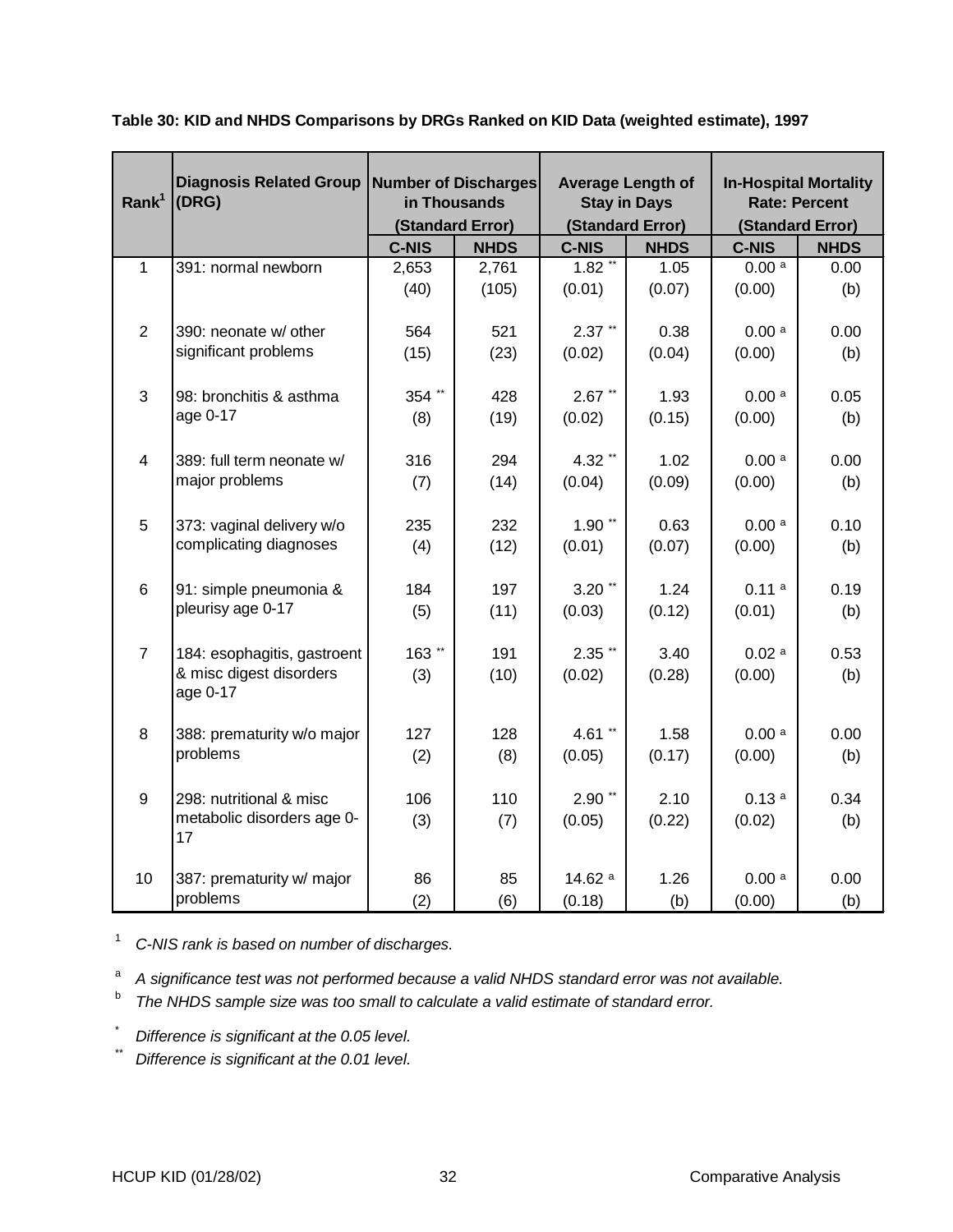| Rank <sup>1</sup> | <b>Diagnosis Related Group</b><br>(DRG)       | <b>Number of Discharges</b><br>in Thousands<br>(Standard Error) |             | <b>Average Length of</b><br><b>Stay in Days</b><br>(Standard Error) |             | <b>In-Hospital Mortality</b><br><b>Rate: Percent</b><br>(Standard Error) |             |
|-------------------|-----------------------------------------------|-----------------------------------------------------------------|-------------|---------------------------------------------------------------------|-------------|--------------------------------------------------------------------------|-------------|
|                   |                                               | <b>C-NIS</b>                                                    | <b>NHDS</b> | <b>C-NIS</b>                                                        | <b>NHDS</b> | <b>C-NIS</b>                                                             | <b>NHDS</b> |
| $\overline{11}$   | 422: viral illness & fever of                 | $80**$                                                          | 58          | $2.61$ **                                                           | 4.51        | 0.03a                                                                    | 0.00        |
|                   | unknown origin age 0-17                       | (2)                                                             | (5)         | (0.02)                                                              | (0.52)      | (0.01)                                                                   | (b)         |
| 12                | 385: neonates, died or                        | 79                                                              | 73          | $5.89$ **                                                           | 43.22       | 19.95 a                                                                  | 20.42       |
|                   | transferred to another<br>acute care facility | (2)                                                             | (5)         | (0.21)                                                              | (3.95)      | (0.54)                                                                   | (b)         |
| 13                | 430: psychoses                                | 76 *                                                            | 91          | 8.45a                                                               | 0.30        | 0.00 <sup>a</sup>                                                        | 0.00        |
|                   |                                               | (4)                                                             | (6)         | (0.18)                                                              | (b)         | (0.00)                                                                   | (b)         |
|                   |                                               |                                                                 |             |                                                                     |             |                                                                          |             |
| 14                | 386: extreme immaturity or                    | 68                                                              | 71          | 33.02 **                                                            | 2.62        | 0.00a                                                                    | 0.00        |
|                   | respiratory distress<br>syndrome, neonate     | (2)                                                             | (5)         | (0.45)                                                              | (0.31)      | (0.00)                                                                   | (b)         |
| 15                | 26: seizure & headache                        | 62**                                                            | 42          | $2.62$ **                                                           | 5.96        | 0.16a                                                                    | 0.00        |
|                   | age 0-17                                      | (2)                                                             | (4)         | (0.03)                                                              | (0.74)      | (0.02)                                                                   | (b)         |
|                   |                                               |                                                                 |             |                                                                     |             |                                                                          |             |
| 16                | 70: otitis media & uri age 0-                 | 52**                                                            | 70          | 2.51a                                                               | 0.93        | 0.01a                                                                    | 0.00        |
|                   | 17                                            | (1)                                                             | (5)         | (0.02)                                                              | (b)         | (0.00)                                                                   | (b)         |
|                   |                                               |                                                                 |             |                                                                     |             |                                                                          |             |
| 17                | 167: appendectomy w/o                         | 49                                                              | 55          | 2.05a                                                               | 0.66        | 0.00a                                                                    | 0.00        |
|                   | complicated principal diag<br>w/o cc          | (1)                                                             | (5)         | (0.01)                                                              | (b)         | (0.00)                                                                   | (b)         |
|                   |                                               |                                                                 |             |                                                                     |             |                                                                          |             |
| 18                | 322: kidney & urinary tract                   | 49                                                              | 53          | 3.43a                                                               | 0.40        | 0.02a                                                                    | 0.00        |
|                   | infections age 0-17                           | (1)                                                             | (5)         | (0.03)                                                              | (b)         | (0.01)                                                                   | (b)         |
| 19                | 372: vaginal delivery w/                      | 40                                                              | 35          | 2.69a                                                               | 0.00        | 0.00a                                                                    | 0.00        |
|                   | complicating diagnoses                        | (1)                                                             | (4)         | (0.03)                                                              | (b)         | (0.00)                                                                   | (b)         |
| 20                | 451: poisoning & toxic                        | 34                                                              | 39          | $1.82$ **                                                           | 13.84       | 0.18 <sup>a</sup>                                                        | 0.00        |
|                   | effects of drugs age 0-17                     | (1)                                                             | (4)         | (0.03)                                                              | (1.62)      | (0.03)                                                                   | (b)         |
|                   |                                               |                                                                 |             |                                                                     |             |                                                                          |             |

#### **Table 30: KID and NHDS Comparisons by DRGs Ranked on KID Data, 1997 (continued)**

<sup>1</sup> C-NIS rank is based on number of discharges.

<sup>a</sup> A significance test was not performed because a valid NHDS standard error was not available.

<sup>b</sup> The NHDS sample size was too small to calculate a valid estimate of standard error.

 $\sum_{i=1}^{n}$  Difference is significant at the 0.05 level.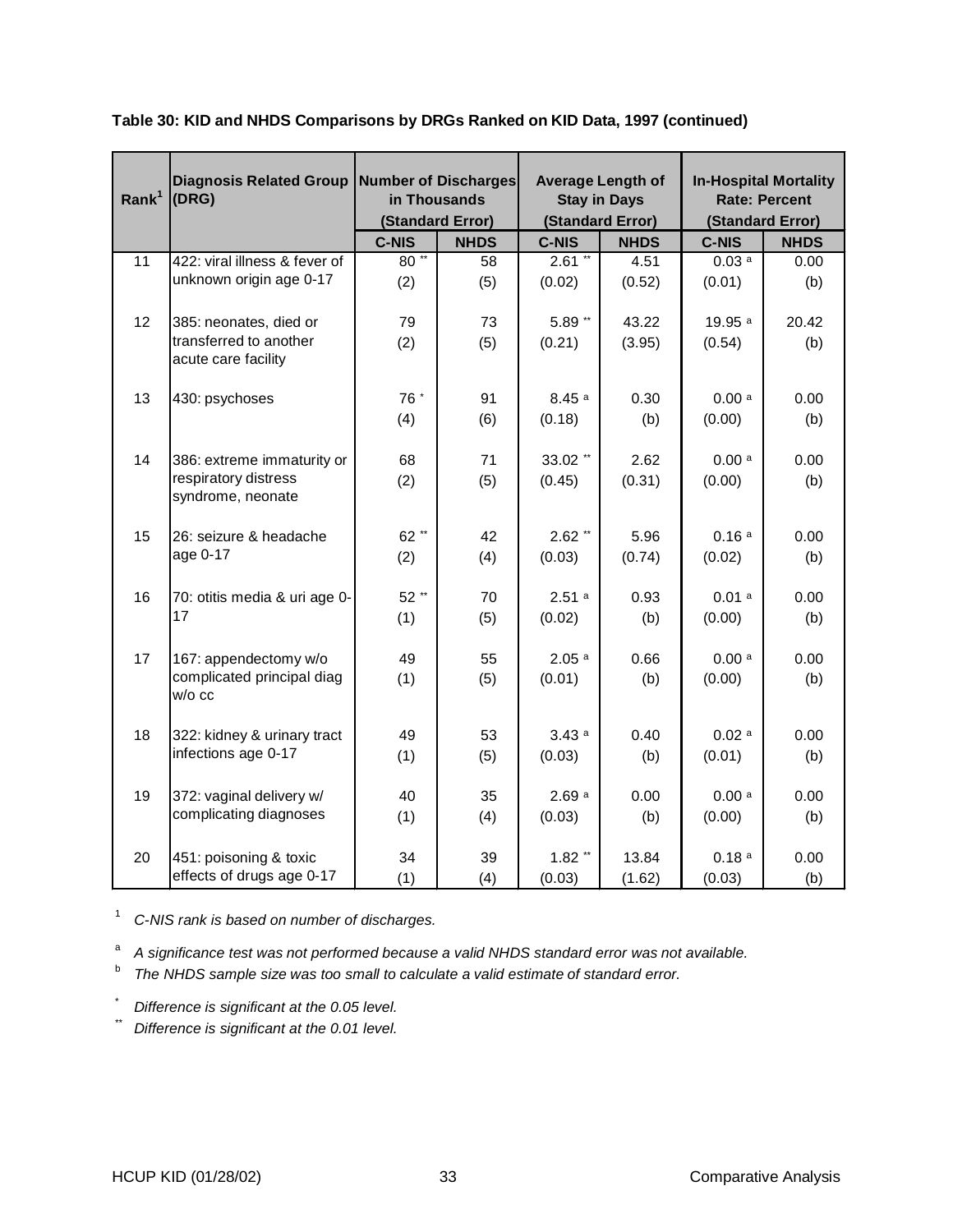## **Comparisons by Principal Diagnosis**

Comparisons by principal diagnosis are shown in Table 31 and Table 32. Estimates from the KID and NHDS samples were compared across the 20 most common principal diagnoses, grouped by the Clinical Classification System (CCS), categories of diagnoses of interest to public policy researchers. Diagnoses are ranked according to the estimated number of KID discharges for each category. Significant differences were found between the two samples in both discharge and average length-of-stay estimates. No statistical comparisons were possible for in-hospital mortality rates. NHDS estimates may be affected by small sample sizes (Table 32).

| <b>Strata</b>                                             | <b>KID</b> | <b>NHDS</b> |
|-----------------------------------------------------------|------------|-------------|
| Diagnosis Groups                                          |            |             |
| 218: Liveborn                                             | 675,290    | 33691       |
| 128: Asthma                                               | 86,698     | 2731        |
| 122: Pneumonia (except caused by<br>tuberculosis and STD) | 77,936     | 2018        |
| 125: Acute bronchitis                                     | 62,491     | 1766        |
| 55: Fluid and electrolyte disorders                       | 38,630     | 1017        |
| 142: Appendicitis and other append conds                  | 35,490     | 777         |
| 69: Affective disorders                                   | 28,681     | 736         |
| 224: Other perinatal conditions                           | 26,416     | 897         |
| 126: Other upper respiratory infections                   | 25,872     | 752         |
| 193: Trauma to perineum and vulva                         | 27,059     | 1           |
| 83: Epilepsy, convulsions                                 | 25,836     | 447         |
| 7: Viral infections                                       | 24,688     | 651         |
| 135: Intestinal infection                                 | 23,524     | 2601        |
| 196: Normal pregnancy and/or delivery                     | 22,306     | 669         |
| 154: Noninfectious gastroenteritis                        | 21,794     | 612         |
| 159: Urinary tract infections                             | 21,775     | 597         |
| 181: Other complications of pregnancy                     | 17,033     | 397         |
| 45: Maint chemotherapy, radiotherapy                      | 16,550     | 178         |
| 233: Intracranial injury                                  | 16,194     | 383         |
| 230: Fracture of lower limb                               | 16,162     | 548         |

Discharge estimates differed between the KID and NHDS samples for ten of the 20 diagnosis categories. Of the ten significant differences, the KID estimate was higher than the NHDS estimate in five instances and lower in the other five. In one instance (epilepsy/convulsions) the difference may be due to the NHDS practice of reordering diagnoses when the first listed diagnosis is a symptom.

Statistical comparisons were possible for average length-of-stay estimates in 13 diagnosis groups. In three of the 13 groups the KID estimate was shorter than the NHDS estimate, while in six of the 13 groups the KID estimate was longer. No differences was found between sample estimates with the remaining four groups. NHDS average length-of-stay estimates may be affected by an over-weighting of discharges from small hospitals, as noted above.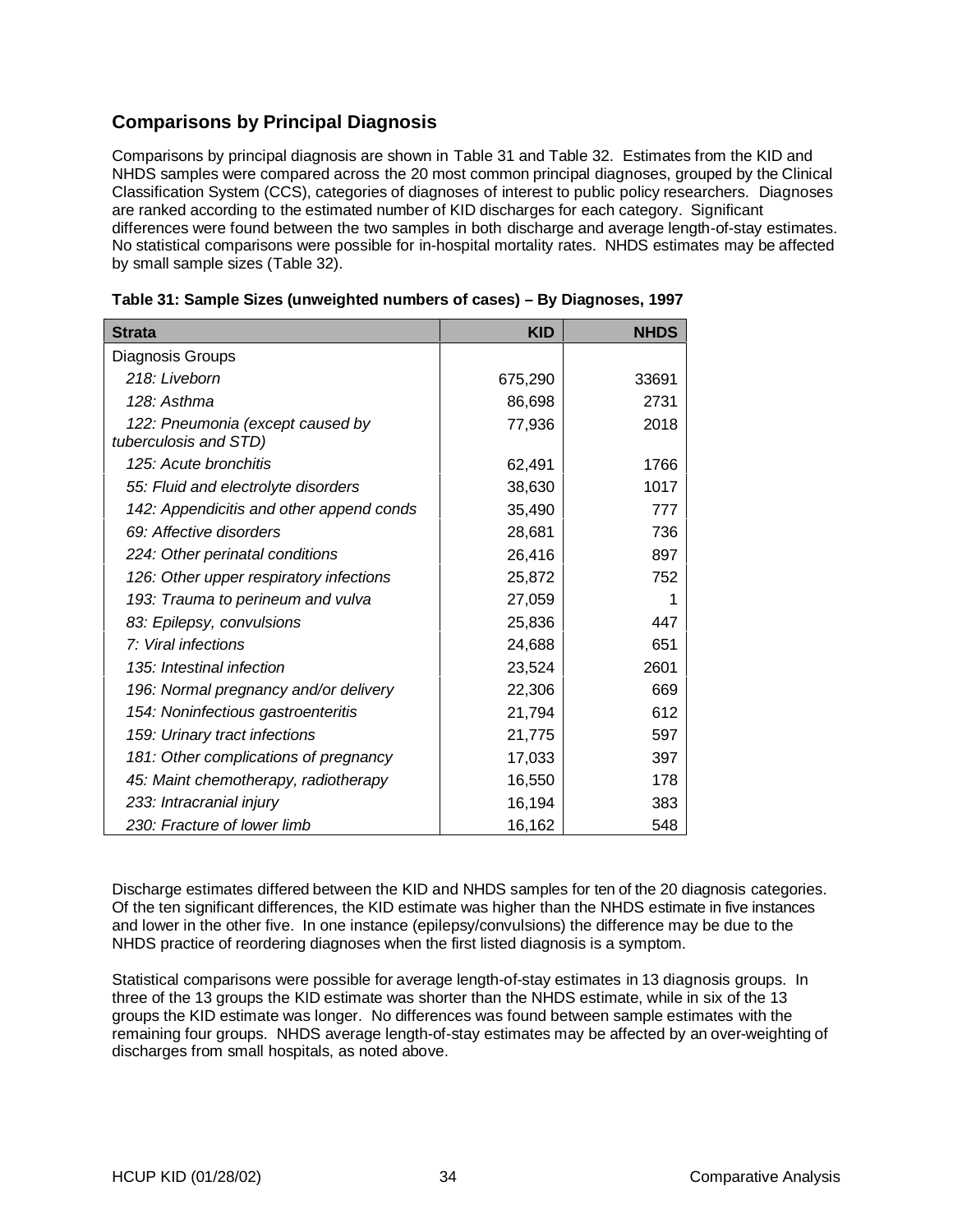**Table 32: KID and NHDS Comparisons by Principal Diagnoses Ranked on KID Data (weighted estimates,) 1997**

| Rank <sup>1</sup> | CCS Category <sup>2</sup>              | <b>Number of Discharges</b><br>in Thousands<br>(Standard Error) |             | <b>Average Length of</b><br><b>Stay in Days</b><br>(Standard Error) |             | <b>In-Hospital Mortality</b><br><b>Rate: Percent</b><br>(Standard Error) |             |
|-------------------|----------------------------------------|-----------------------------------------------------------------|-------------|---------------------------------------------------------------------|-------------|--------------------------------------------------------------------------|-------------|
|                   |                                        | <b>C-NIS</b>                                                    | <b>NHDS</b> | <b>C-NIS</b>                                                        | <b>NHDS</b> | <b>C-NIS</b>                                                             | <b>NHDS</b> |
| $\mathbf{1}$      | 218: Liveborn                          | 3,759                                                           | 3,797       | $2.89**$                                                            | 1.79        | 0.34a                                                                    | 0.34        |
|                   |                                        | (58)                                                            | (142)       | (0.03)                                                              | (0.11)      | (0.01)                                                                   | (b)         |
| $\overline{2}$    | 128: Asthma                            | 201 $\degree$                                                   | 231         | 2.48                                                                | 2.90        | $0.02$ <sup>a</sup>                                                      | 0.09        |
|                   |                                        | (5)                                                             | (12)        | (0.02)                                                              | (0.24)      | (0.00)                                                                   | (b)         |
|                   |                                        |                                                                 |             |                                                                     |             |                                                                          |             |
| 3                 | 122: Pneumonia (except                 | 198                                                             | 212         | $3.67$ **                                                           | 1.20        | 0.31a                                                                    | 0.28        |
|                   | that caused by tuberculosis            | (5)                                                             | (11)        | (0.04)                                                              | (0.12)      | (0.02)                                                                   | (b)         |
|                   | and sexually transmitted<br>diseases)  |                                                                 |             |                                                                     |             |                                                                          |             |
| $\overline{4}$    | 125: Acute bronchitis                  | $151$ **                                                        | 190         | $3.09$ **                                                           | 0.78        | 0.05 <sup>a</sup>                                                        | 0.20        |
|                   |                                        |                                                                 |             |                                                                     |             |                                                                          |             |
|                   |                                        | (3)                                                             | (10)        | (0.02)                                                              | (0.09)      | (0.01)                                                                   | (b)         |
| $\overline{5}$    |                                        | 91                                                              | 101         | 2.30                                                                | 1.92        | 0.09a                                                                    | 0.00        |
|                   | 55: Fluid and electrolyte<br>disorders |                                                                 |             |                                                                     |             |                                                                          |             |
|                   |                                        | (3)                                                             | (7)         | (0.02)                                                              | (0.21)      | (0.01)                                                                   | (b)         |
| 6                 | 142: Appendicitis and other            | 77                                                              | 86          | 3.29a                                                               | 0.60        | 0.01a                                                                    | 0.00        |
|                   | appendiceal conditions                 | (1)                                                             | (6)         | (0.02)                                                              | (b)         | (0.00)                                                                   | (b)         |
|                   |                                        |                                                                 |             |                                                                     |             |                                                                          |             |
|                   |                                        |                                                                 |             |                                                                     |             |                                                                          |             |
| $\overline{7}$    | 69: Affective disorders                | 72                                                              | 79          | 7.76a                                                               | 0.35        | 0.00 <sup>a</sup>                                                        | 0.00        |
|                   |                                        | (4)                                                             | (6)         | (0.17)                                                              | (b)         | (0.00)                                                                   | (b)         |
|                   |                                        |                                                                 |             |                                                                     |             |                                                                          |             |
| 8                 | 224: Other perinatal                   | 62                                                              | 69          | $6.78**$                                                            | 3.08        | 1.62a                                                                    | 1.08        |
|                   | conditions                             | (2)                                                             | (5)         | (0.14)                                                              | (0.35)      | (0.10)                                                                   | (b)         |
|                   |                                        |                                                                 |             |                                                                     |             |                                                                          |             |
| $\boldsymbol{9}$  | 126: Other upper                       | 62                                                              | 72          | 2.21                                                                | 2.41        | 0.03a                                                                    | 0.00        |
|                   | respiratory infections                 | (1)                                                             | (5)         | (0.03)                                                              | (0.29)      | (0.01)                                                                   | (b)         |
|                   |                                        |                                                                 |             |                                                                     |             |                                                                          |             |
| 10                | 193: Trauma to perineum                | 61 **                                                           | $\mathbf 0$ | 1.85 <sup>a</sup>                                                   | 0.00        | 0.00a                                                                    | 0.00        |
|                   | and vulva                              | (1)                                                             | (0)         | (0.01)                                                              | (b)         | (0.00)                                                                   | (b)         |

<sup>1</sup> C-NIS rank is based on number of discharges.

<sup>2</sup> Diagnoses classified according to Clinical Classifications for Health Policy Research, Version 2 (see Elixhouser and McCarthy, 1996).

<sup>a</sup> A significance test was not performed because a valid NHDS standard error was not available.

 $b$  The NHDS sample size was too small to calculate a valid estimate of standard error.

\* Difference is significant at the 0.05 level.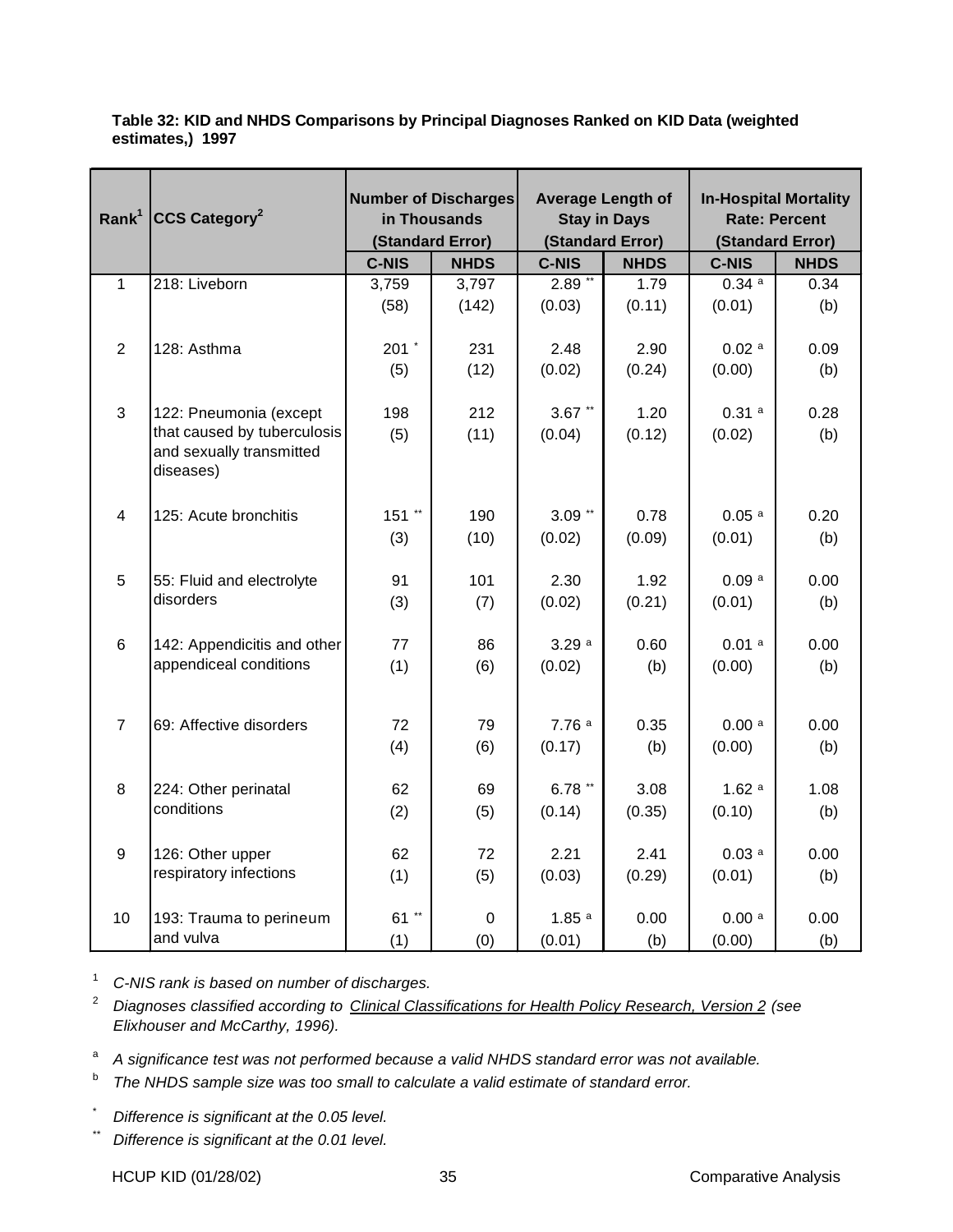| Rank <sup>1</sup> | $ CCS$ Category <sup>2</sup>             | <b>Number of Discharges</b><br>in Thousands<br>(Standard Error) |             | <b>Average Length of</b><br><b>Stay in Days</b><br>(Standard Error) |             | <b>In-Hospital Mortality</b><br><b>Rate: Percent</b> |             |
|-------------------|------------------------------------------|-----------------------------------------------------------------|-------------|---------------------------------------------------------------------|-------------|------------------------------------------------------|-------------|
|                   |                                          |                                                                 |             |                                                                     |             | (Standard Error)                                     |             |
|                   |                                          | <b>C-NIS</b>                                                    | <b>NHDS</b> | <b>C-NIS</b>                                                        | <b>NHDS</b> | <b>C-NIS</b>                                         | <b>NHDS</b> |
| 11                | 83: Epilepsy, convulsions                | $60^{**}$                                                       | 37          | $2.81$ **                                                           | 6.95        | 0.20a                                                | 0.00        |
|                   |                                          | (2)                                                             | (4)         | (0.04)                                                              | (0.89)      | (0.02)                                               | (b)         |
|                   |                                          |                                                                 |             | $2.72$ **                                                           |             |                                                      |             |
| 12                | 7: Viral infections                      | 59                                                              | 56          |                                                                     | 4.58        | 0.04a                                                | 0.00        |
|                   |                                          | (2)                                                             | (5)         | (0.03)                                                              | (0.53)      | (0.01)                                               | (b)         |
| 13                | 135: Intestinal infection                | 57 *                                                            | 71          | 2.55                                                                | 2.00        | 0.01a                                                | 0.97        |
|                   |                                          | (1)                                                             | (5)         | (0.03)                                                              | (0.25)      | (0.01)                                               | (b)         |
| 14                |                                          | 56 **                                                           | 324         | $1.75$ **                                                           | 0.45        | 0.01a                                                | 0.07        |
|                   | 196: Normal pregnancy<br>and/or delivery |                                                                 |             |                                                                     |             |                                                      |             |
|                   |                                          | (1)                                                             | (15)        | (0.01)                                                              | (0.05)      | (0.01)                                               | (b)         |
| 15                | 154: Noninfectious                       | 55 **                                                           | 70          | $2.08*$                                                             | 2.78        | 0.02a                                                | 0.41        |
|                   | gastroenteritis                          | (1)                                                             | (5)         | (0.02)                                                              | (0.32)      | (0.01)                                               | (b)         |
|                   |                                          |                                                                 |             | 3.47a                                                               |             |                                                      |             |
| 16                | 159: Urinary tract infections            | 52                                                              | 59          |                                                                     | 0.39        | 0.03 <sup>a</sup>                                    | 0.00        |
|                   |                                          | (1)                                                             | (5)         | (0.03)                                                              | (b)         | (0.01)                                               | (b)         |
| 17                | 181: Other complications of              | 41**                                                            | 22          | 2.32a                                                               | 5.90        | 0.04a                                                | 0.00        |
|                   | pregnancy                                | (1)                                                             | (3)         | (0.02)                                                              | (b)         | (0.01)                                               | (b)         |
|                   |                                          |                                                                 |             |                                                                     |             |                                                      |             |
| 18                | 45: Maintenance                          | $39$ **                                                         | 28          | 3.60a                                                               | 0.84        | 0.11a                                                | 0.00        |
|                   | chemotherapy,<br>radiotherapy            | (2)                                                             | (3)         | (0.06)                                                              | (b)         | (0.02)                                               | (b)         |
|                   |                                          |                                                                 |             |                                                                     |             |                                                      |             |
| 19                | 233: Intracranial injury                 | 38                                                              | 39          | 4.97                                                                | 4.84        | 5.14a                                                | 3.95        |
|                   |                                          | (1)                                                             | (4)         | (0.15)                                                              | (0.64)      | (0.18)                                               | (b)         |
| 20                | 230: Fracture of lower limb              | 36 *                                                            | 45          | 4.51a                                                               | 1.80        | 0.04a                                                | 0.00        |
|                   |                                          | (1)                                                             | (4)         | (0.06)                                                              | (b)         | (0.01)                                               | (b)         |

**Table 32: KID and NHDS Comparisons by Principal Diagnoses Ranked on KID Data (weighted estimates), 1997 (continued)**

<sup>1</sup> C-NIS rank is based on number of discharges.

 $^2$  Diagnoses classified according to Clinical Classifications for Health Policy Research, Version 2 (see Elixhouser and McCarthy, 1996).

<sup>a</sup> A significance test was not performed because a valid NHDS standard error was not available.

 $b$  The NHDS sample size was too small to calculate a valid estimate of standard error.

Difference is significant at the 0.05 level.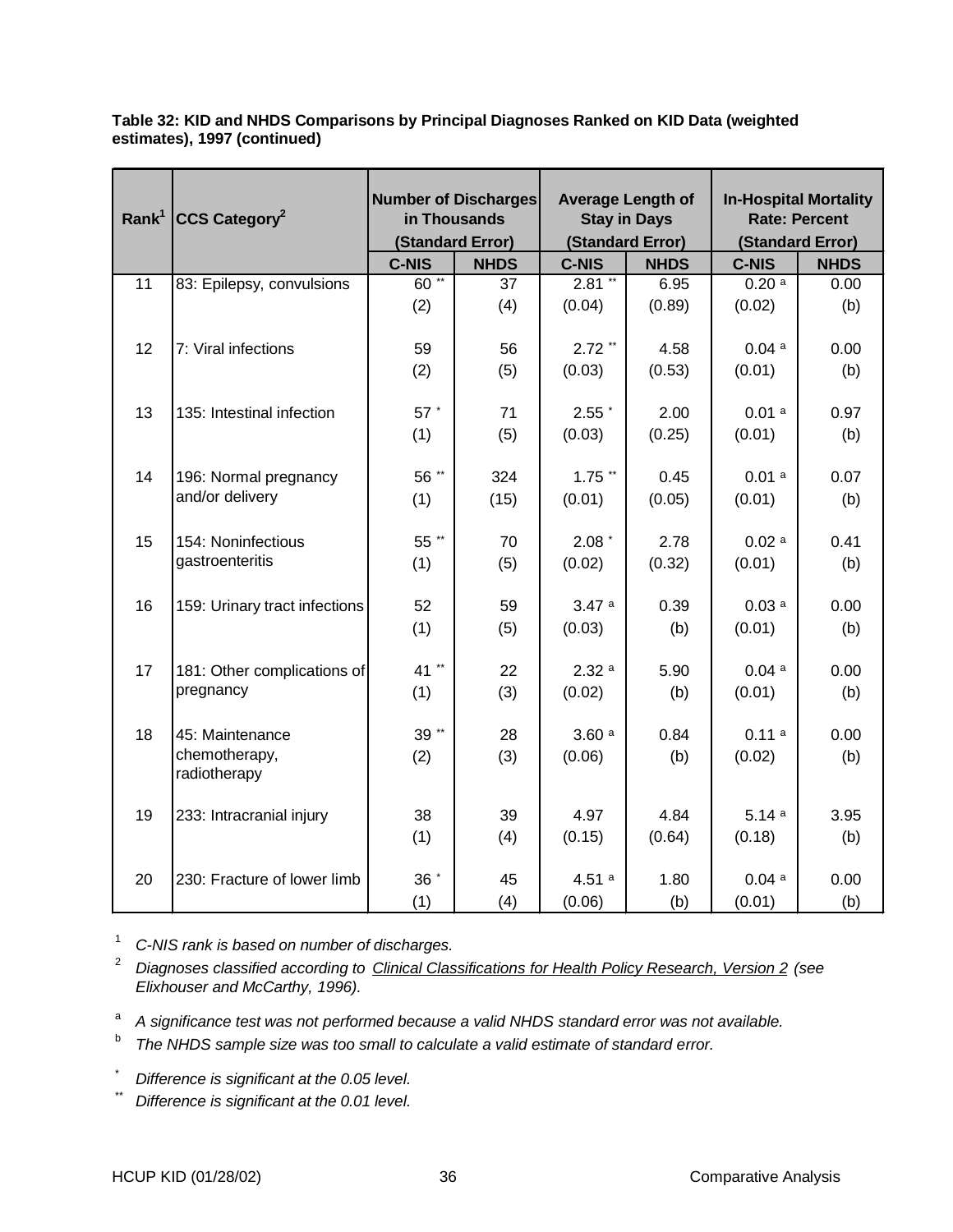## **Discussion**

In comparisons with the pediatric discharges from the NHDS, KID discharge estimates generally agreed, while average length-of-stay estimates were mostly longer. Statistical comparisons were not possible for most in-hospital mortality rate estimates because the NHDS standard errors were not available due to sample size restrictions. KID discharge estimates were generally in line with pediatric discharge estimates from the NHDS. Overall there was no difference between the discharge estimates from the two samples, nor were differences found across the majority of comparisons by sub-category. Significant differences found were split fairly evenly between instances where the KID estimate was higher than the NHDS estimate and instances where the KID estimate was lower.

Areas where KID discharge estimates were not in line with NHDS estimates were hospital control, hospital bedsize, and diagnosis groups. Some of these differences may be signs of KID strengths. Compared to the NHDS, the KID estimates fewer discharges of whites and more discharges of other races.

One third of the discharge differences occurred in comparisons by hospital control and bedsize. No statistical comparisons were possible for in-hospital mortality rates by hospital-control. Comparisons of KID and NHDS estimates by hospital bedsize are shown in Table 23. Significant differences were found for many of the discharge and average length-of-stay estimates, while no statistical comparisons were possible for in-hospital mortality rates. As shown previously in Table 7, the KID closely reflects the distribution of births reported in the AHA survey across all control and bedsize categories, which suggests that the KID discharge estimates by hospital control and bedsize should be close to the actual numbers. This is not surprising considering that the KID design is based on the AHA survey to reflect the hospital profile of the nation. Thus the KID might be a better tool for analyses that consider hospital bedsize.

Average length-of-stay estimates from the KID were mostly longer than the estimates from pediatric cases in the NHDS. Overall the KID estimate, at nearly 3.5 days, was more than 50 percent longer than the NHDS estimate. Because valid standard errors were not available for all NHDS estimates (see Appendix), close to half of the potential comparisons were not possible. Of the statistical comparisons that were made, nearly all indicated significant differences between the two samples. KID estimates were longer than NHDS estimates in most of these differences.

AHA data in Table 10 shows that large hospitals tend to have more complex cases with more surgical procedures and longer stays than small hospitals. Our analysis suggests that the pediatric NHDS sample over-weights pediatric discharges from small hospitals, and under-weights discharges from large hospitals; while the KID more closely reflects the numbers of discharges by hospital size in the AHA. This is probably one of the reasons that the KID average lengths-of-stay estimates are higher than the average length-of-stay estimates for children in the NHDS. The strong representation of children's hospitals in the KID may also contribute to longer average length-of-stays. The KID estimate of discharges from children's hospitals is comparable to the AHA count of children's hospital discharges. In the KID, discharges from children's hospitals are more complex, with more surgical procedures and longer lengths-of-stay, on average, than discharges from other hospitals. Average length-of-stay estimates from the NHDS might be too low if the NHDS under-weights discharges from children's hospitals. Determining the extent to which children's hospitals were represented in the NHDS was not possible, however.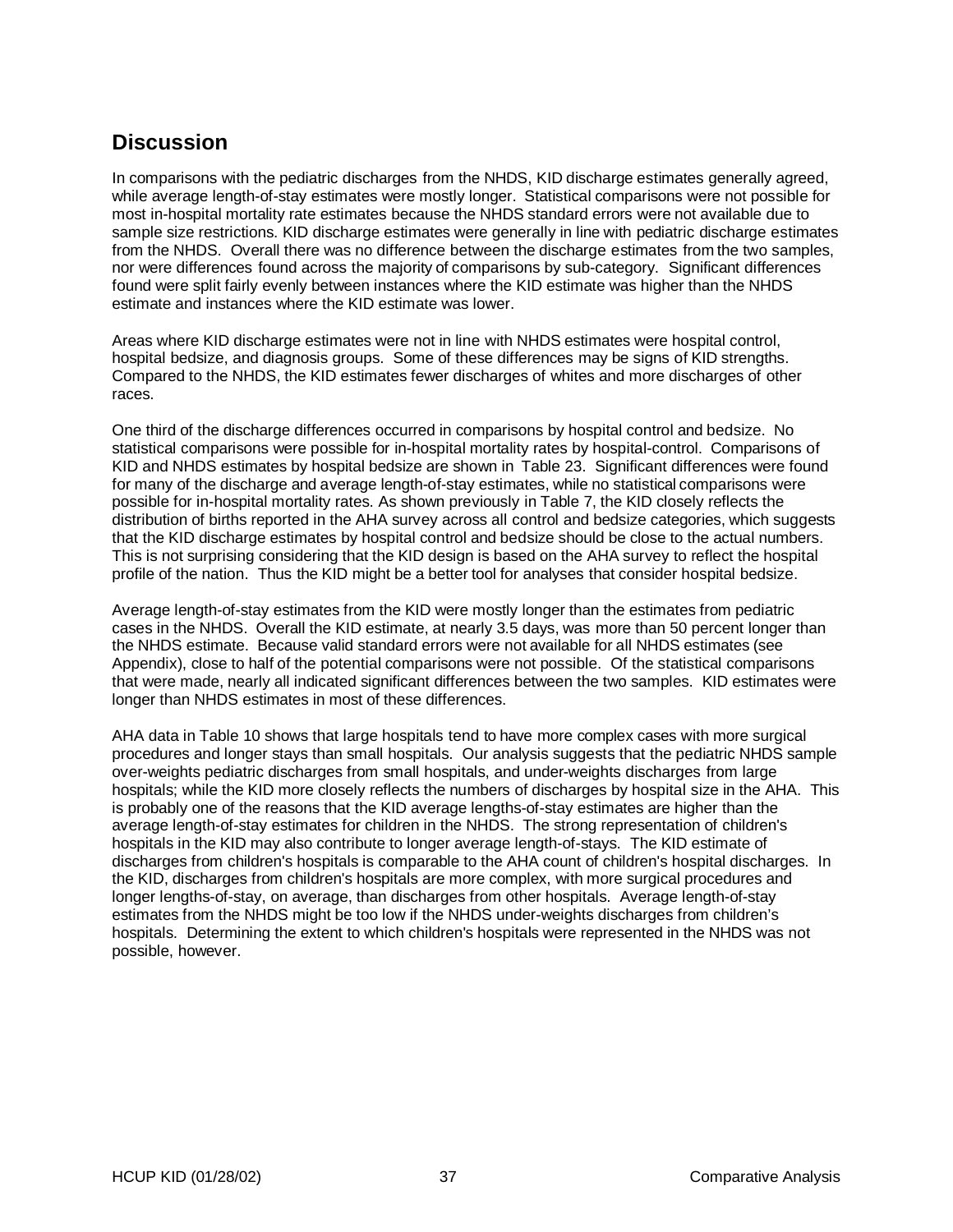## **Conclusion**

In summary, the KID estimates of discharge counts appear unbiased in most contexts, and many of the differences found may be indicative of KID strengths. Compared to the NHDS, the KID is more reflective of the hospital composition of the AHA. Average length-of-stay estimates from the KID were consistently longer than estimates from the NHDS. These length-of-stay differences may be due to restricted NHDS sample size and differences in the types of patients from the two samples. With regard to hospital size and children's hospitals, the mix of KID hospitals is more representative of the hospital universe (as defined by the AHA) than is the NHDS. As a result, the patient case mix in the KID is probably more complex than the patient case mix in the NHDS. The restricted NHDS sample may over emphasize outlier values in smaller subgroups – several of the length-of-stay estimates for DRGs do not have face validity. It appears that KID estimates of in-hospital mortality rates were consistent with NHDS estimates, but statistical comparisons of in-hospital mortality rates were generally not possible because the NHDS restrictions on standard error calculations. In short, national estimates using the KID appear to be reliable and unbiased.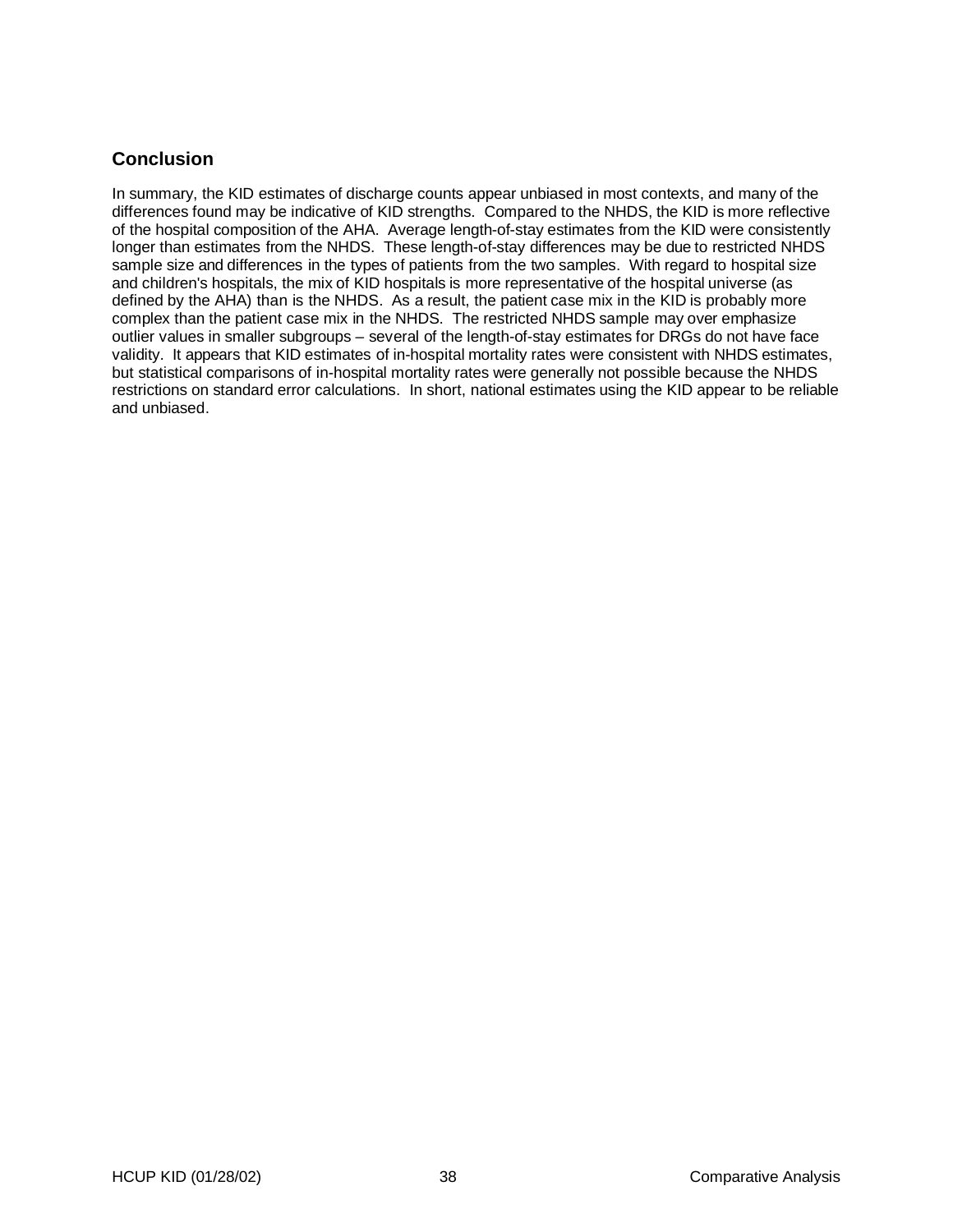## **Appendix**

#### **Tests of Statistical Significance**

To test for a statistically significant difference between a NIS estimate, X, and a NHDS estimate, Y, the following procedure was used. The difference is significant if

absolute value 
$$
\left(\frac{X-Y}{\sqrt{SE_X^2 - SE_Y^2}}\right) \geq S
$$

where  $SE_{x}$  is the estimated standard error for the NIS estimate and  $SE_{y}$  is the estimated standard error of the NHDS estimate. S is equal to 1.96 for significance at the .05 level and S is equal to 2.576 for significance at the .01 level.

If a valid estimate of either standard error,  $SE_X$  or  $SE_Y$ , could not be obtained, then a significance test was not performed.

### **Estimates of Standard Error for NHDS Statistics**

A variety of statistics were estimated based on these data: 1) total number of discharges, 2) in-hospital mortality, and 3) average length of stay (calculated as the difference between discharge and admission dates). The standard errors were calculated as follows.

#### Total Numbers of Discharges

From the NHDS documentation, constants a and b were obtained for 1997. The relative standard error for the estimate of total discharges is approximated by:

$$
RSE(W_{TD}) = \sqrt{a + b/W_{TD}}
$$

where  $W_{\mathcal{TD}}$  is the weighted sum of total discharges (i.e., the estimate of total discharges).

#### Average Length of Stay

Let average length of stay be the estimated average length of stay based on a weighted number of discharges equal to TD. If the weighted sum of patient length of stay is TLOS, and

$$
ALOS = \frac{W_{TLOS}}{W_{TD}}
$$

then the relative standard error is:

$$
RSE(ALOS) = RSE(W_{TLOS} / W_{TD}) = \sqrt{[RSE(W_{TLOS})]^2 + [RSE(W_{TD})]^2}
$$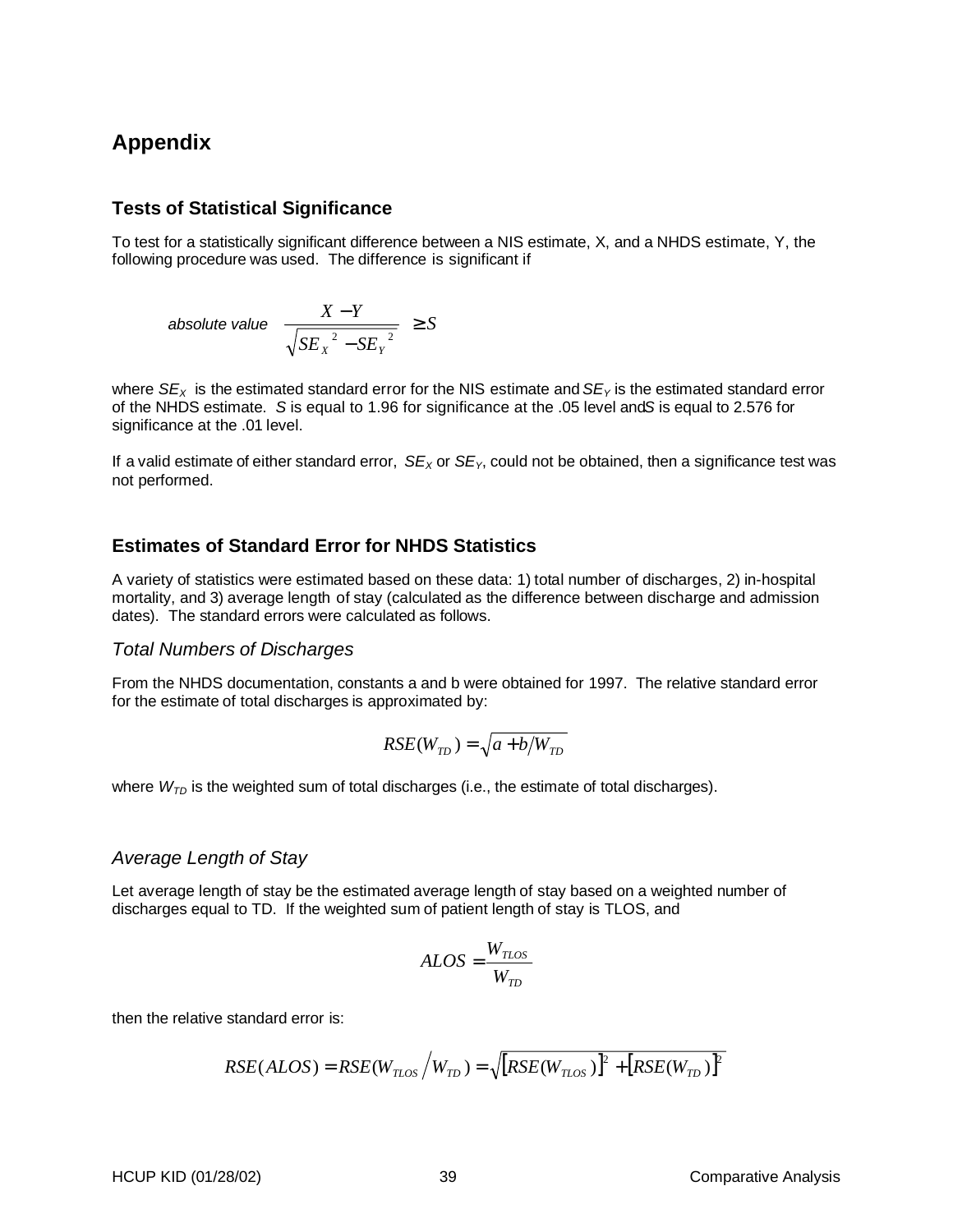This estimate of the relative standard error is valid only if:

- (1) the relative standard error of the denominator (estimated discharges) is less than 5 percent, or
- (2) both the relative standard error of the numerator (estimated total stay days) and the denominator (estimated discharges) are less than 10 percent.

#### Percent Mortality

Let  $p$  be the estimated proportion of in-hospital deaths (with the number of deaths estimated is the numerator and the discharge estimate is the denominator). The relative standard error of this proportion expressed as a percent is approximated by:

$$
RSE(p) = \sqrt{b(1-p)/(p \times W_{TD})}
$$

Where b is the parameter b in the formula for approximating  $RSE(W_{TD})$  given by the NHDS documentation. This estimate of the relative standard error is valid only if:

- (1) the relative standard error of the denominator (estimated discharges) is less than 5 percent, or
- (2) both the relative standard error of the numerator (estimated number of deaths) and the denominator (estimated discharges) are less than 10 percent.